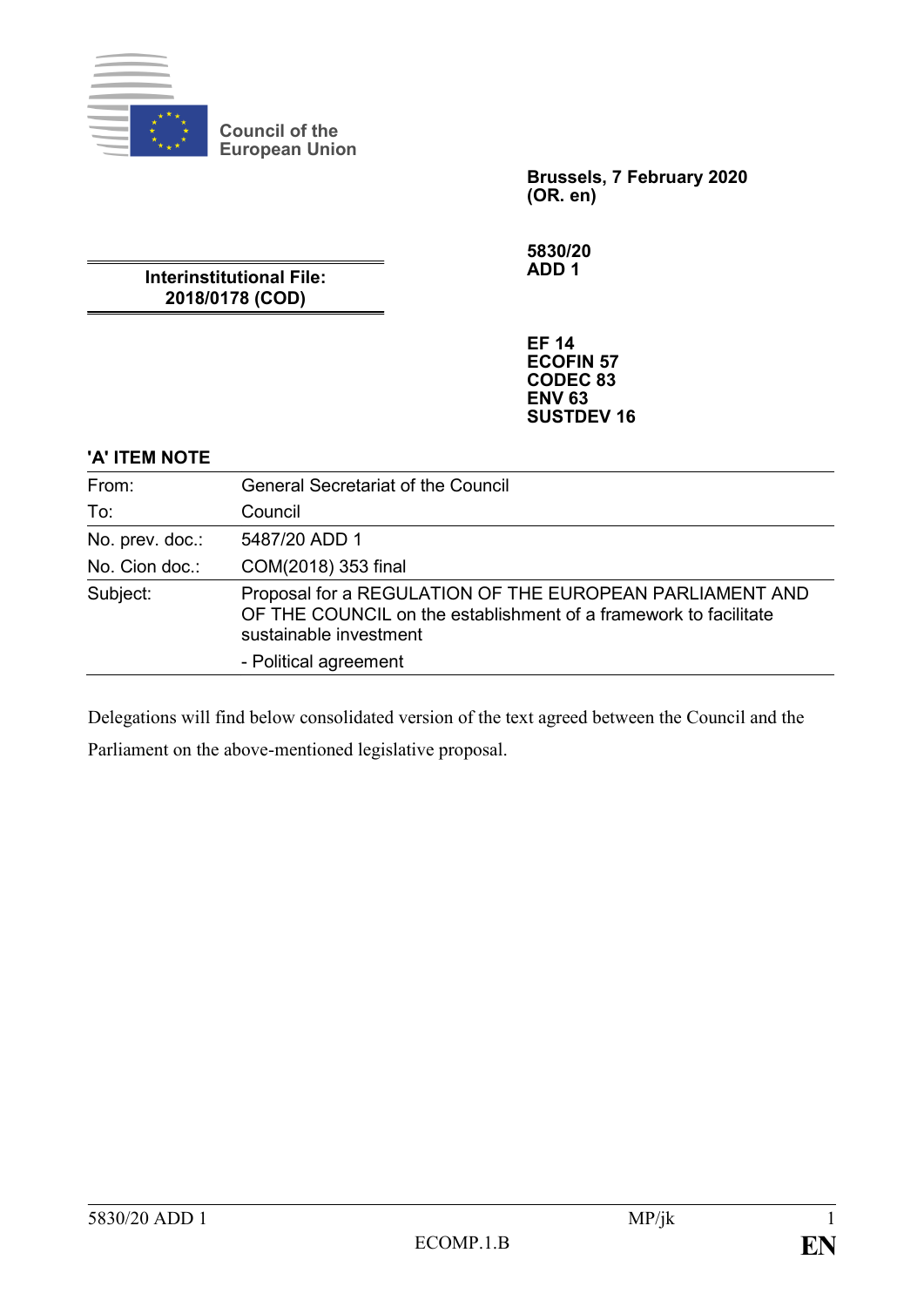#### **REGULATION OF THE EUROPEAN PARLIAMENT AND OF THE COUNCIL**

# **on the establishment of a framework to facilitate sustainable investment, and amending Regulation 2019/2088 on sustainability-related disclosures in the financial services sector**

(Text with EEA relevance)

#### THE EUROPEAN PARLIAMENT AND THE COUNCIL OF THE EUROPEAN UNION,

Having regard to the Treaty on the Functioning of the European Union, and in particular Article 114 thereof,

Having regard to the proposal from the European Commission,

After transmission of the draft legislative act to the national parliaments,

Having regard to the opinion of the European Economic and Social Committee<sup>1</sup>,

Acting in accordance with the ordinary legislative procedure,

Whereas:

(1) Article 3(3) of the Treaty on European Union (TEU) aims to establish an internal market that works for the sustainable development of Europe, based among others on balanced economic growth and a high level of protection and improvement of the quality of the environment.

1

**<sup>1</sup>** OJ C 62, 15.2.2019, p. 103.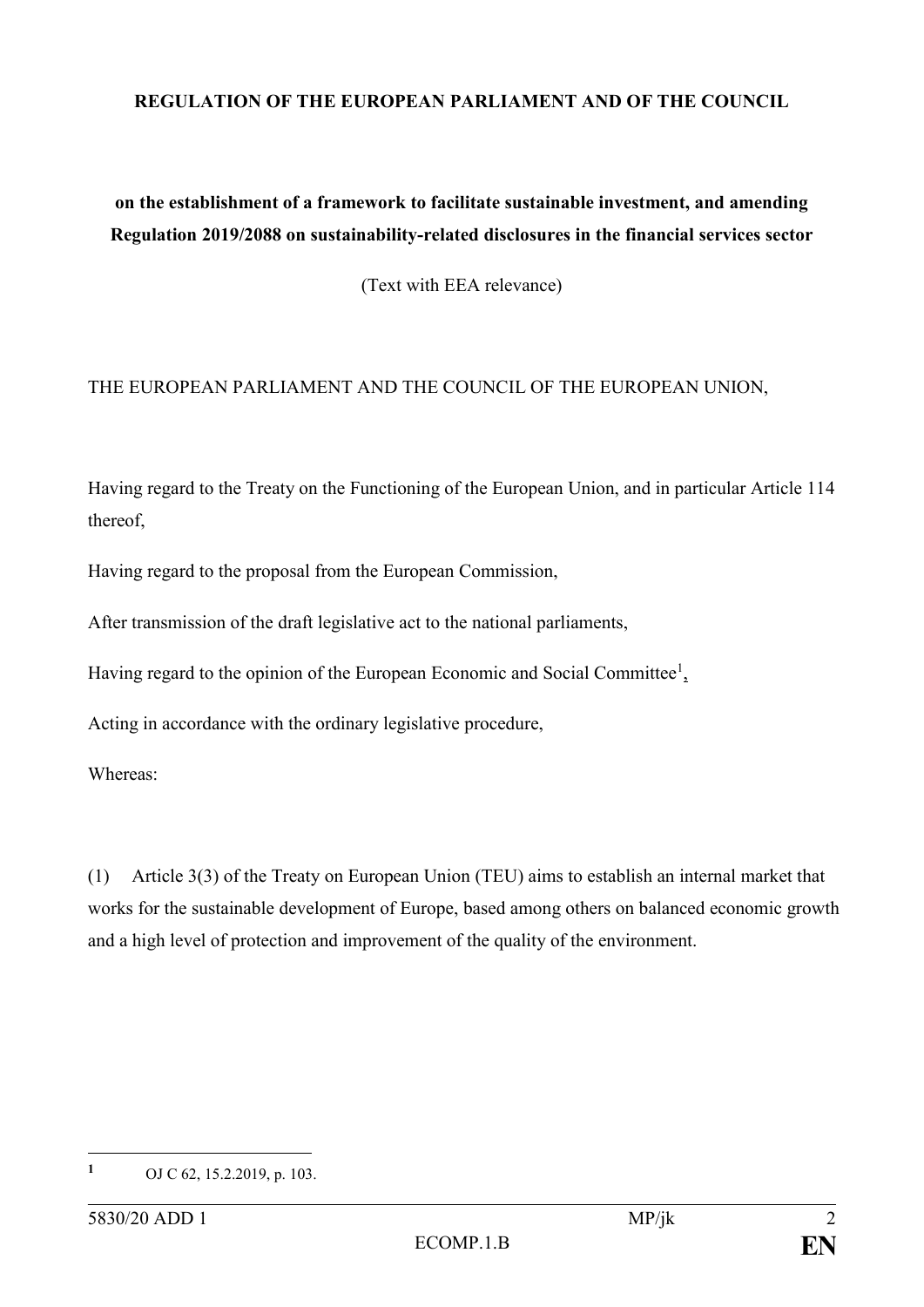(2) On 25 September 2015, the UN General Assembly adopted a new global sustainable development framework: the 2030 Agenda for Sustainable Development<sup>2</sup> having at its core the Sustainable Development Goals (SDGs) covering three pillars of sustainability: environmental, social and economic/governance. The Commission's Communication of 22 November 2016 on the next steps for a sustainable European future<sup>3</sup> links the SDGs to the Union policy framework to ensure that all Union actions and policy initiatives, within the Union and globally, take the SDGs on board at the outset. In its conclusions of 20 June 2017<sup>4</sup> the Council of the European Union confirmed the commitment of the Union and the Member States to the implementation of the 2030 Agenda in a full, coherent, comprehensive, integrated and effective manner, and in close cooperation with partners and other stakeholders. On 11 December 2019, the European Commission published its Communication on the European Green Deal.

(3) In 2016, the Council concluded on behalf of the Union the Paris Agreement<sup>5</sup>. Article  $2(1)(c)$ of the Paris Agreement sets the objective of strengthening the response to climate change, among other means by making finance flows consistent with a pathway towards low greenhouse gas emissions and climate-resilient development. In this context, the European Council adopted on 12 December 2019 conclusions on climate change. In light of this, this Regulation represents a key step towards the objective of achieving a climate-neutral EU by 2050.

(4) Sustainability and the transition to a safe, climate neutral and climate resilient, more resourceefficient and circular economy is the key in ensuring long-term competitiveness of the Union's economy. Sustainability has long been at the heart of the European Union project and the Treaties give recognition to its social and environmental dimensions.

 $\overline{2}$ **<sup>2</sup>** Transforming our World: The 2030 Agenda for Sustainable Development (UN 2015) available at https://sustainabledevelopment.un.org/post2015/transformingourworld.

 $\frac{3}{4}$  COM(2016) 739 final.

**<sup>4</sup>** DEVGEN 139, ONU 83, ENV 624.

**<sup>5</sup>** Council Decision (EU) 2016/1841 of 5 October 2016 on the conclusion, on behalf of the European Union, of the Paris Agreement adopted under the United Nations Framework Convention on Climate Change (OJ L 282, 19.10.2016, p. 4).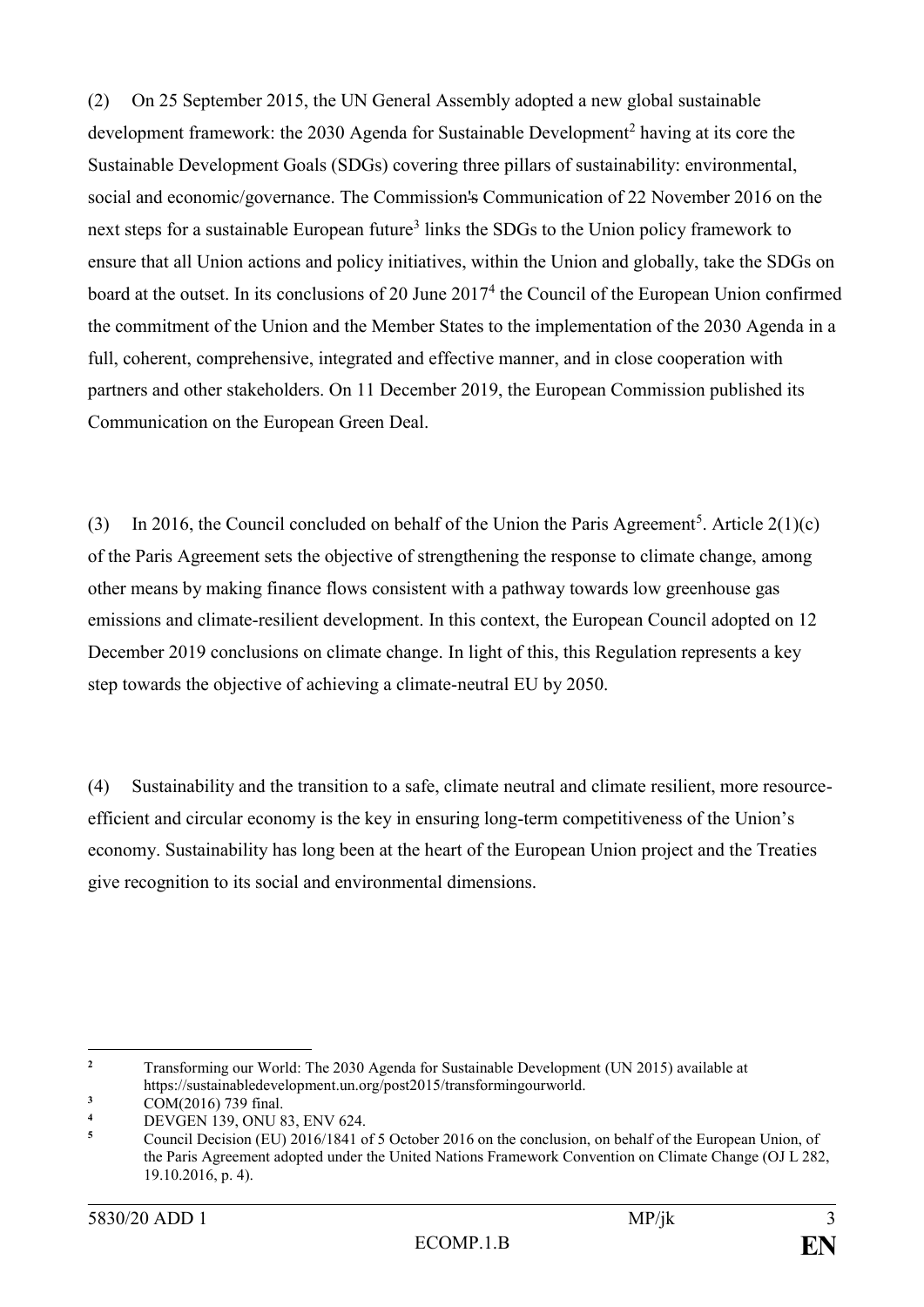(5) In December 2016, the Commission mandated a High-Level Expert Group to develop an overarching and comprehensive Union strategy on sustainable finance. The report of the High-Level Expert Group published on 31 January  $2018<sup>6</sup>$  calls for the creation of a technically robust classification system at Union level to establish clarity on which activities are 'green' or 'sustainable', starting with climate change mitigation.

(6) In March 2018, the Commission published its Action Plan 'Financing Sustainable Growth'<sup>7</sup> setting up an ambitious and comprehensive strategy on sustainable finance. One of the objectives set out in the Action Plan is to reorient capital flows towards sustainable investment in order to achieve sustainable and inclusive growth. The establishment of a unified classification system for sustainable activities is the most important and urgent action envisaged by the Action Plan. The Action Plan recognises that the shift of capital flows towards more sustainable activities has to be underpinned by a shared, holistic understanding of the environmental sustainability of activities and investments. As a first step, clear guidance on activities qualifying as contributing to environmental objectives, should help inform investors about the investments that fund environmentally sustainable economic activities. Further guidance on the activities contributing to other sustainability objectives, including social objectives, might be developed at a later stage.

 $\epsilon$ **<sup>6</sup>** EU High-Level Expert Group on Sustainable Finance Final Report, Financing a Sustainable European Economy, available at: [https://ec.europa.eu/info/sites/info/files/180131-sustainable-finance-final](https://ec.europa.eu/info/sites/info/files/180131-sustainable-finance-final-report_en.pdf)[report\\_en.pdf.](https://ec.europa.eu/info/sites/info/files/180131-sustainable-finance-final-report_en.pdf)

**<sup>7</sup>**  $\overline{COM(2018) 97}$  final.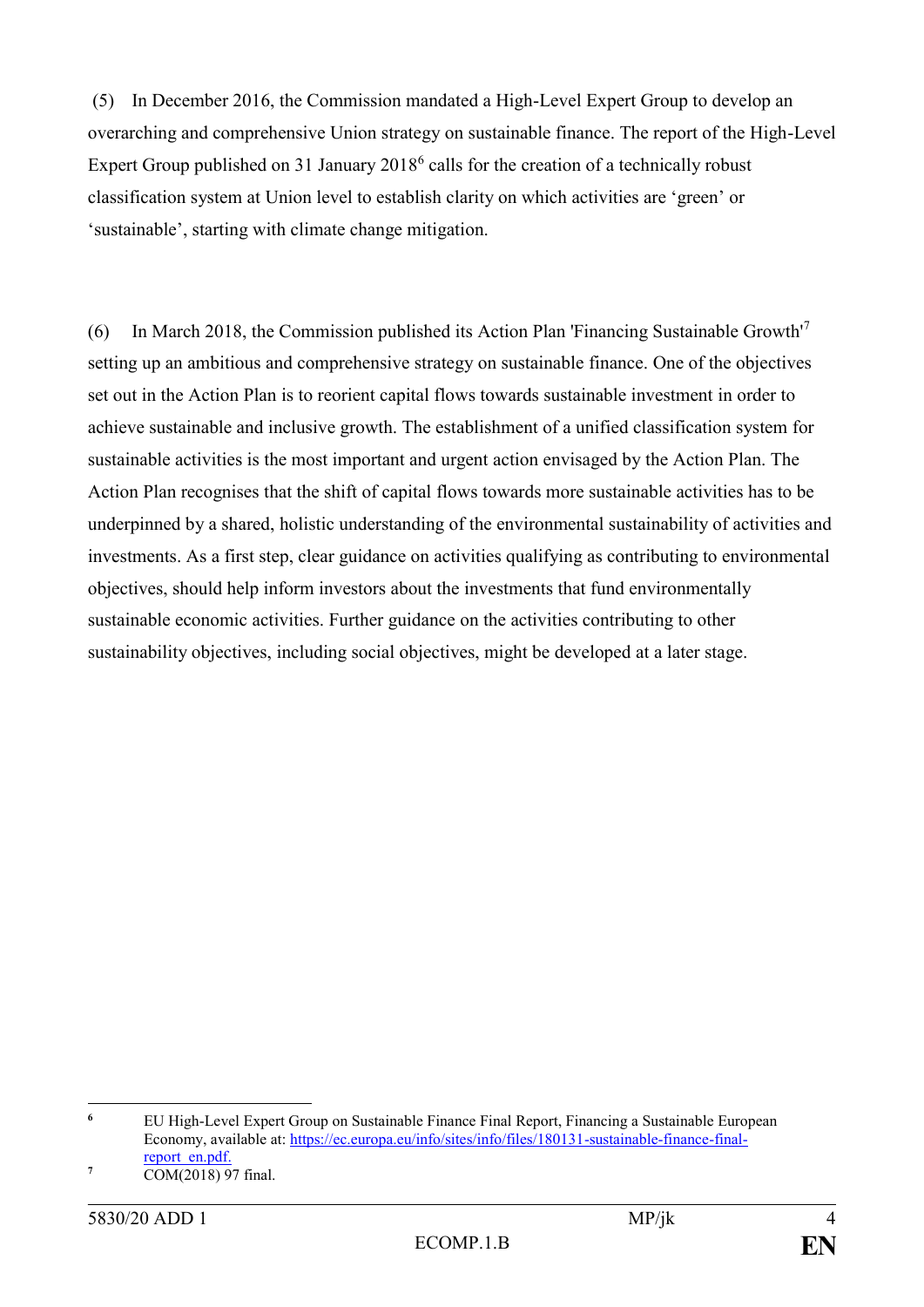(6a) Given the systemic nature of global environmental challenges, there is a need for a systemic and forward-looking approach to environmental sustainability, addressing growing negative trends, such as climate change, the loss of biodiversity, the global overconsumption of resources, the appearance of new threats including hazardous chemicals and their combined effects, nutrition scarcity, ozone depletion, ocean acidification, fresh water depletion, and land system change.

(7) Decision No. 1386/2013/EU of the European Parliament and of the Council<sup>8</sup> called for an increase in private sector funding for environmental and climate-related expenditure, notably through putting in place incentives and methodologies that stimulate companies to measure the environmental costs of their business and profits derived from using environmental services.

(8) Achieving SDGs in the Union requires channelling of capital flows towards sustainable investments. It is important to fully exploit the potential of the internal market for the achievement of those goals and to ensure that capital flows channelled towards sustainable investments are not disrupted in the internal market.

(8a) The scale of the challenge and the costs associated with inaction or delayed action entails gradually moving the financial system to support the economy to function on a sustainable basis. To that end, sustainable finance needs to be brought into the mainstream and consideration needs to be made of sustainability impact in respect of financial products and services.

 $\mathbf{Q}$ **<sup>8</sup>** Decision No. 1386/2013/EU of the European Parliament and of the Council of 20 November 2013 on a General Union Environment Action Programme to 2020 'Living well, within the limits of our planet' (OJ L 354/171 28.12.2013).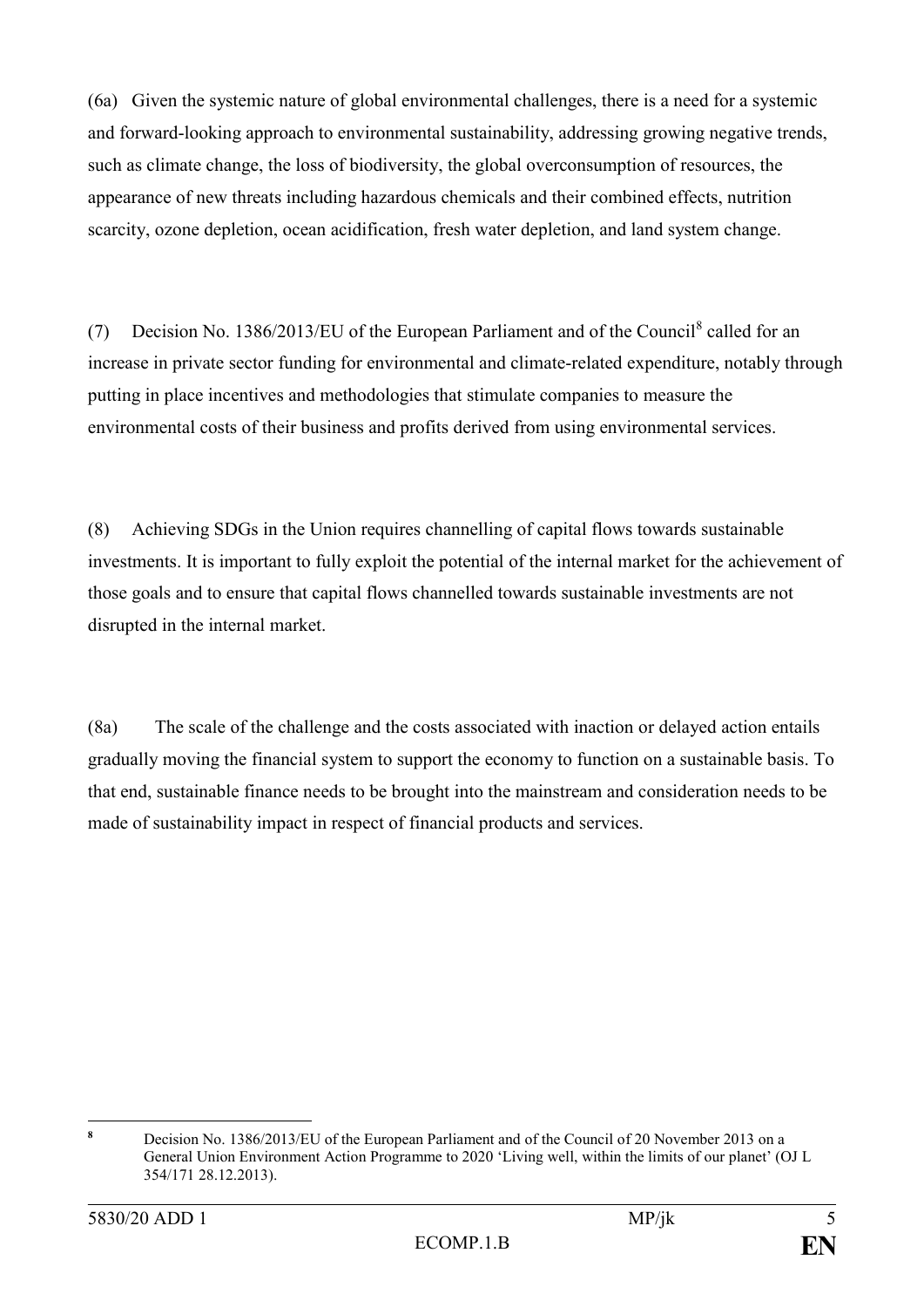(9) Offering financial products which pursue environmentally sustainable objectives is an effective way of channelling private investments into sustainable activities. National requirements for marketing financial products or corporate bonds as environmentally sustainable investments, including the requirements set out by Member States and the Union to allow the relevant market actors to use a national label, aim to enhance investor confidence and awareness of environmental impact, to create visibility and to address concerns about "greenwashing". Greenwashing refers to the practice of gaining an unfair competitive advantage by marketing a financial product as environmentally friendly, when in fact it does not meet basic environmental standards. Currently a few Member States have in place labelling schemes. Those existing schemes build on different taxonomies classifying environmentally sustainable economic activities. Given the political commitments under the Paris Agreement and at Union level, it is likely that more and more Member States will establish labelling schemes or other requirements on financial market participants or issuers in respect of financial products or corporate bonds marketed as environmentally sustainable. In doing so, Member States would be using their own national taxonomies for the purposes of determining which investments qualify as sustainable. If such national requirements are based on different criteria as to which economic activities qualify as environmentally sustainable, investors will be discouraged from investing across borders, due to difficulties in comparing different investment opportunities. In addition, economic operators wishing to attract investment from across the Union would have to meet different criteria in the various Member States in order for their activities to qualify as environmentally sustainable for the purposes of those different labels. The absence of uniform criteria will thus increase costs and create a significant disincentive for economic operators, amounting to an impediment to access cross-border capital markets for sustainable investments.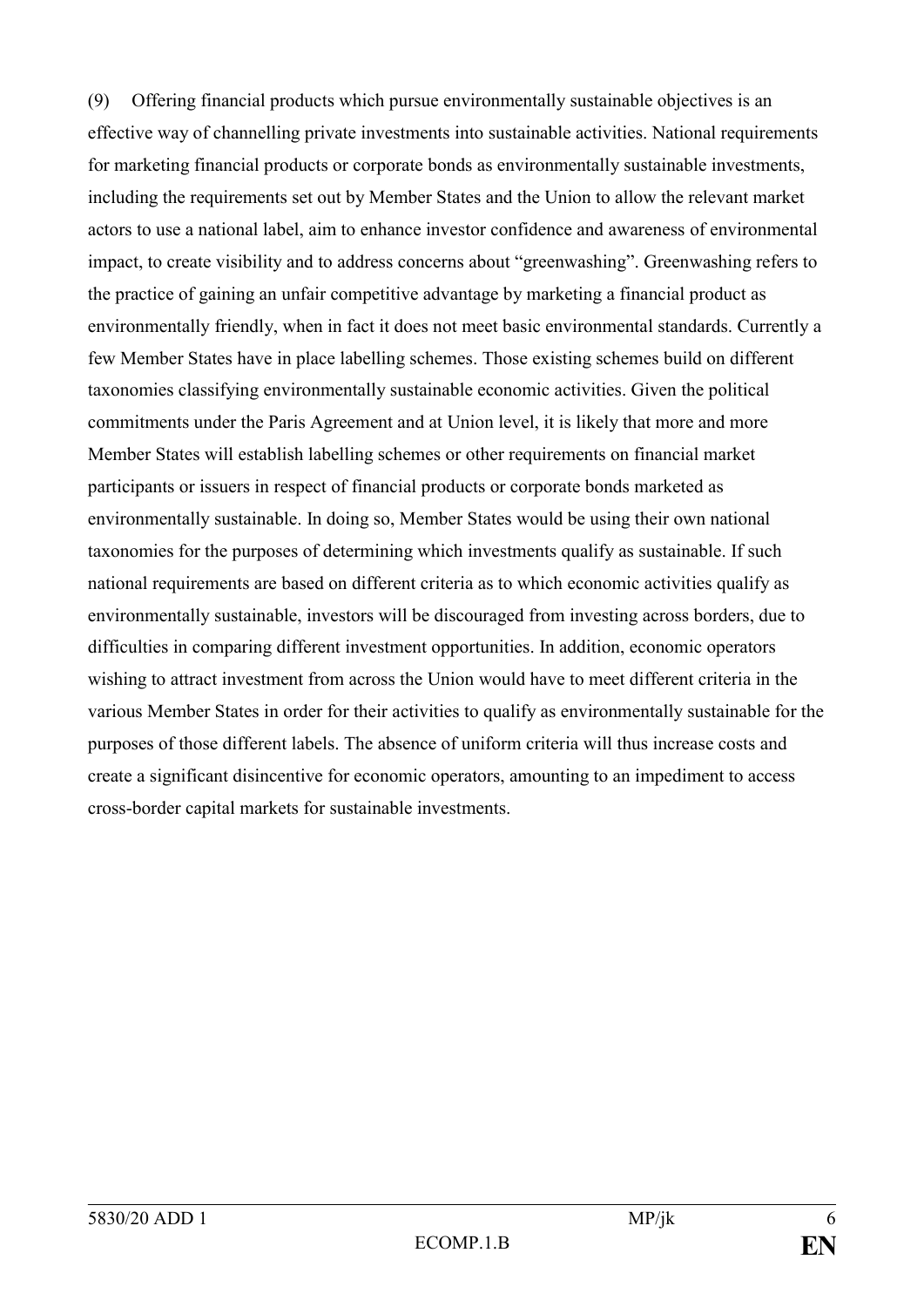The criteria for determining whether an economic activity is environmentally sustainable should be harmonised at Union level, in order to remove barriers to the functioning of the internal market with regard to raising funds for sustainable projects, and prevent their future emergence. With such harmonisation economic operators will find it easier to raise funding for their environmentally sustainable activities across borders, as their economic activities can be compared against uniform criteria in order to be selected as underlying assets for environmentally sustainable investments. It will therefore facilitate attracting investment across borders within the Union.

(10) Moreover, if financial market participants do not provide any explanation to investors for how the activities they invest in contribute to environmental objectives, or if they use different concepts in their explanation of what is a 'environmentally sustainable' economic activity, investors will find it disproportionately burdensome to check and compare different financial products. It has been found that this discourages investors from investing into environmentally sustainable financial products. Furthermore, the lack of investor confidence has major detrimental impacts on the market for sustainable investment. It has further been shown that national rules or market-based initiatives taken to tackle this issue within national borders will lead to fragmenting the internal market. If financial market participants disclose how and to what extent the financial products that they offer are environmentally sustainable actually meet the criteria for environmentally sustainable economic activities under this Regulation, and they use for such disclosures common criteria across the Union, this will help investors compare investment opportunities across borders and will incentivise investee companies to make their business models more sustainable. Additionally, investors will invest in environmentally sustainable financial products with higher confidence across the Union, thereby improving the functioning of the internal market.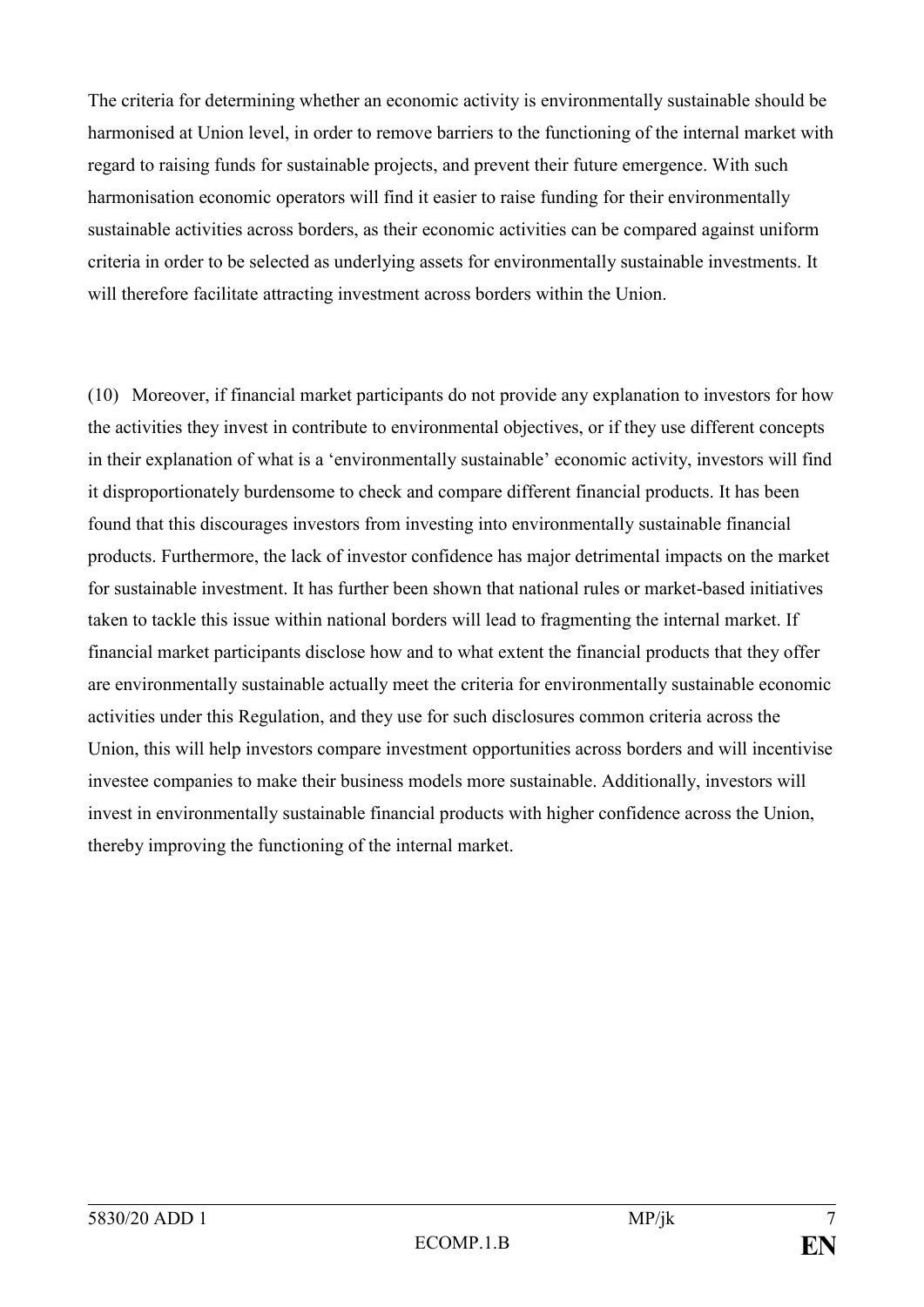(11) To address existing obstacles to the functioning of the internal market and to prevent the emergence of such obstacles in the future, Member States and the Union should be required to use a common concept of environmentally sustainable investment when setting up requirements for financial market participants or issuers for the purpose of labelling financial products or corporate bonds marketed as environmentally sustainable at national and Union level. Provisions in the present Regulation referring to certificate-based tax incentive schemes that exist prior to the entry into force of this Regulation, are without prejudice to the competences of the Union and of Member States with respect to tax provisions, as set out by the Treaties.

(12) Establishing criteria for environmentally sustainable economic activities may encourage economic operators not covered by this Regulation to publish and disclose on their websites, on a voluntary basis, information on the environmentally sustainable economic activities they carry out. This information will not only help financial market participants and other relevant actors in the financial markets to easily identify which economic operators carry out environmentally sustainable economic activities, but it will also make it easier for these economic operators to raise funding for their environmentally sustainable activities.

(13) A Union classification of environmentally sustainable economic activities should enable the development of future Union policies in support of sustainable finance, including Union-wide standards for environmentally sustainable financial products and eventually the establishment of labels that formally recognise compliance with those standards across the Union, as well as to be the basis for other economic and regulatory measures. Uniform legal requirements for considering the degree of environmental sustainability of investments, based on uniform criteria for environmentally sustainable economic activities, are necessary as a reference for future Union legislation aiming at facilitating the shift of investments towards environmentally sustainable economic activities.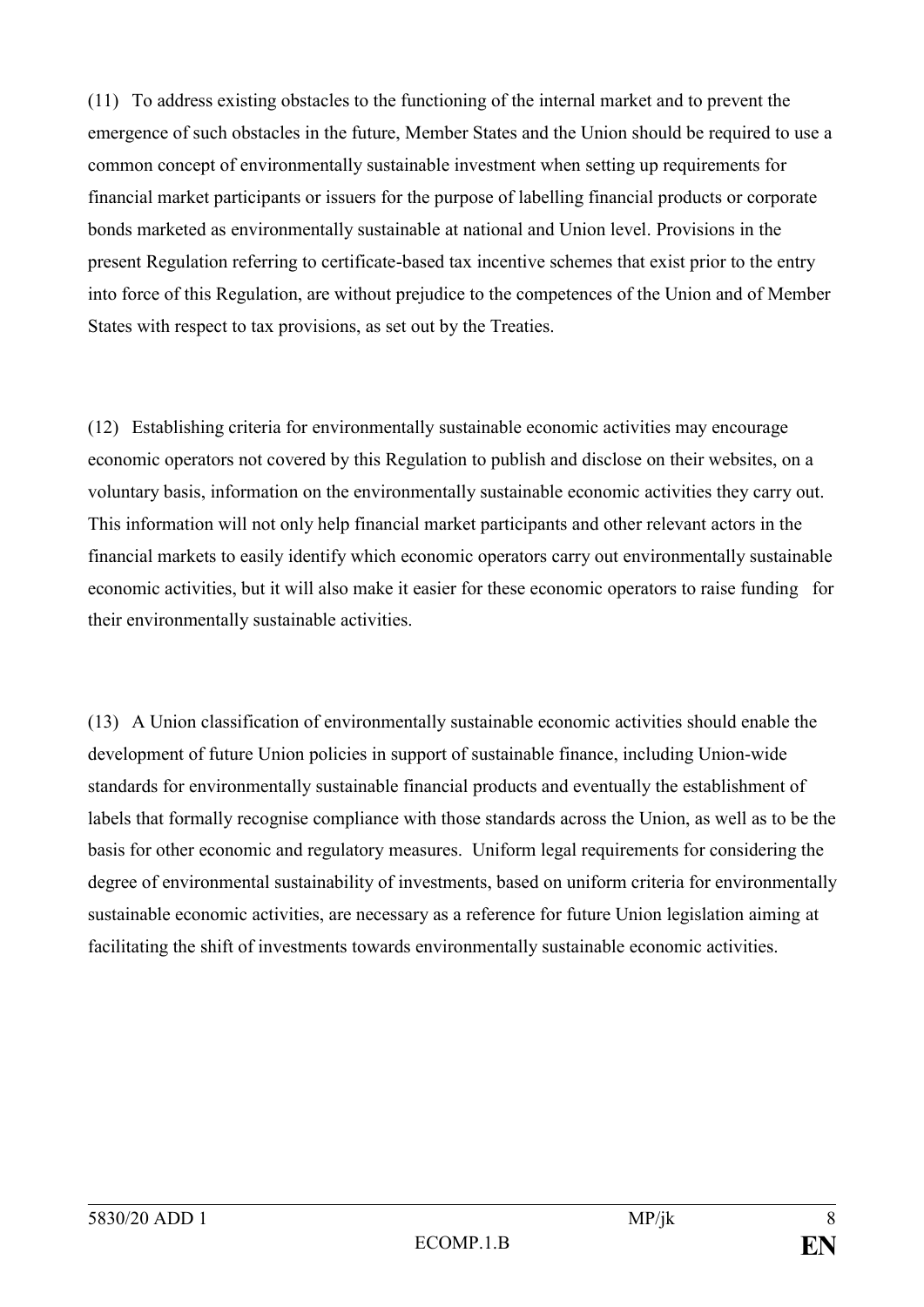(14) In the context of achieving SDGs in the Union, policy choices such as the creation of a European Fund for Strategic Investment, have been effective in contributing to channel private investment alongside public spending towards sustainable investments. Regulation (EU) 2015/1017 of the European Parliament and of the Council<sup>9</sup> specifies a 40% horizontal climate investment target for infrastructure and innovation projects under the European Fund for Strategic Investment. Common criteria for the sustainability of economic activities, including environmental impact, could underpin future similar initiatives of the Union mobilising investment pursuing climate-related or other environmental objectives.

(15) To avoid market fragmentation as well as harm to consumer interests due to divergent notions of environmentally sustainable economic activities, national requirements that financial market participants or issuers should comply with when they wish to market financial products or corporate bonds as being environmentally sustainable, should build on the uniform criteria for environmentally sustainable economic activities. Those financial market participants or issuers include financial market participants making available environmentally sustainable financial products and non-financial companies issuing environmentally sustainable corporate bonds.

 $\ddot{\mathbf{Q}}$ **<sup>9</sup>** Regulation (EU) 2017/2396 of the European Parliament and of the Council of 13 December 2017 amending Regulations (EU) No 1316/2013 and (EU) 2015/1017 as regards the extension of the duration of the European Fund for Strategic Investments as well as the introduction of technical enhancements for that Fund and the European Investment Advisory Hub (OJ L 345, 27.12.2017, p. 34).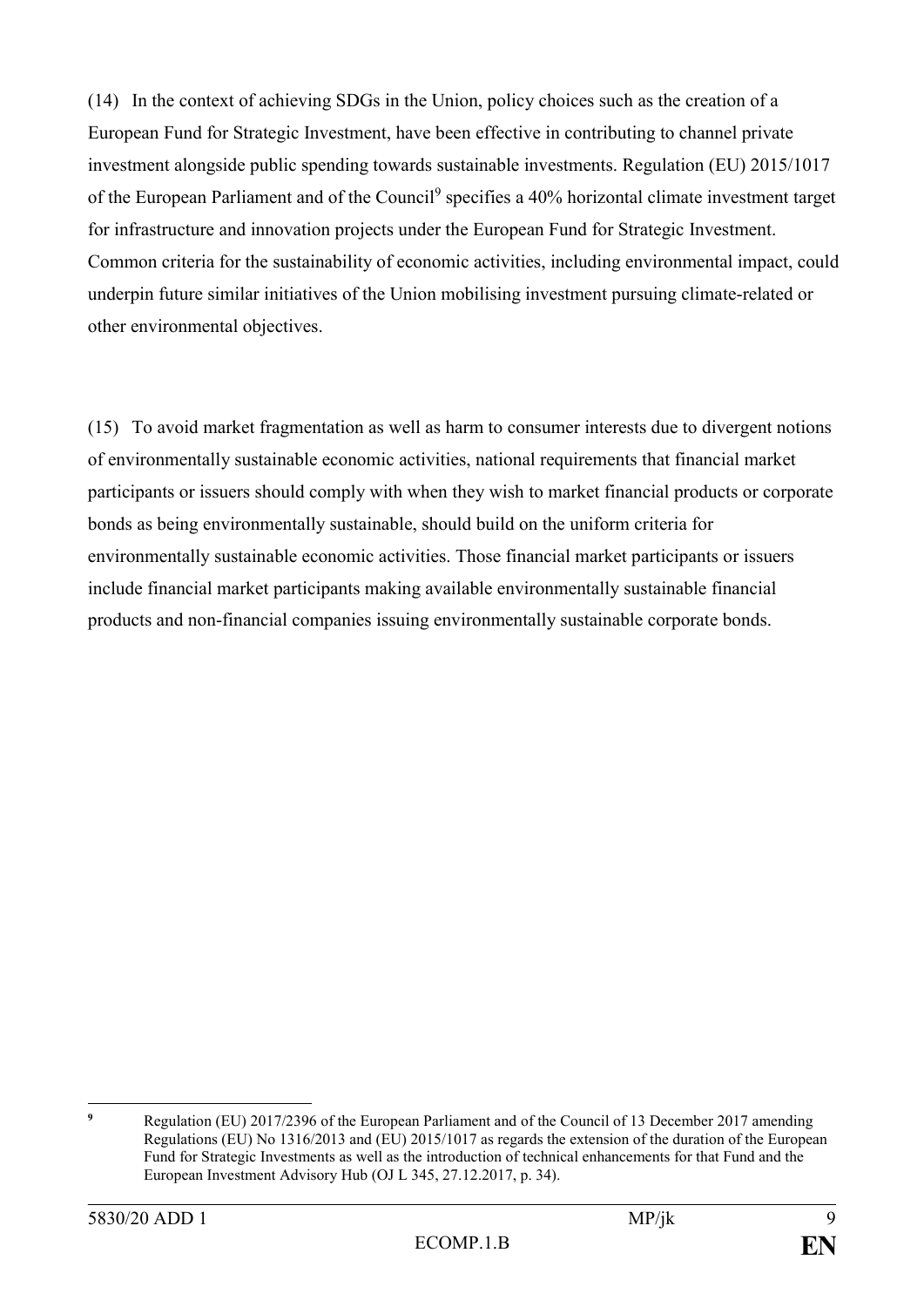(16) To avoid harming consumer interests, fund managers and institutional investors offering financial products, should disclose how and to what extent the criteria for environmentally sustainable economic activities are used to determine the environmental sustainability of the investments. The information disclosed should enable investors to understand the share of the investment funding environmentally sustainable economic activities as a percentage of all economic activities and thus the degree of environmental sustainability of the investment. Where a financial product invests in an economic activity that contributes to an environmental objective, the information to be disclosed should specify the environmental objective or environmental objectives, to which the investment underlying the financial product contributes, as well as how and to what extent the investments underlying the financial product fund environmentally sustainable economic activities, including details on the respective proportions of enabling and transition activities. The Commission should specify the information that needs to be disclosed for that purpose. That information should enable national competent authorities to verify compliance with the disclosure obligation easily, and to enforce that obligation in accordance with applicable national law. Where financial market participants do not take into account the criteria for environmentally sustainable investments they should provide a statement to this end.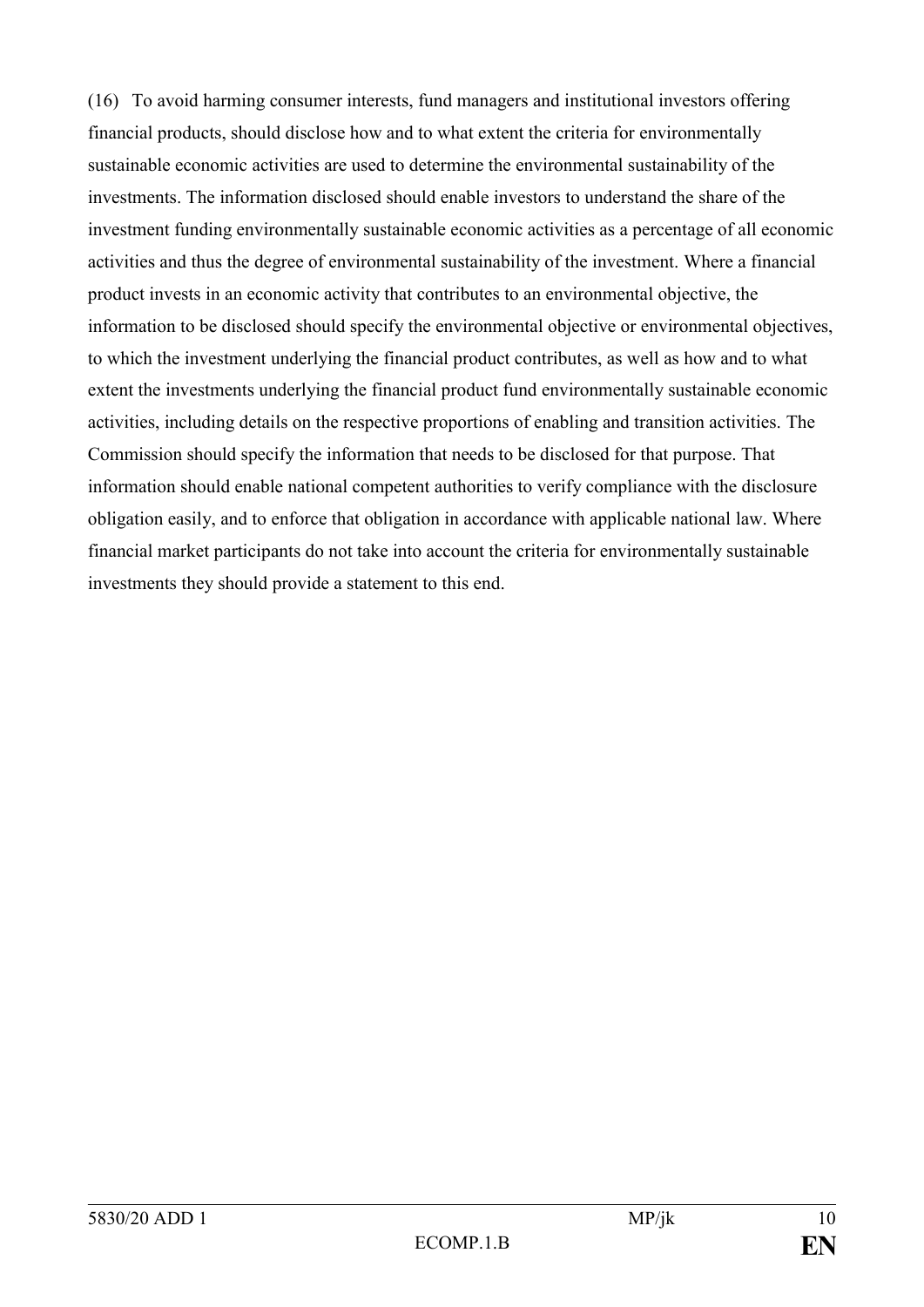(16 -a)The Commission guidelines on non-financial reporting, providing a supplement on reporting climate-related information (2019/C 209/01), recommend that large companies should report on certain climate-related key performance indicators (KPIs) based on the framework established by this Regulation. In particular, information on the proportion of such large non-financial companies' turnover, Capital Expenditure (CapEx) or Operating Expenditure (OpEx), that are associated with environmentally sustainable economic activities, and KPIs that are tailored for large financial companies provide useful information to investors, who are interested in companies whose products and services substantially contribute to any one of the environmental objectives set out in this Regulation. It is therefore appropriate to require the annual publication of such KPIs by those large companies, and to further specify such requirement in delegated acts, in particular with regard of large financial companies. While it would be disproportionately burdensome to extend such a requirement to smaller companies, the latter may voluntarily decide to publish this information.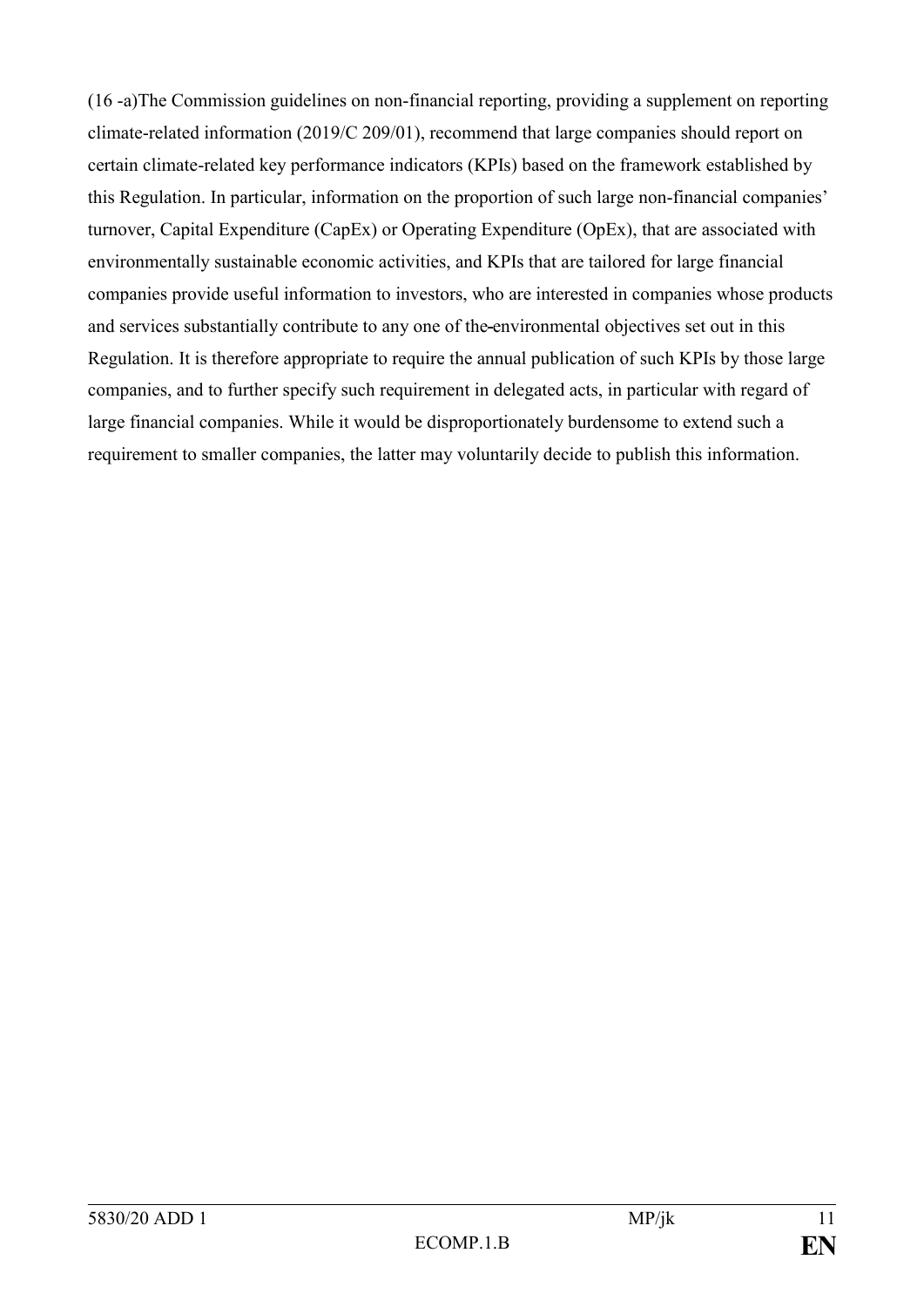(16a) The disclosure obligation laid down in this Regulation supplements the disclosure rules enshrined in Regulation 2019/2088 on sustainability-related disclosures in the financial services sector. To enhance transparency and to provide an objective point of comparison to end-investors by financial market participants on the share of investments that fund environmentally sustainable economic activities, this Regulation supplements the disclosure requirements in the rules on precontractual and periodical transparency and transparency by means of websites laid down in Regulation 2019/2088 on sustainability-related disclosures in the financial services sector. Regulation 2019/2088 includes within 'sustainable investments' investments that pursue environmental objectives that, among others, should comprise investments into 'environmentally sustainable economic activities' within the meaning of this Regulation.

Sustainable investments including environmentally sustainable investments should fulfil the "do no significantly harm" requirement formulated in Article 2(17) of Regulation 2019/2088 on sustainability-related disclosures in the financial services sector.

To ensure reliability, consistency and comparability of sustainability-related disclosures in the financial markets, disclosures related to this Regulation should use existing sustainability indicators to the extent feasible as put forward by the European Parliament Own Initiative Report on Sustainable Finance of 29 May 2018. In this context, the technical screening criteria should to the extent feasible, be based on the sustainability indicators in Regulation 2019/2088 on sustainabilityrelated disclosures in the financial services sector.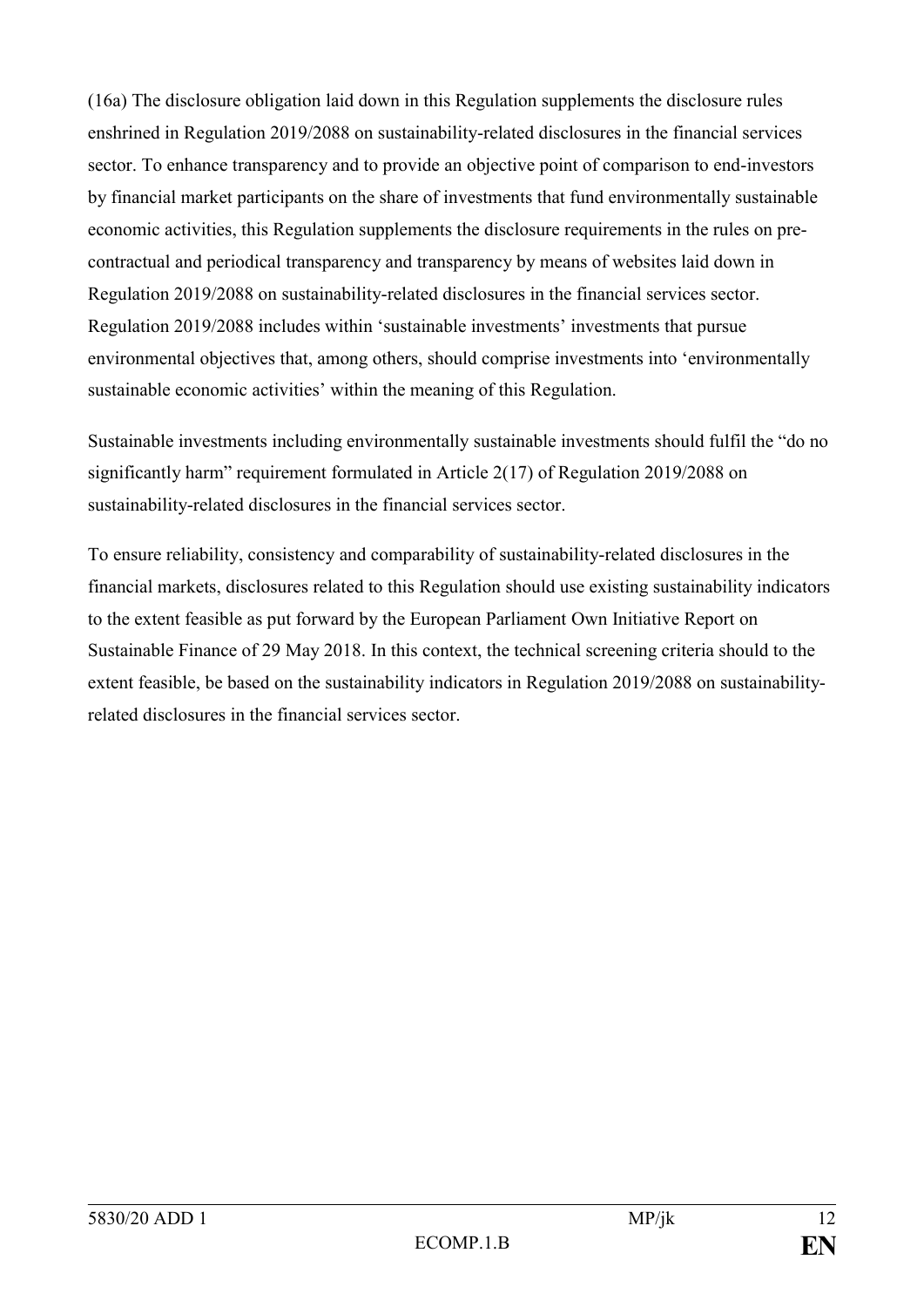(16e) Regarding economic activities carried out by undertakings that are not required to disclose information under this Regulation, there could be exceptional cases where financial market participants cannot reasonably obtain the relevant information to reliably determine the alignment with the technical screening criteria. In such exceptional cases and only for those economic activities for which complete, reliable and timely information could not be obtained, the financial market participants may make complementary assessments and estimates on the basis of information from other sources. Such assessments and estimates should only compensate for limited and specific parts of the desired data elements, and produce a prudent outcome. In order to ensure clear and not misleading disclosure to investors, financial market participants should clearly explain the basis for their conclusions and the reasons for having to make such complementary assessments and estimates for the purposes of disclosure to end-investors.

(17) To avoid circumvention of the disclosure obligation, that obligation should also apply where financial products are offered as promoting environmental characteristics, including those having as their target environmental protection in a broad sense.

(18) For the purposes of determining the environmental sustainability of an economic activity, an exhaustive list of environmental objectives should be laid down. The six environmental objectives should be: climate change mitigation, climate change adaptation, sustainable use and protection of water and marine resources, transition to a circular economy, pollution prevention and control, and protection and restoration of biodiversity and ecosystems.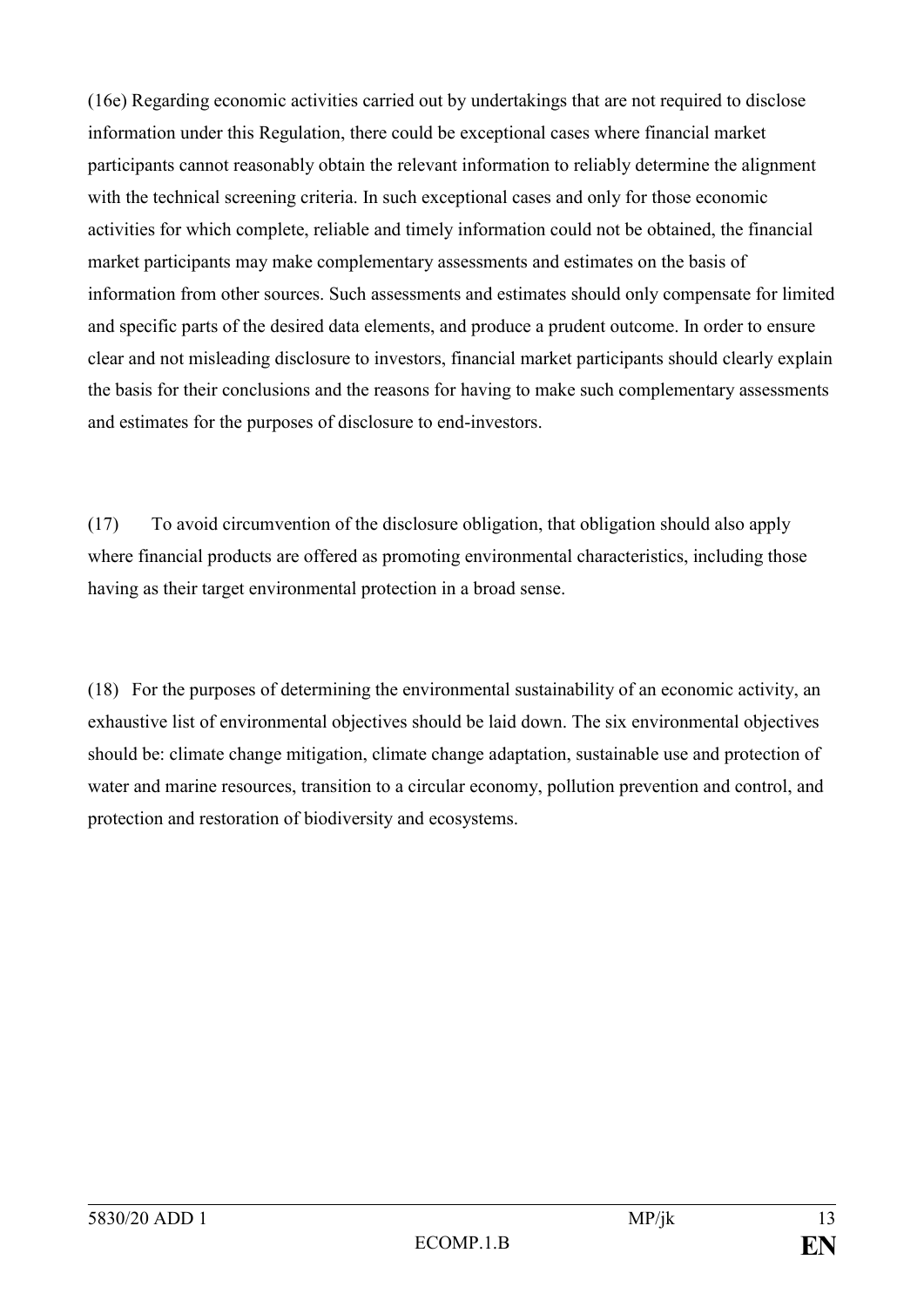(18a) An economic activity that promotes the objective of climate change mitigation should substantially contribute to the stabilisation of greenhouse gas emissions by avoiding or reducing them or enhancing greenhouse gas removals. The economic activity should be consistent with the long term temperature goal of the Paris Agreement. This environmental objective should be interpreted in line with relevant Union law, including Council Directive 2009/31/EC on the geological storage of CO2.

(18aa) An economic activity that promotes the objective of climate change adaptation should substantially contribute to reducing or preventing adverse impact of the current or future climate or risks of adverse impact, on that activity itself or people, nature and assets. This environmental objective should be interpreted in line with relevant Union law and the Sendai Framework for Disaster Risk Reduction 2015-2030.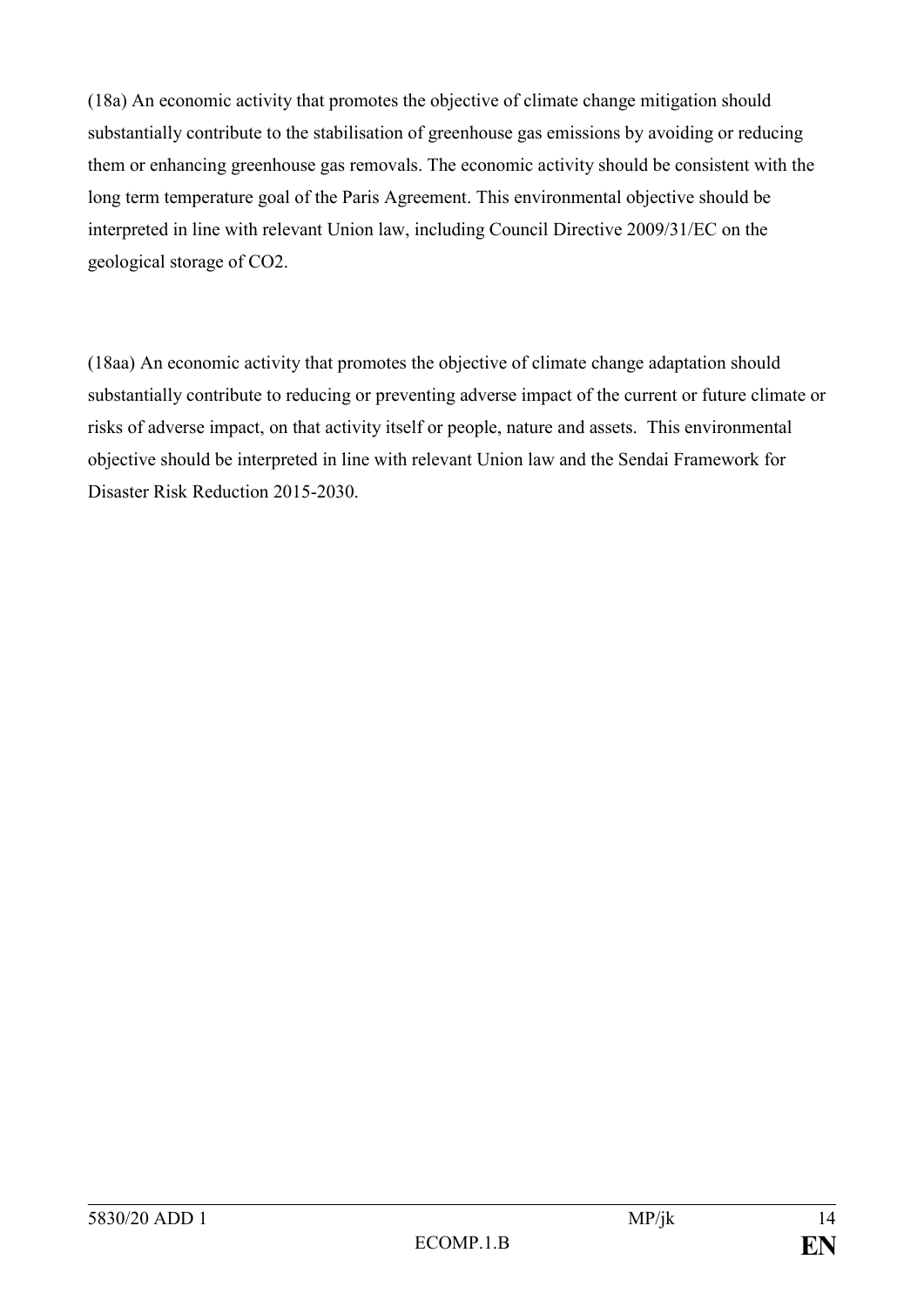(18b) The environmental objective of sustainable use and protection of water and marine resources should be interpreted in line with relevant Union law, including Regulation (EU) No 1380/2013<sup>10</sup> and Directives 2000/60/EC<sup>11</sup>, 2006/7/EC<sup>12</sup>, 2006/118/EC<sup>13</sup>, 2008/56/EC<sup>14</sup> and 2008/105/EC<sup>15</sup> of the European Parliament and of the Council, Council Directives  $91/271/EEC^{16}$ ,  $91/676/EEC^{17}$  and 98/83/EC<sup>18</sup> and Commission Decision (EU) 2017/848<sup>19</sup> and the communications of the Commission of 18 July 2007 entitled "Addressing the challenge of water scarcity and droughts in the European Union", and of 14 November 2012 entitled "A Blueprint to Safeguard Europe's Water Resources" and of 15 November 2012 entitled "A Fitness check of EU Freshwater policy" and of 11 March 2019 entitled "European Union Strategic Approach to Pharmaceuticals in the Environment".

<sup>1</sup> **<sup>10</sup>** Regulation (EU) No 1380/2013 of the European Parliament and of the Council of 11 December 2013 on the Common Fisheries Policy, amending Council Regulations (EC) No 1954/2003 and (EC) No 1224/2009 and repealing Council Regulations (EC) No 2371/2002 and (EC) No 639/2004 and Council Decision 2004/585/EC (OJ L 354, 28.12.2013, p. 22).

**<sup>11</sup>** Directive 2000/60/EC of the European Parliament and of the Council of 23 October 2000 establishing a framework for Community action in the field of water policy (*OJ L 327, 22.12.2000, p. 1).*

**<sup>12</sup>** Directive 2006/7/EC of the European Parliament and of the Council of 15 February 2006 concerning the management of bathing water quality and repealing Directive 76/160/EEC (OJ L 64, 4.3.2006, p. 37)

**<sup>13</sup>** Directive 2006/118/EC of the European Parliament and of the Council of 12 December 2006 on the protection of groundwater against pollution and deterioration (*OJ L 372, 27.12.2006, p. 19).*

**<sup>14</sup>** Directive 2008/56/EC of the European Parliament and of the Council of 17 June 2008 establishing a framework for community action in the field of marine environmental policy (Marine Strategy Framework Directive) (*OJ L 164, 25.6.2008, p. 19).*

**<sup>15</sup>** Directive 2008/105/EC of the European Parliament and of the Council of 16 December 2008 on environmental quality standards in the field of water policy, amending and subsequently repealing Council Directives 82/176/EEC, 83/513/EEC, 84/156/EEC, 84/491/EEC, 86/280/EEC and amending Directive 2000/60/EC of the European Parliament and of the Council (*OJ L 348, 24.12.2008, p. 84).*

**<sup>16</sup>** Council Directive 91/271/EEC of 21 May 1991 concerning urban waste water treatment (OJ L 135, 30.5.1991, p. 40).

<sup>&</sup>lt;sup>17</sup> Council Directive 91/676/EEC of 12 December 1991 concerning the protection of waters against pollution caused by nitrates from agricultural sources (OJ L 375, 31.12.1991, p. 1-8).

**<sup>18</sup>** Council Directive 98/83/EC of 3 November 1998 on the quality of water intended for human consumption *(OJ L 330, 5.12.1998, p. 32).*

**<sup>19</sup>** Commission Decision (EU) 2017/848 of 17 May 2017 laying down criteria and methodological standards on good environmental status of marine waters and specifications and standardised methods for monitoring and assessment, and repealing Decision 2010/477/EU (*OJ L 125, 18.5.2017, p. 43).*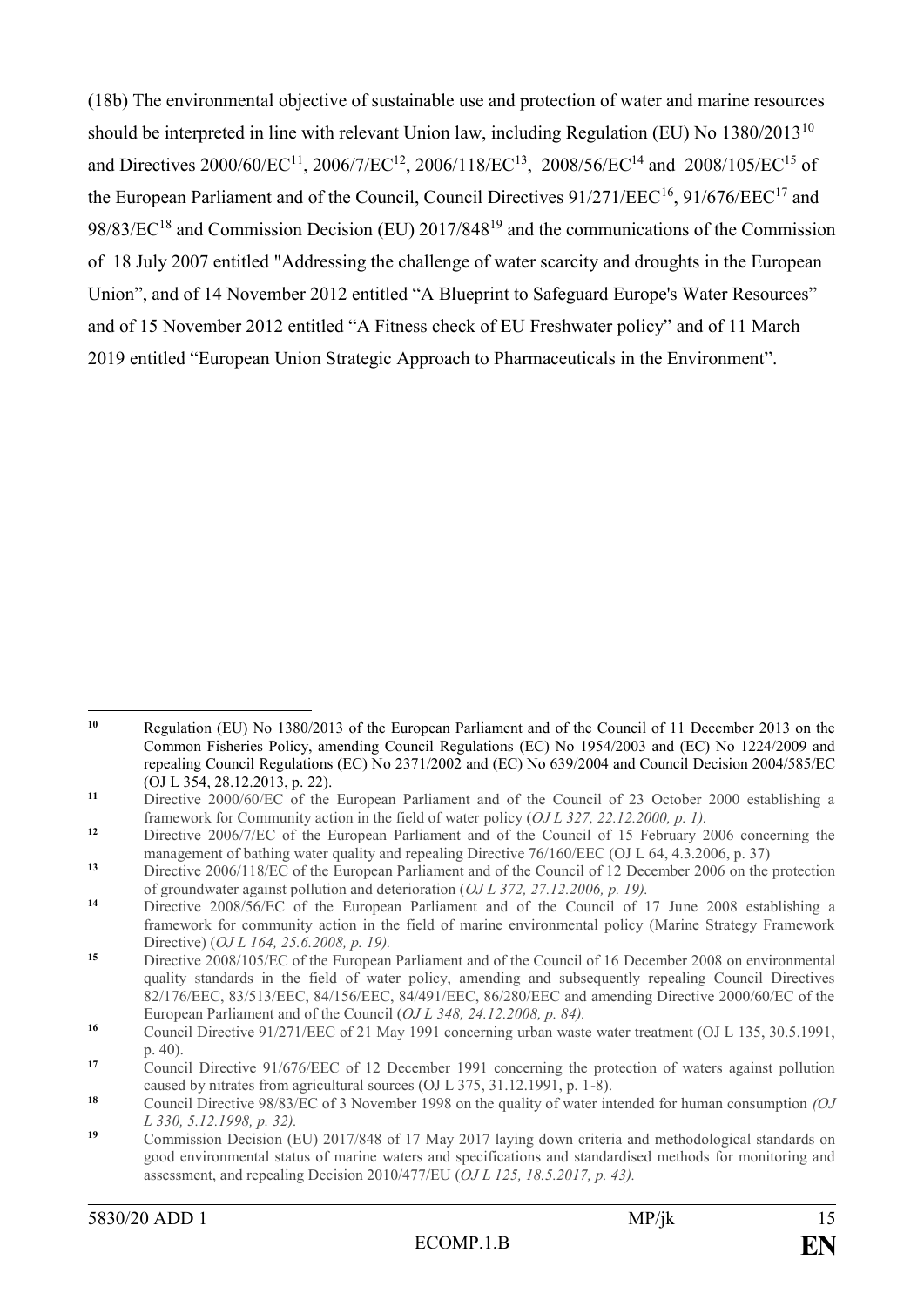(18c) The environmental objective of the transition to a circular economy should be interpreted in line with relevant Union law in the area of circular economy, waste and chemicals, including Regulations 1013/2006<sup>20</sup>, 1907/2006<sup>21</sup> and 2019/1021<sup>22</sup> and Directives 2008/98/EC<sup>23</sup>, 94/62/EC<sup>24</sup>,  $2000/53/EC^{25}$ ,  $2006/66/EC^{26}$ ,  $2011/65/EU^{27}$ ,  $2012/19/EU^{28}$ ,  $2010/75/EU^{29}$ , (EU)  $2019/883^{30}$  and (EU) 2019/904<sup>31</sup> of the European Parliament and of the Council, Council Directive 1999/31/EC<sup>32</sup>, Commission Regulation [\(EU\) No 1357/2014](https://eur-lex.europa.eu/legal-content/EN/TXT/?uri=CELEX:32014R1357)<sup>33</sup> and Commission [Decisions 2000/532/EC](https://eur-lex.europa.eu/legal-content/EN/TXT/?uri=CELEX:32000D0532)<sup>34</sup> and [2014/955/EU](https://eur-lex.europa.eu/legal-content/EN/TXT/?uri=CELEX:32014D0955)<sup>35</sup> and the communications of the Commission of 2 December 2015 titled "Closing the loop - An EU action plan for the Circular Economy" and of 16 January 2018 titled "A European Strategy for Plastics in a Circular Economy".

- **<sup>32</sup>** Council Directive 1999/31/EC of 26 April 1999 on the landfill of waste (*OJ L 182, 16.7.1999, p. 1).*
- **<sup>33</sup>** Commission Regulation (EU) No 1357/2014 of 18 December 2014 replacing Annex III to Directive 2008/98/EC of the European Parliament and of the Council on waste and repealing certain Directives (*OJ L 365, 19.12.2014, p. 89).*
- **<sup>34</sup>** Commission Decision of 3 May 2000 replacing Decision 94/3/EC establishing a list of wastes pursuant to Article 1(a) of Council Directive 75/442/EEC on waste and Council Decision 94/904/EC establishing a list of hazardous waste pursuant to Article 1(4) of Council Directive 91/689/EEC on hazardous waste *(OJ L 226, 6.9.2000, p. 3).*
- **<sup>35</sup>** Commission Decision of 18 December 2014 amending Decision 2000/532/EC on the list of waste pursuant to Directive 2008/98/EC of the European Parliament and of the Council (*OJ L 370, 30.12.2014, p. 44).*

<sup>1</sup> **<sup>20</sup>** Regulation No 1013/2006 of the European Parliament and of the council of 14 June 2006 on shipments of waste *(OJ L 190, 12.7.2006, p. 1–98).*

<sup>&</sup>lt;sup>21</sup> Regulation No 1907/2006 of the European Parliament and of the council of 18 December 2006 concerning the Registration, Evaluation, Authorisation and Restriction of Chemicals (REACH), establishing a European Chemicals Agency, amending Directive 1999/45/EC and repealing Council Regulation (EEC) No 793/93 and Commission Regulation (EC) No 1488/94 as well as Council Directive 76/769/EEC and Commission Directives 91/155/EEC, 93/67/EEC, 93/105/EC and 2000/21/EC (OJ L 396, 30.12.2006, p. 1–850) with amendments.

**<sup>22</sup>** Regulation (EU) 2019/1021 of the European Parliament and of the Council of 20 June 2019 on persistent organic pollutants (OJ L 169, 25.6.2019, p. 45).

<sup>&</sup>lt;sup>23</sup> Directive 2008/98/EC of the European Parliament and of the Council of 19 November 2008 on waste and repealing certain Directives (*OJ L 312, 22.11.2008, p. 3).*

**<sup>24</sup>** European Parliament and Council Directive 94/62/EC of 20 December 1994 on packaging and packaging waste (OJ L 365, 31.12.1994, p. 10).

<sup>&</sup>lt;sup>25</sup> Directive 2000/53/EC of the European Parliament and of the Council of 18 September 2000 on end-of life vehicles (OJ L 269, 21.10.2000, p. 34).

<sup>&</sup>lt;sup>26</sup> Directive 2006/66/EC of the European Parliament and of the Council of 6 September 2006 on batteries and accumulators and waste batteries and accumulators and repealing Directive 91/157/EEC (OJ L 266, 26.9.2006, p. 1).

<sup>&</sup>lt;sup>27</sup> Directive 2011/65/EU of the European Parliament and of the Council of 8 June 2011 on the restriction of the use of certain hazardous substances in electrical and electronic equipment Text with EEA relevance (*OJ L 174, 1.7.2011, p. 88–110)*.

<sup>&</sup>lt;sup>28</sup> Directive 2012/19/EU of the European Parliament and of the Council of 4 July 2012 on waste electrical and electronic equipment (WEEE) (OJ L 197, 24.7.2012, p. 38).

<sup>&</sup>lt;sup>29</sup> Directive 2010/75/EU of the European Parliament and of the Council of 24 November 2010 on industrial emissions (integrated pollution prevention and control) (OJ L 334, 17.12.2010, p. 17).

**<sup>30</sup>** Directive (EU) 2019/883 of the European Parliament and of the Council of 17 April 2019 on port reception facilities for the delivery of waste from ships, amending Directive 2010/65/EU and repealing Directive 2000/59/EC (*OJ L 151, 7.6.2019, p. 116).* 

**<sup>31</sup>** Directive (EU) 2019/904 of the European Parliament and of the Council of 5 June 2019 on the reduction of the impact of certain plastic products on the environment (*OJ L 155, 12.6.2019, p. 1–19).*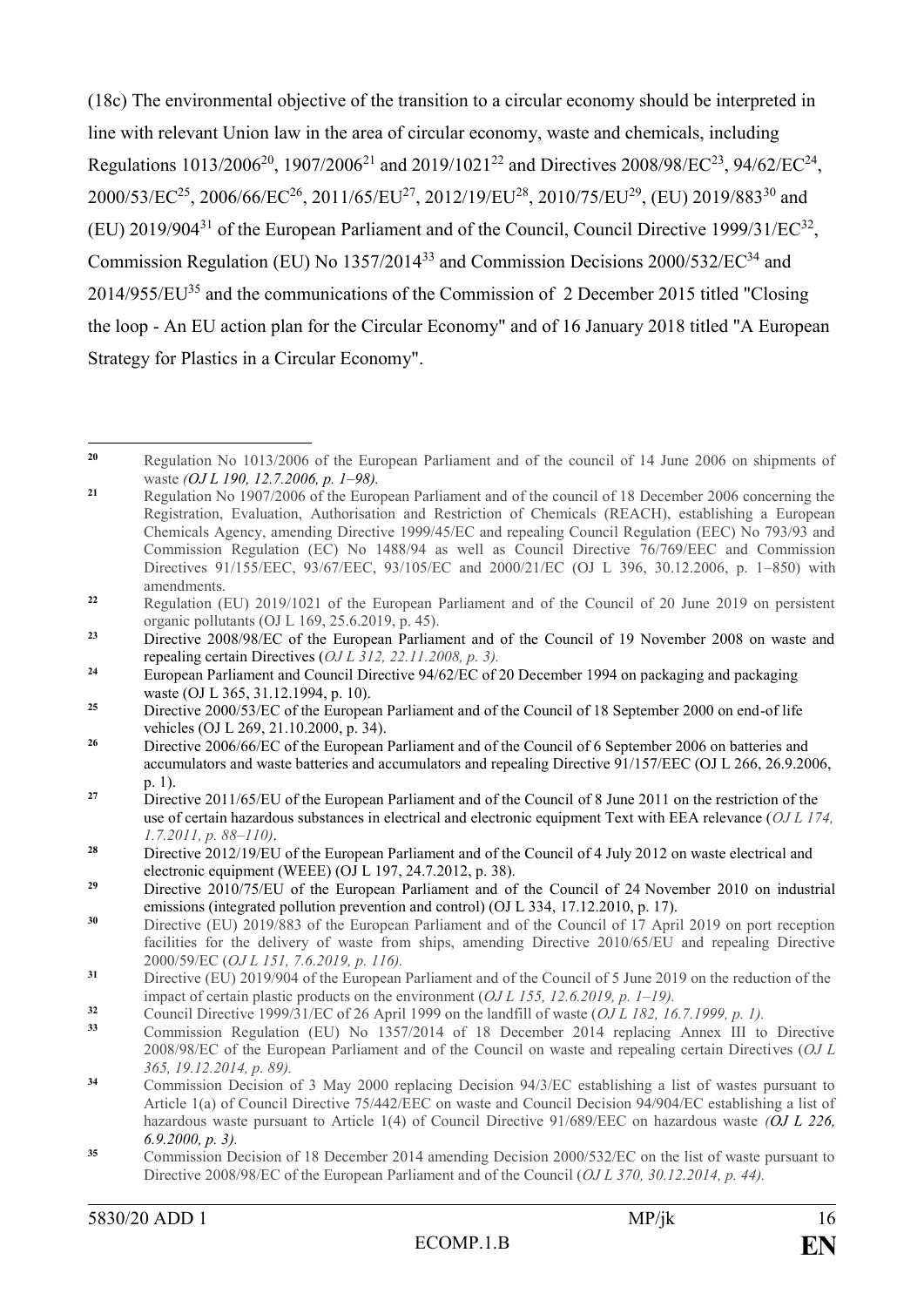An economic activity can substantially contribute to the objective of circular economy through several means, including by increasing durability, reparability, upgradability and re-usability of products, reducing resource use through design and choice of materials, facilitating repurposing, disassembly and deconstruction in the buildings and construction sector, in particular to reduce the use of and promote the reuse of building materials, and developing 'product-as-a-service' business models as well as circular value chains, with the aim to keep products, components and materials at their highest utility and value. Similarly, reducing the content of hazardous substances in materials and products throughout the lifecycle, including by replacing them with safer alternatives, should be at least in line with the harmonized legal requirements laid down at Union level. An economic activity can also substantially contribute to the objective of circular economy by reducing the generation of food waste in production, processing, manufacturing or distribution.

(18d) The environmental objective of pollution prevention and control should be interpreted in line with relevant Union law, including Directives  $2000/60$ /EC,  $2004/35$ /CE<sup>36</sup>,  $2004/107$ /EC<sup>37</sup>, 2006/118/EC, 2008/50/EC<sup>38</sup>, 2008/105/EC, 2010/75/EU, 2016/802/EU<sup>39</sup> and 2016/2284/EU<sup>40</sup> of the European Parliament and of the Council.

 $36$ Directive 2004/35/CE of the European Parliament and of the Council of 21 April 2004 on environmental liability with regard to the prevention and remedying of environmental damage (OJ L 143, 30.4.2004, p. 56).

<sup>&</sup>lt;sup>37</sup> Directive 2004/107/EC of the European Parliament and of the Council of 15 December 2004 relating to arsenic, cadmium, mercury, nickel and polycyclic aromatic hydrocarbons in ambient air (OJ L 23, 26.1.2005, p. 3), *as amended by Commission Directive (EU) 2015/1480 of 21 May 2008 (OJ L 226, 29.8.2015, p. 4).*

<sup>&</sup>lt;sup>38</sup> Directive 2008/50/EC of the European Parliament and of the Council of 21 May 2008 on ambient air quality and cleaner air for Europe (*OJ L 152, 11.6.2008, p. 1).*

<sup>&</sup>lt;sup>39</sup> Directive (EU) 2016/802 of the European Parliament and of the Council of 11 May 2016 relating to a reduction in the sulphur content of certain liquid fuels (OJ L 132, 21.5.2016, p. 58).

**<sup>40</sup>** Directive (EU) 2016/2284 of the European Parliament and of the Council of 14 December 2016 on the reduction of national emissions of certain atmospheric pollutants (OJ L 344, 17.12.2016, p. 1).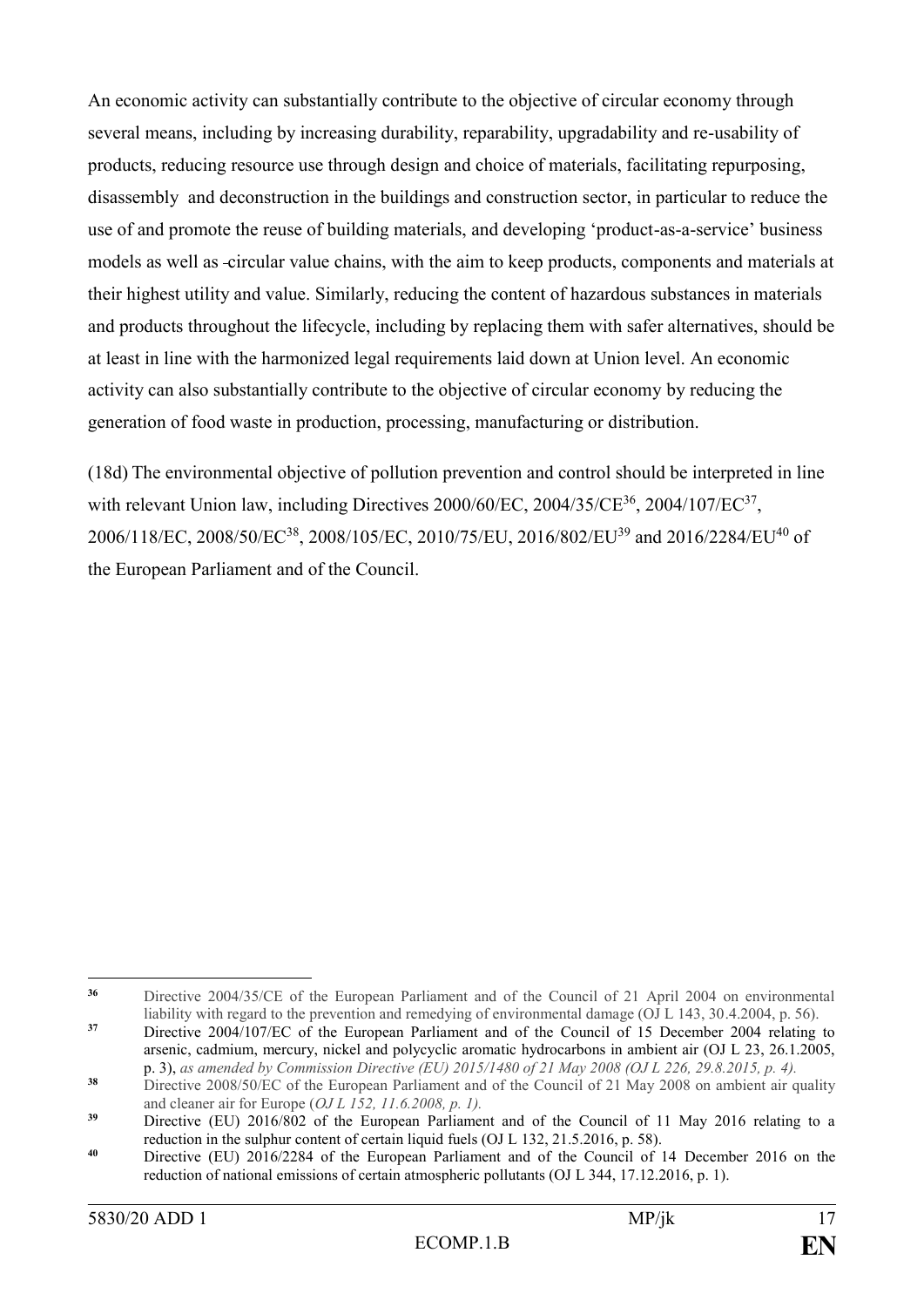(19) The environmental objective of protection and restoration of biodiversity and ecosystems should be interpreted in line with relevant Union law, including Regulations 995/2010<sup>41</sup>, 1143/2014<sup>42</sup> and 511/2014<sup>43</sup> and Directives 2009/147/EC of the European Parliament and of the Council<sup>44</sup>, Council Directives  $91/676^{45}$  and  $92/43/EEC^{46}$ , and the communications of the Commission of 21 May 2003 titled "Forest Law Enforcement, Governance and Trade (FLEGT)", of 3 May 2011 titled "Our life insurance, our natural capital: an EU biodiversity strategy to 2020" and of 6 May 2013 titled "Green Infrastructure (GI) – Enhancing Europe's natural Capital", of 26 February 2016 titled "EU Action Plan against Wildlife Trafficking" and of 23 July 2019 titled "[Stepping up EU Action to Protect and Restore the World's Forests](https://eur-lex.europa.eu/legal-content/EN/TXT/?qid=1565272554103&uri=CELEX:52019DC0352)", and Council Regulation (EC) No 338/97 of 9 December 1996 on the protection of species of wild fauna and flora by regulating trade therein<sup>47</sup>.

(19aa) An economic activity can substantially contribute to the objective of protection and restoration of biodiversity and ecosystems, through several means, including by protecting, conserving or restoring biodiversity and ecosystems, and as such by enhancing ecosystem services. These services are grouped into four categories, namely provisioning, including the provisioning of food and water; regulating, including the control of climate and disease; supporting, including nutrient cycles and oxygen production; and cultural, including spiritual and recreational benefits.

<sup>&</sup>lt;u>.</u> **<sup>41</sup>** Regulation (EU) No 995/2010 of the European Parliament and of the Council of 20 October 2010 laying down the obligations of operators who place timber and timber products on the market (OJ L 295, 12.11.2010, p. 23). **<sup>42</sup> Regulation (EU) No 1143/2014 of the European Parliament and of the Council of 22 October 2014 on the** 

**prevention and management of the introduction and spread of invasive alien species (OJ L 317, 4.11.2014, p. 35).**

**<sup>43</sup> Regulation (EU) No 511/2014 of the European Parliament and of the Council of 16 April 2014 on compliance measures for users from the Nagoya Protocol on Access to Genetic Resources and the Fair and Equitable Sharing of Benefits Arising from their Utilization in the Union (**OJ L 150, 20.5.2014, p. 59).

<sup>&</sup>lt;sup>44</sup> Directive 2009/147/EC of the European Parliament and of the Council of 30 November 2009 on the conservation of wild birds (OJ L 020, 26.1.2010, p. 7).

**<sup>45</sup>** Council Directive 91/676/EEC of 12 December 1991 concerning the protection of waters against pollution caused by nitrates from agricultural sources (OJ L 375, 31.12.1991, p. 1).

**<sup>46</sup>** Council Directive 92/43/EEC of 21 May 1992 on the conservation of natural habitats and of wild fauna and flora (OJ L 206, 22.7.1992, p. 7).

<sup>&</sup>lt;sup>47</sup> Council Regulation (EC) No 338/97 of 9 December 1996 on the protection of species of wild fauna and flora by regulating trade therein (OJ L 61, 3.3.1997, p. 1-69)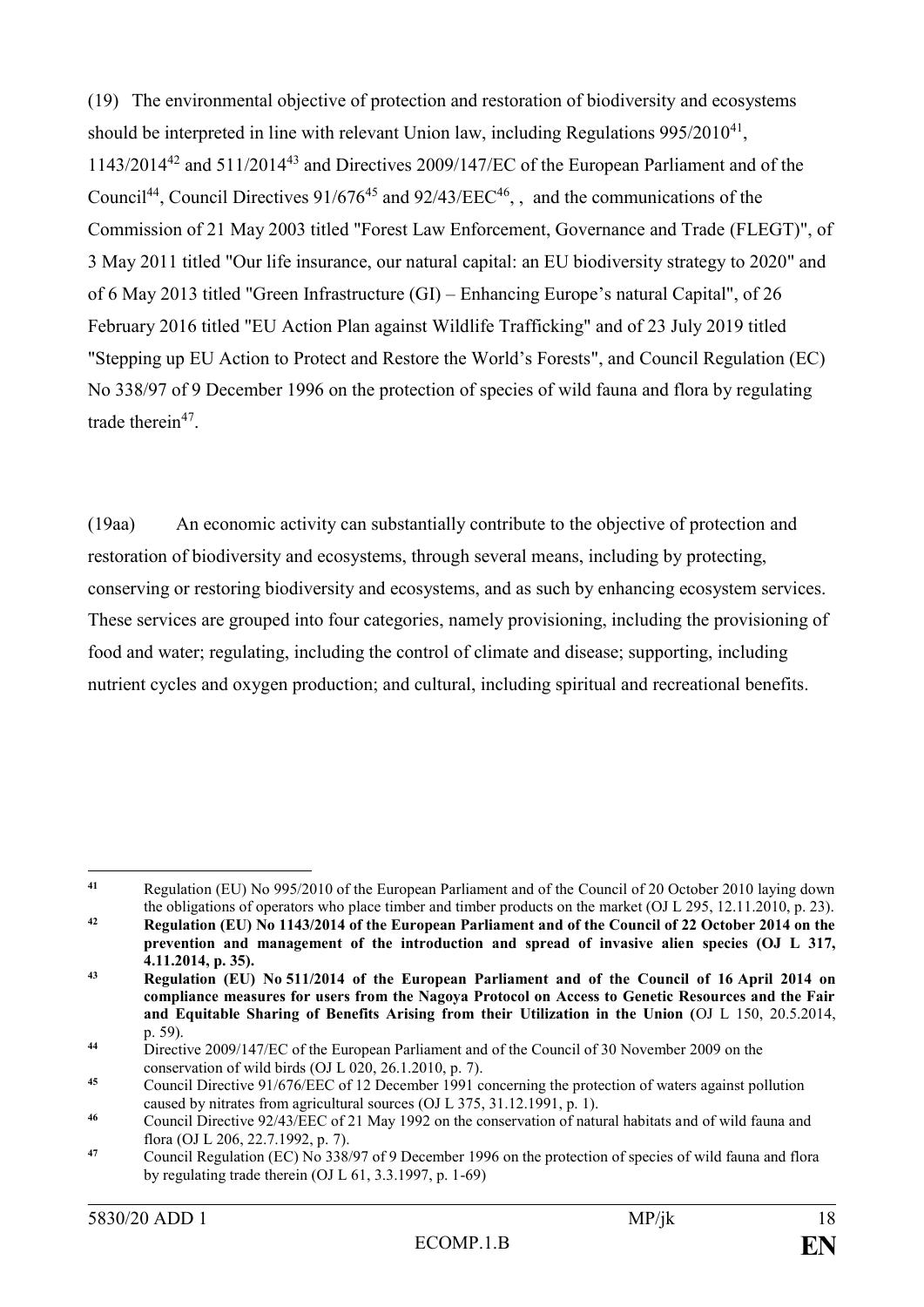(19a) In the context of this Regulation, 'sustainable forest management should be understood by considering practices and use of forests and forest land that contribute to enhancing biodiversity or to halting or preventing degradation of ecosystems, deforestation and habitat loss; by considering the stewardship and use of forests and forest land in a way, and at a rate, that maintains their biodiversity, productivity, regeneration capacity, vitality and their potential to fulfil, now and in the future, relevant ecological, economic and social functions, at local, national, and global levels, and that does not cause damage to other ecosystems, as defined in Resolution H1 General Guidelines for the Sustainable Management of Forests in Europe, MCPFE 1993; and by considering Regulation (EU) 2018/84[1\[2\]](https://webmailpp.ep.europa.eu/owa/#x__ftn2) Regulation (EU) No 995/201[0\[3\],](https://webmailpp.ep.europa.eu/owa/#x__ftn3) Directive (EU) 2018/200[1\[4\]](https://webmailpp.ep.europa.eu/owa/#x__ftn4) and European Forest Strategy: for forests and the forest based sector<sup>48</sup>,

(19b) In the context of this Regulation, 'energy efficiency' is used in a broad sense and should be considered by taking into account the relevant Union law, including Directive (EU) 2012/27<sup>49</sup>, Directive (EU) 2018/844<sup>50</sup>, as well as the products regulations laid down pursuant to Directive  $2009/125/EC^{51}$ , and Regulation (EU) 2017/1369<sup>52</sup>.

<sup>1</sup> **<sup>48</sup>** Communication from the Commission to the European parliament, the Council, the European Economic and Social Committee and the Committee of the Regions COM (2013) 659 final

<sup>&</sup>lt;sup>49</sup> Directive 2012/27/EU of the European Parliament and of the Council of 25 October 2012 on energy efficiency, amending Directives 2009/125/EC and 2010/30/EU and repealing Directives 2004/8/EC and 2006/32/EC Directive (EU) 2018/2002 of the European Parliament and of the Council of 11 December 2018 amending Directive 2012/27/EU on energy efficiency (OJ L 328, 21.12.2018, p. 210-230).

**<sup>50</sup>** Directive (EU) 2018/844 of the European Parliament and of the Council of 30 May 2018 amending Directive 2010/31/EU on the energy performance of buildings and Directive 2012/27/EU on energy efficiency (OJ L 156, 19.6.2018, p.75-91)

<sup>&</sup>lt;sup>51</sup> Directive 2009/125/EC of the European Parliament and of the Council of 21 October 2009 establishing a framework for the setting of ecodesign requirements for energy-related products (OJ L 285, 31.10.2009, p. 10- 35)

**<sup>52</sup>** Regulation (EU) 2017/1369 of the European Parliament and of the Council of 4 July 2017 setting a framework for energy labelling and repealing Directive 2010/30/EU (OJ L 198, 28.7.2017, p.1-23)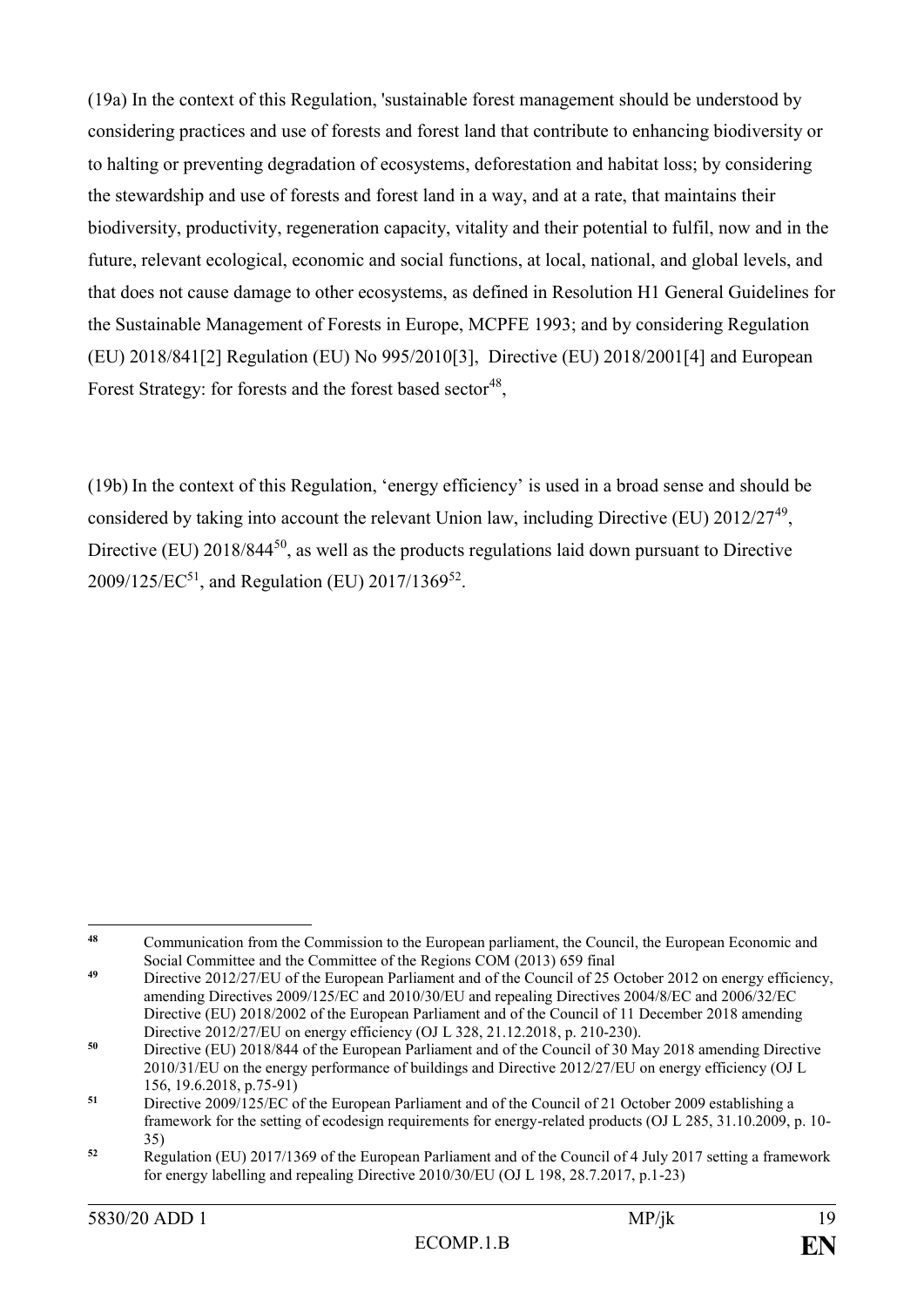(20) For each environmental objective, uniform criteria for considering economic activities to be substantially contributing to that objective should be laid down. One element of the uniform criteria should be to avoid significant harm to any of the environmental objectives set out in this Regulation. This is in order to avoid that investments are considered environmentally sustainable although the economic activities benefitting from those investments cause harm to the environment to an extent outweighing their contribution to an environmental objective. The criteria should take into account the life cycle of the products and services provided by that economic activity, including evidence from existing life cycle assessments, notably by considering their production, use and end-of-life, in addition to the environmental impacts of the economic activity itself.

(21) Recalling the joint commitment of the European Parliament, the Council and the Commission to pursue the principles enshrined in the European Pillar of Social Rights in support of sustainable and inclusive growth and recognising the relevance of international minimum human and labour rights and standards, compliance with minimum safeguards should be a condition for economic activities to qualify as environmentally sustainable. For that reason economic activities should only qualify as environmentally sustainable where they are carried out in alignment with the OECD Guidelines for Multinational Enterprises and UN Guiding Principles on Business and Human Rights, including the International Labour Organisation's ('ILO') declaration on Fundamental Rights and Principles at Work, the eight ILO core conventions and the International Bill of Human Rights. The ILO core conventions define human and labour rights that companies are should respect. Several of those international standards are enshrined the Charter of Fundamental Rights of the European Union, in particular the prohibition of slavery and forced labour and the principle of non-discrimination. Those minimum safeguards are without prejudice to the application of more stringent requirements on environment, health and safety and social sustainability set out in Union law, where applicable.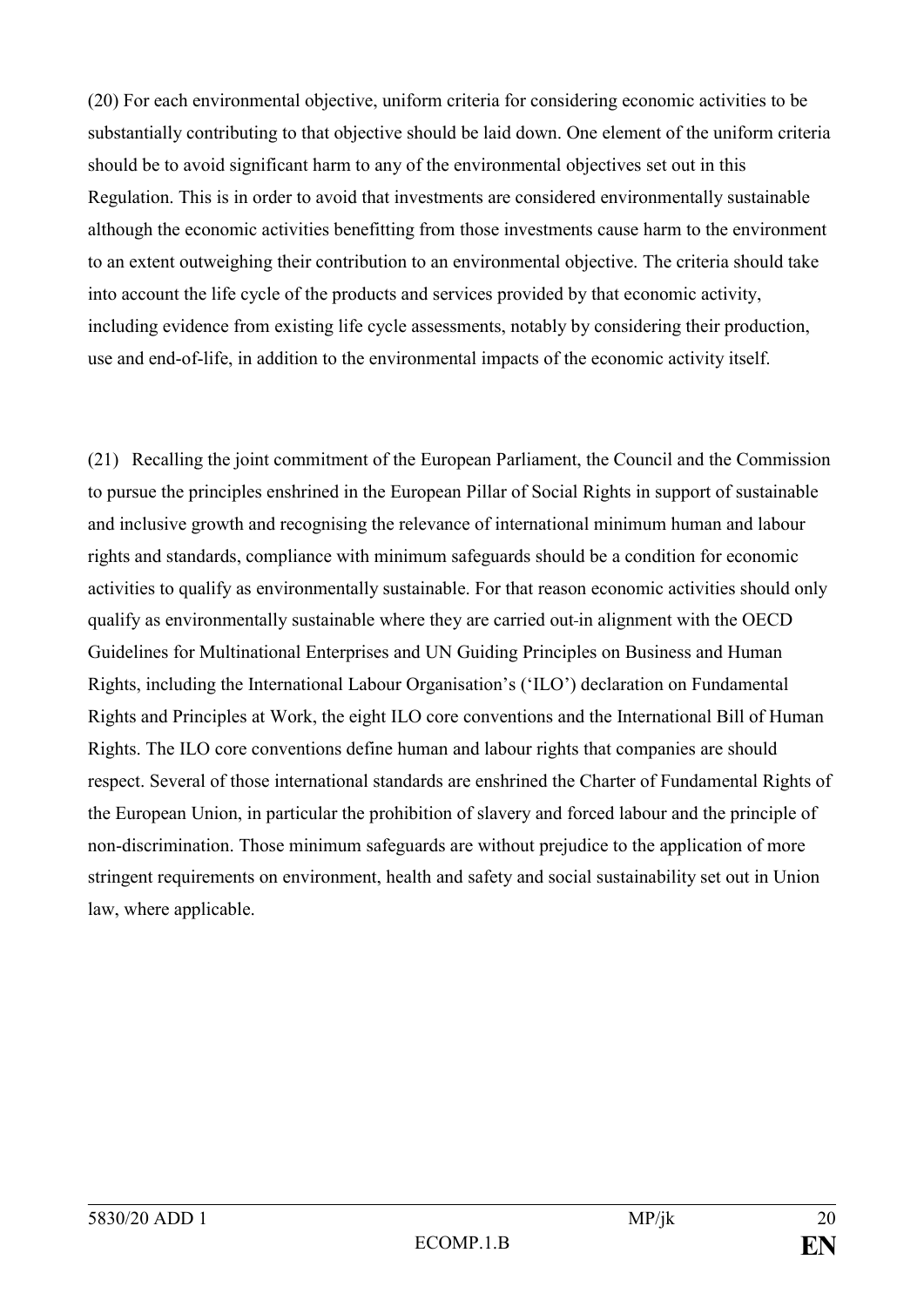When implementing these minimum safeguards, undertakings should adhere to the principle of 'do not significantly harm' within the meaning of Regulation 2019/2088 on sustainability-related disclosures in the financial services sector, including regulatory technical standards further specifying that principle.

(21a) In order to ensure consistency between this Regulation and Regulation 2019/2088 on sustainability-related disclosures in the financial services sector, this Regulation should amend Regulation 2019/2088 on sustainability-related disclosures in the financial services sector to introduce regulatory technical standards developed jointly by ESAs to further specify the details of the presentation and content of the information in relation to the principle of 'do not significantly harm'. These regulatory technical standards should be consistent with the content, methodologies, and presentation of indicators in relation to adverse impacts referred to in paragraphs 6 and 7 of Article 4. They should also be consistent with the principles enshrined in the European Pillar of Social Rights, the OECD Guidelines for Multinational Enterprises, UN Guiding Principles on Business and Human Rights, including the International Labour Organisation's ('ILO') declaration on Fundamental Rights and Principles at Work, the eight ILO core conventions and the International Bill of Human Rights.

For the purposes of Article 16c of this Regulation, the European Banking Authority ('EBA'), European Insurance and Occupational Pensions Authority ('EIOPA') and the European Securities and Markets Authority ('ESMA') (collectively known as the European Supervisory Authorities, the 'ESAs') established by Regulation (EU) No 1093/2010 of the European Parliament and of the Council , Regulation (EU) No 1094/2010 of the European Parliament and of the Council and Regulation (EU) No 1095/2010 of the European Parliament and of the Council respectively should, through the Joint Committee, develop draft regulatory technical standards to supplement Articles 2, 8, 9 and 11 of Regulation 2019/2088 on sustainability-related disclosures in the financial services sector.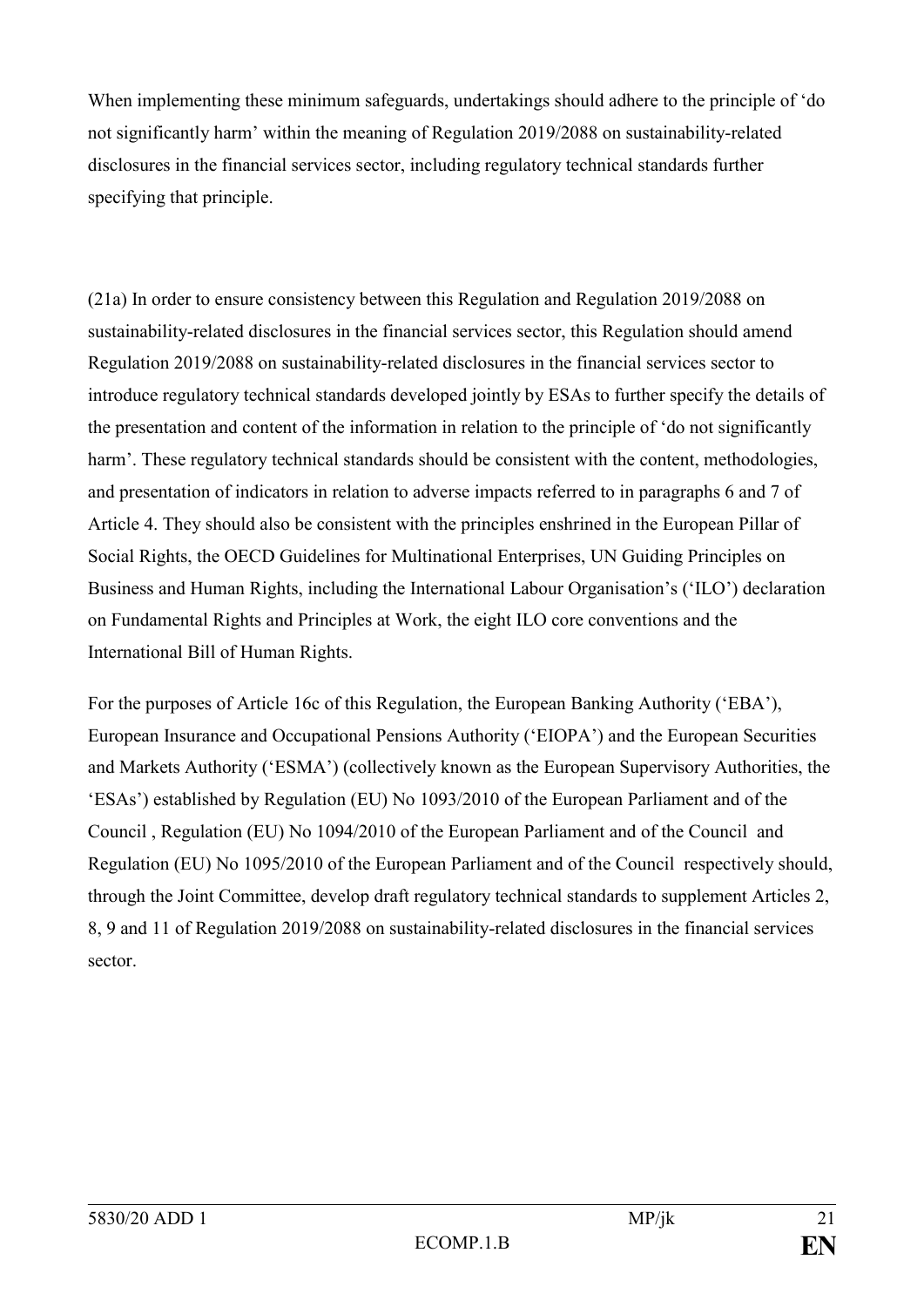(22) Given the specific technical details needed to assess the environmental impact of an economic activity and the fast-changing nature of both science and technology, the criteria of environmentally sustainable economic activities should be adapted regularly to those changes. For the criteria to be up to date, based on scientific evidence and input from experts as well as relevant stakeholders, the conditions for substantial contribution and significant harm should be specified with more granularity for different economic activities and should be updated regularly. For that purpose, granular and calibrated technical screening criteria for the different economic activities should be laid down by the Commission, on the basis of the technical input of a multi-stakeholder Platform on Sustainable Finance.

(23) Some economic activities have a negative impact on the environment, and a substantial contribution to one or more environmental objectives can be achieved by reducing such negative impact. For those economic activities, it is appropriate to set out technical screening criteria that require a substantial improvement in environmental performance compared to, inter alia, the industry average, but at the same time avoids environmentally harmful lock-in effects, including carbon intensive lock-in effects, during the economic lifetime of the funded economic activity. Those criteria should also consider the long-term impact of a specific economic activity.

(24) An economic activity should not be considered environmentally sustainable if it causes more harm to the environment than the benefits it brings. The technical screening criteria should identify the minimum requirements necessary to avoid a significant harm to other objectives including by building on any minimum requirements laid down pursuant to Union law. When establishing and updating the technical screening criteria, the Commission should ensure that those criteria are based on available scientific evidence, are developed by taking into account life cycle considerations, including existing life cycle assessments, and are updated regularly. Where scientific evaluation does not allow for the risk to be determined with sufficient certainty, the precautionary principle should apply, in line with Article 191 TFEU.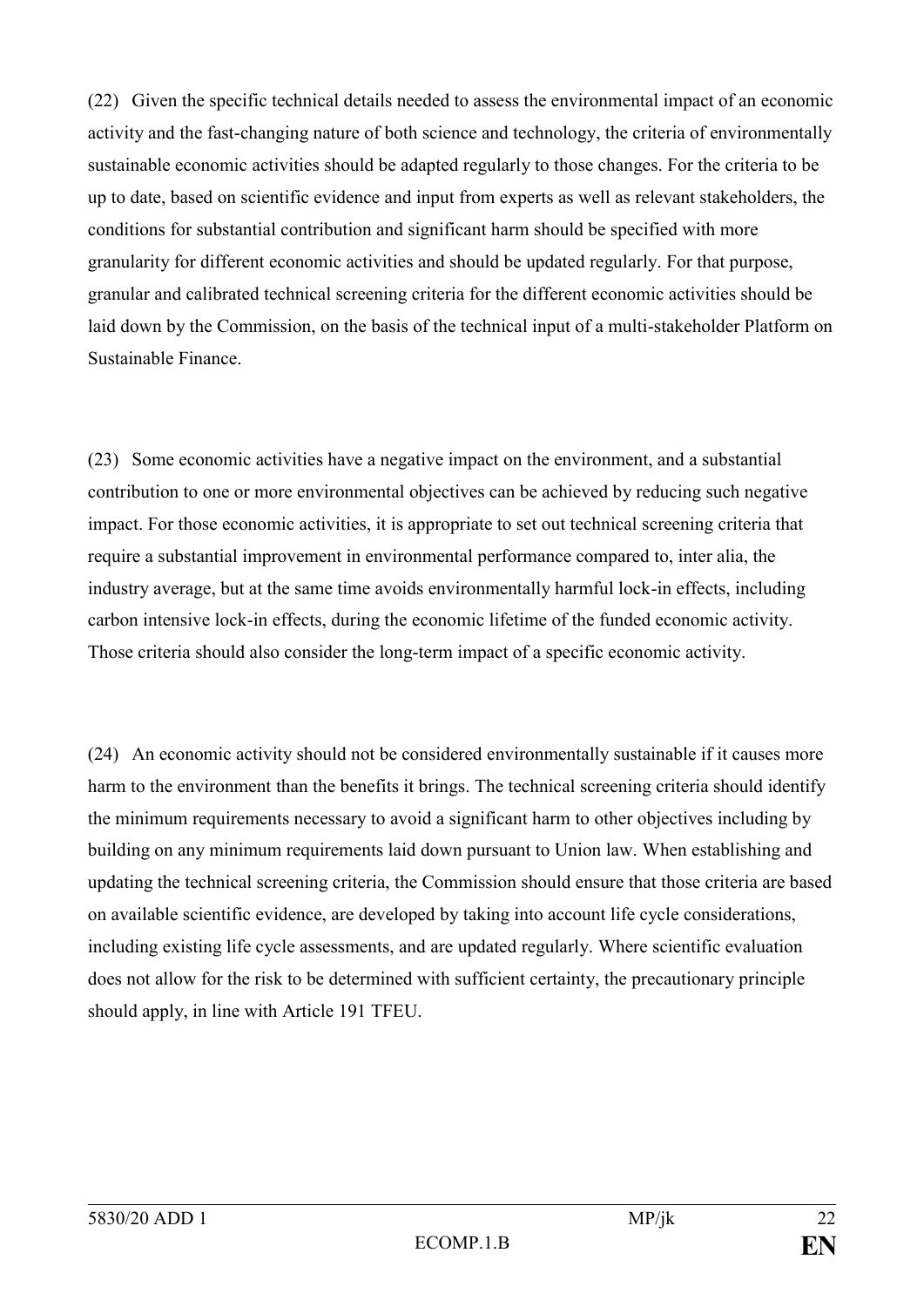(24a) In defining the technical screening criteria for the climate change mitigation objective, the Commission should take into account and incentivise the ongoing and necessary transition towards a climate-neutral economy in accordance with Article 6(1a). The transition, in addition to the use of climate neutral energy and more investments in economic activities and sectors that are already low carbon, requires substantial reductions in greenhouse gas emissions in other economic activities and sectors for which there are no technologically and economically feasible low carbon alternatives. Those economic activities should be considered to substantially contribute to climate change mitigation if their greenhouse gas emissions are substantially lower than sector or industry average, they do not hamper the development and deployment of low-carbon alternatives and they do not lead to a lock-in in assets incompatible with the objective of climate-neutrality, considering the economic lifetime of those assets. The technical screening criteria for these activities should ensure that these transitional activities have a credible path towards climate neutrality, and these technical screening criteria should be adjusted accordingly at regular intervals.

(24b) An economic activity should be considered to contribute substantially to one or more of the environmental objectives set out in this regulation by directly enabling other activities to make a substantial contribution to one or more of those objectives. For that purpose, that enabling activity should not lead to a lock-in in assets that undermine long-term environmental goals, considering the economic lifetime of those assets, and should have a substantial positive environmental impact on the basis of lifecycle considerations.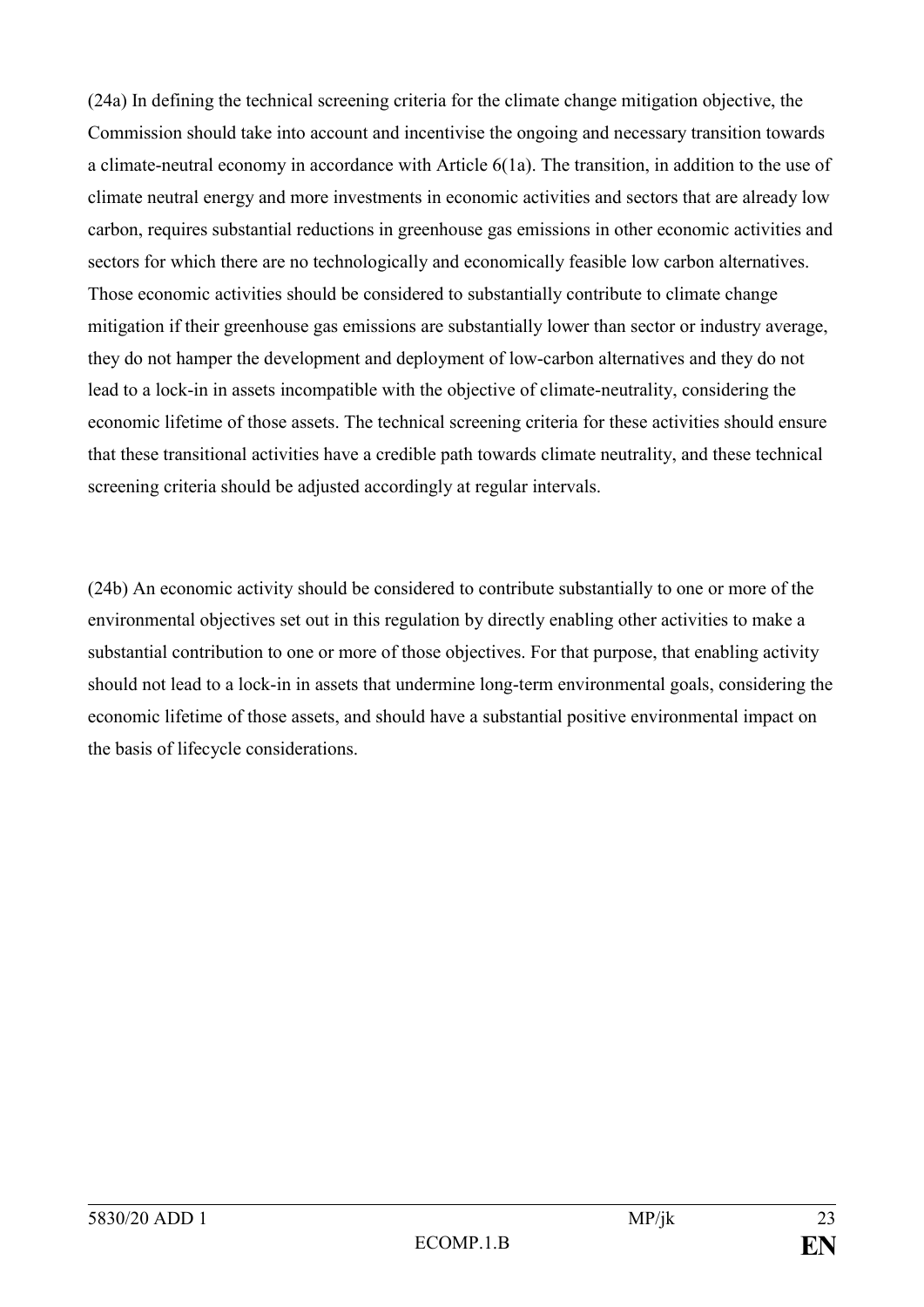(25) When establishing and updating the technical screening criteria the Commission should take into account relevant Union law, including the Regulation (EC) 66/2010 of the European Parliament and the Council<sup>53</sup>, the EU Eco-Management and Audit Scheme<sup>54</sup>, the EU Green Public Procurement criteria<sup>55</sup>, and the on-going work on Product and Organisation Environmental Footprint rules<sup>56</sup>. To avoid unnecessary inconsistencies with classifications of economic activities that already exist for other purposes, the Commission should also take into account the statistical classifications relating to the Environmental Goods and Services Sector, namely the Classification of Environmental Protection Activities and Expenditure (CEPA) and the Classification of Resource Management Activities (CReMA) $57$ . When establishing and updating the technical screening criteria the Commission should take into account existing environmental indicators and reporting frameworks, developed by, amongst others, the Commission, the EEA, and existing international standards, such as those developed by, amongst the others, the OECD.

<sup>1</sup> **<sup>53</sup>** Regulation (EC) 66/2010 of the European Parliament and the Council of 25 November 2009 on the EU Ecolabel (OJ L 27, 30.1.2010, p. 1).

**<sup>54</sup>** Regulation (EC) No 1221/2009 of the European Parliament and of the Council of 25 November 2009 on the voluntary participation by organisations in a Community eco-management and audit scheme (EMAS), repealing Regulation (EC) No 761/2001 and Commission Decisions 2001/681/EC and 2006/193/EC (OJ L 342, 22.12.2009, p. 1).

**<sup>55</sup>** Communication from the Commission to the European Parliament, the Council, the European Economic and Social Committee and the Committee of the Regions Public procurement for a better environment {SEC(2008)2124} {SEC(2008)2125} {SEC(2008)2126} COM(2008)0400.

**<sup>56</sup>** 2013/179/EU: Commission Recommendation of 9 April 2013 on the use of common methods to measure and communicate the life cycle environmental performance of products and organisations (OJ L 124, 4.5.2013, p. 1).

**<sup>57</sup>** Annex 4 and 5 of Regulation (EU) No 538/2014 of the European Parliament and of the Council of 16 April 2014 amending Regulation (EU) No 691/2011 on European environmental economic accounts (OJ L 158, 27.5.2014, *p.113*).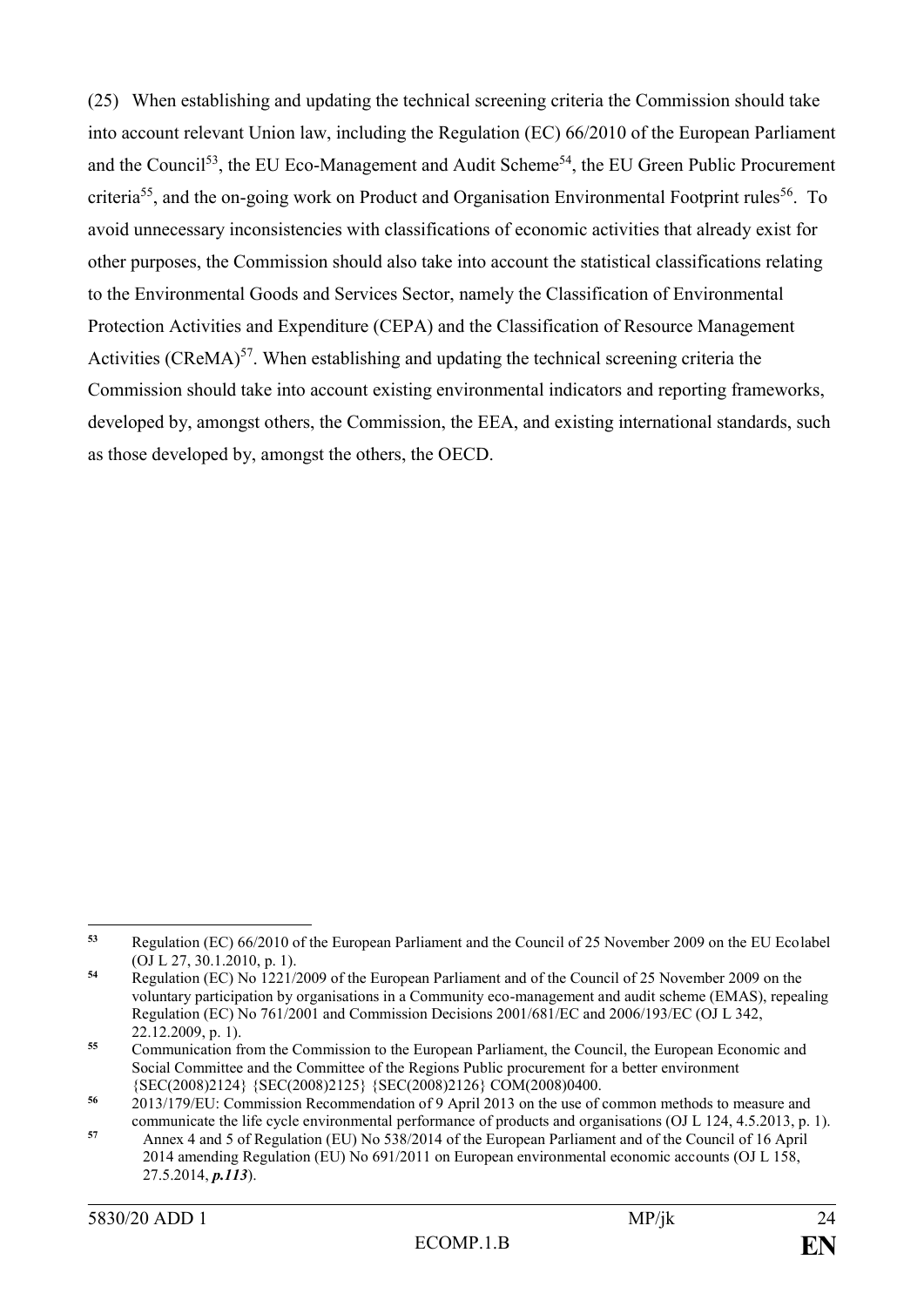(26) When establishing and updating the technical screening criteria the Commission should also take into account the specificities of the infrastructure sector and take into account environmental, social and economic externalities within a cost-benefit analysis. In that regard, the Commission should consider relevant Union law and standards, including Directive 2001/42/EC of the European Parliament and of the Council<sup>58</sup>, Directive 2011/92/EU of the European Parliament and of the Council<sup>59</sup> Directive 2014/23/EU of the European Parliament and of the Council<sup>60</sup>, Directive  $2014/24/EU$  of the European Parliament and of the Council<sup>61</sup>, Directive  $2014/25/EU$  of the European Parliament and of the Council<sup>62</sup>, as well as current methodology, as well as the work of international organisations, such as the OECD. In that context, the technical screening criteria should promote appropriate governance frameworks integrating environmental, social and governance factors, as referred to in the United Nations-supported Principles for Responsible Investment $63$ , at all stages of a project's lifecycle.

(27) The technical screening criteria should ensure that relevant economic activities within a specific sector can qualify as environmentally sustainable and are treated equally if they contribute equally towards one or more of the environmental objectives laid out in this Regulation. The potential capacity to contribute towards those environmental objectives may vary across sectors, which should be reflected in the criteria. However, within each sector, those criteria should not unfairly disadvantage certain economic activities over others if the former contribute towards the environmental objectives to the same extent as the latter.

 $58$ **<sup>58</sup> Directive 2001/42/EC of the European Parliament and of the Council of 27 June 2001 on the assessment of the effects of certain plans and programmes on the environment (**OJ L 197, 21.7.2001, p. 30).

**<sup>59</sup> Directive 2011/92/EU of the European Parliament and of the Council of 13 December 2011 on the assessment of the effects of certain public and private projects on the environment (**OJ L 26, 28.1.2012, p. 1).

**<sup>60</sup> Directive 2014/23/EU of the European Parliament and of the Council of 26 February 2014 on the award of concession contracts (**OJ L 94, 28.3.2014, p. 1).

**<sup>61</sup> Directive 2014/24/EU of the European Parliament and of the Council of 26 February 2014 on public procurement and repealing Directive 2004/18/EC (**OJ L 94, 28.3.2014, p. 65).

**<sup>62</sup> Directive 2014/25/EU of the European Parliament and of the Council of 26 February 2014 on procurement by entities operating in the water, energy, transport and postal services sectors and repealing Directive 2004/17/EC (**OJ L 94, 28.3.2014, p. 243).

**<sup>63</sup>** https://www.unpri.org/download?ac=1534.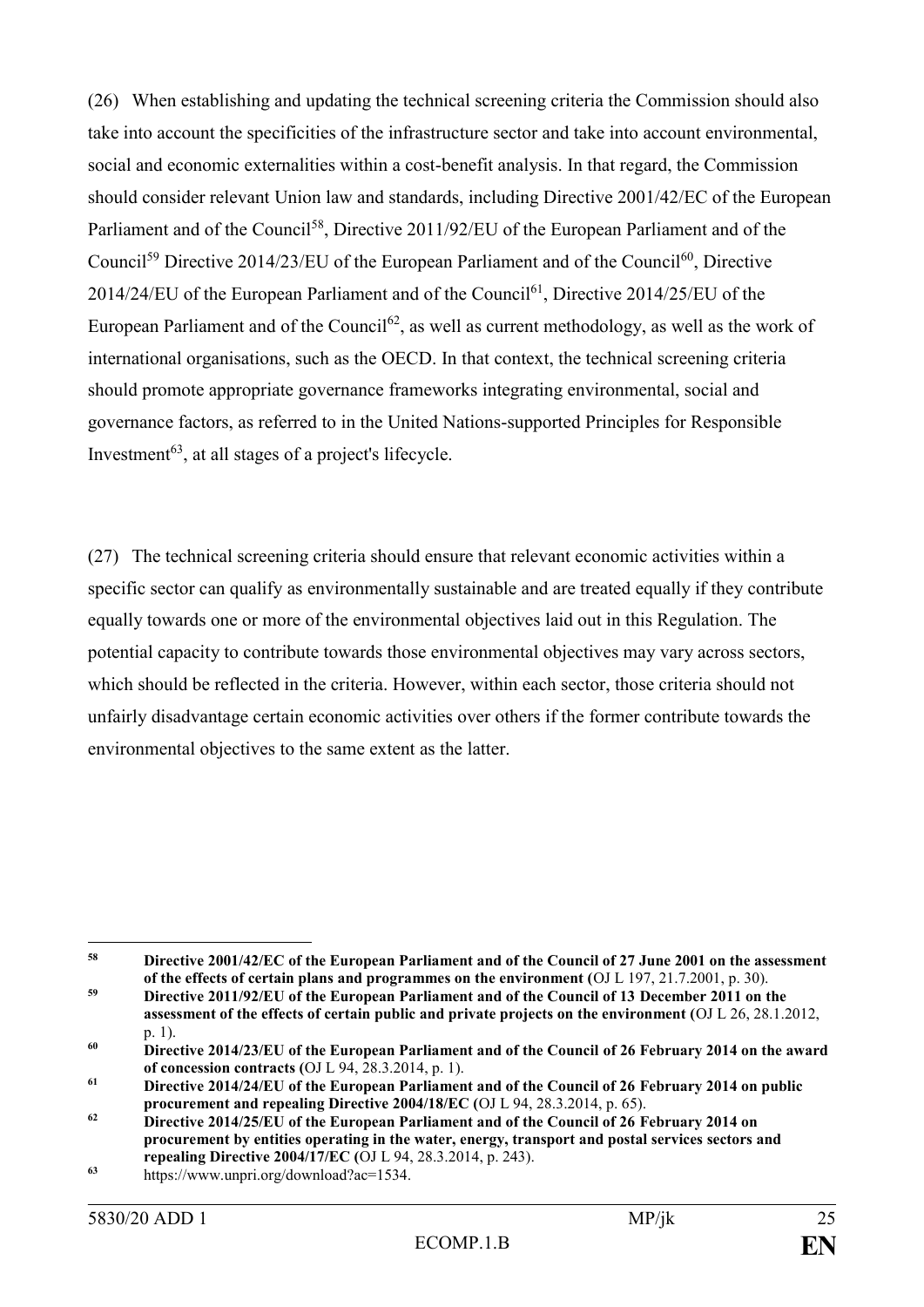(28) When establishing technical screening criteria for environmentally sustainable activities, the Commission should assess whether the adoption of those criteria would give rise to stranded assets or result in inconsistent incentives, or have any other adverse impact on financial markets.

(29) To avoid overly burdensome compliance costs on economic operators, the Commission should establish technical screening criteria that provide for sufficient legal clarity, are practicable, easy to apply and with which compliance can be verified within reasonable cost-of-compliance boundaries, avoiding unnecessary administrative burden. Technical screening criteria could require carrying out a life cycle assessment when sufficiently practicable and needed.

(30) To ensure that investments are channelled towards economic activities that make the greatest positive impact on the environmental objectives, the Commission should give priority to the establishment of technical screening criteria for the economic activities that potentially contribute most to the environmental objectives.

(31) Appropriate technical screening criteria should be established for the transport sector, including for mobile assets, which should take into account that the transport sector, including international shipping, contributes close to 26% of total greenhouse gas emissions in the Union. As stated in the Action Plan on Financing Sustainable Growth<sup>64</sup> the transport sector represents about 30% of additional annual investment needs for sustainable development in the Union, including by increasing electrification or transition to cleaner modes of transport by promoting modal shift and traffic management.

<sup>64</sup> **<sup>64</sup>** COM(2018) 97 final.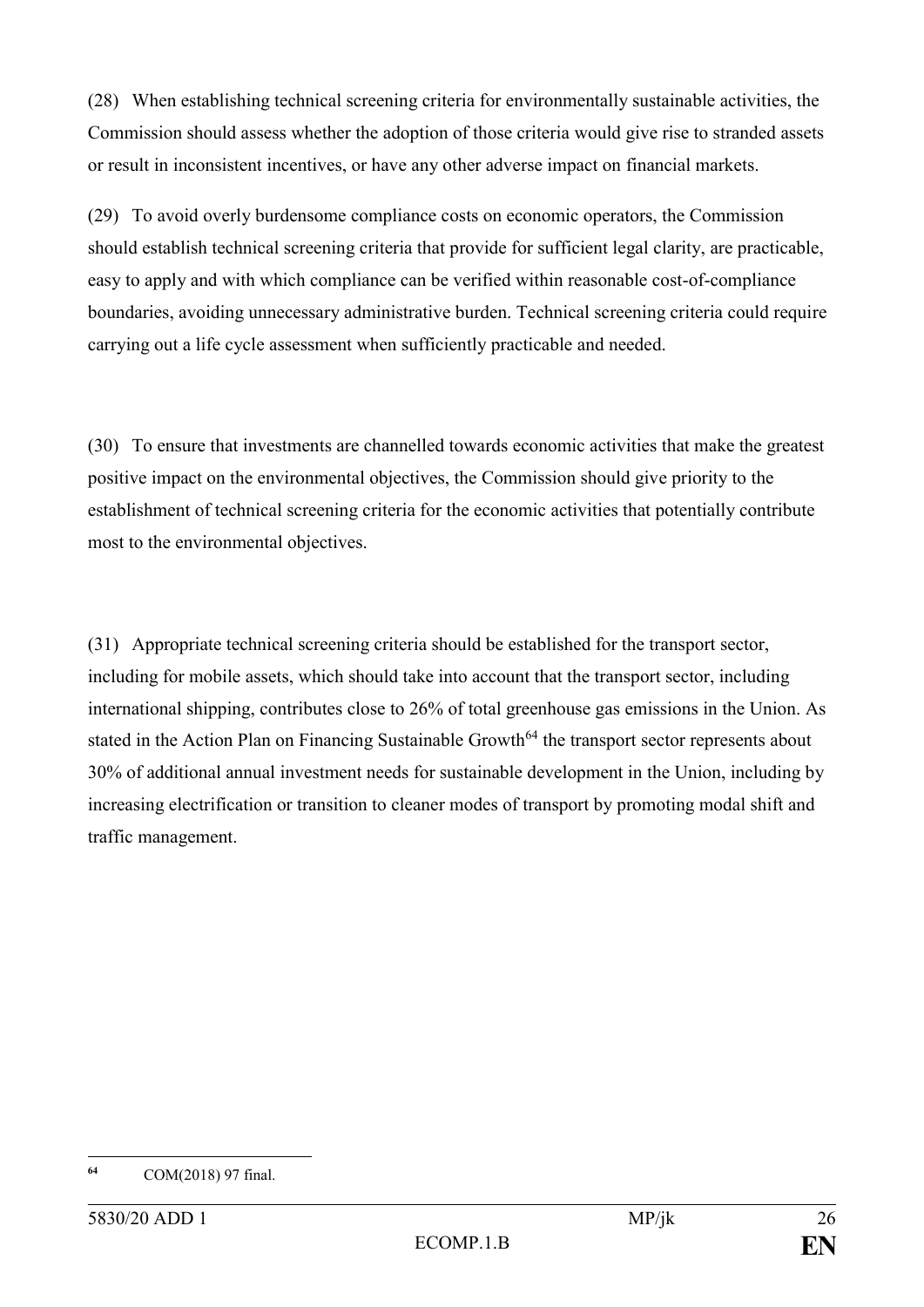(32) When developing the technical screening criteria, it is of particular importance that the Commission carries out appropriate consultations in line with the Better Regulation requirements. The process for the establishment and update of the technical screening criteria should involve relevant stakeholders and build on the advice of experts with proven knowledge and experience in the relevant areas. For that purpose, the Commission should set up a Platform on sustainable finance. This Platform should be composed of experts representing both the public and the private sector. Public sector representatives should include experts from the European Environmental Agency, the European Supervisory Authorities and the European Investment Bank and the European Union Agency for Fundamental Rights. Private sector experts should include financial and non-financial market actors and business sectors, representing relevant industries, and those with accounting and reporting expertise. The Platform should also include experts representing civil society, including those with expertise in the field of environmental, social, labour and governance issues. Financial Market Participants should be encouraged to inform the Commission if they consider that an economic activity that does not meet the technical screening criteria, or for which such criteria have not been established yet, should be considered environmentally sustainable, to help the Commission to evaluate the appropriateness of complementing or updating the technical screening criteria

(32a) The Platform should be constituted in accordance with the applicable horizontal rules on the creation and operation of Commission Expert Groups, including with regards to the selection process, which should aim to ensure a high level of expertise, geographical and gender balance, as well as a balanced representation of relevant know how, taking into account the specific tasks of the Platform. During the selection process the Commission should, in accordance with the horizontal rules, perform an assessment determining whether potential conflicts of interest exist and should take the appropriate measures to deal with the conflict.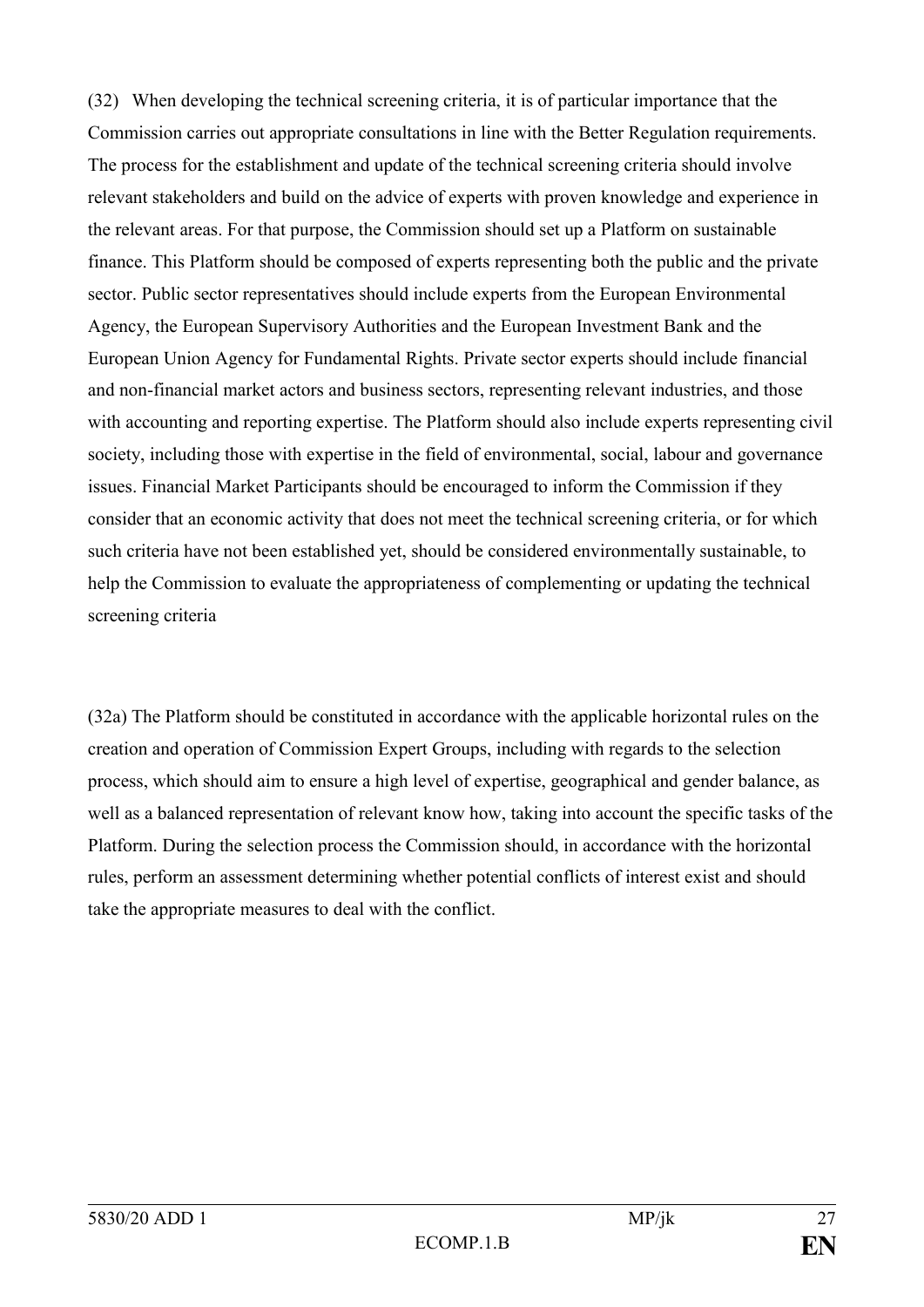(32aa) The Platform should advise the Commission on the development, analysis and review of technical screening criteria, including their potential impact on the valuation of assets that until the adoption of the technical screening criteria were considered as environmentally sustainable assets under existing market practices. The Platform should also advise the Commission on whether the technical screening criteria are suitable for further uses in future Union policy initiatives aimed at facilitating sustainable investment and on the possible role of sustainability accounting and reporting standards in the application of the technical screening criteria. The Platform should advise the Commission on developing further measures to improve data availability and quality taking into account the objective of avoiding undue administrative burden, addressing other sustainability objectives, including social objectives, and the functioning on minimum safeguards and the possibly need to supplement them.

(32aaa) The Commission should continue the existing Member States Expert Group on sustainable finance and provide the expert group with a formal status. The tasks of this expert group will, inter alia, consist of advising the Commission on the appropriateness of the technical screening criteria and the approach taken by the Platform with regard to developing these criteria. For this purpose, the Commission should inform Member States through regular meetings of the Member States Expert Group.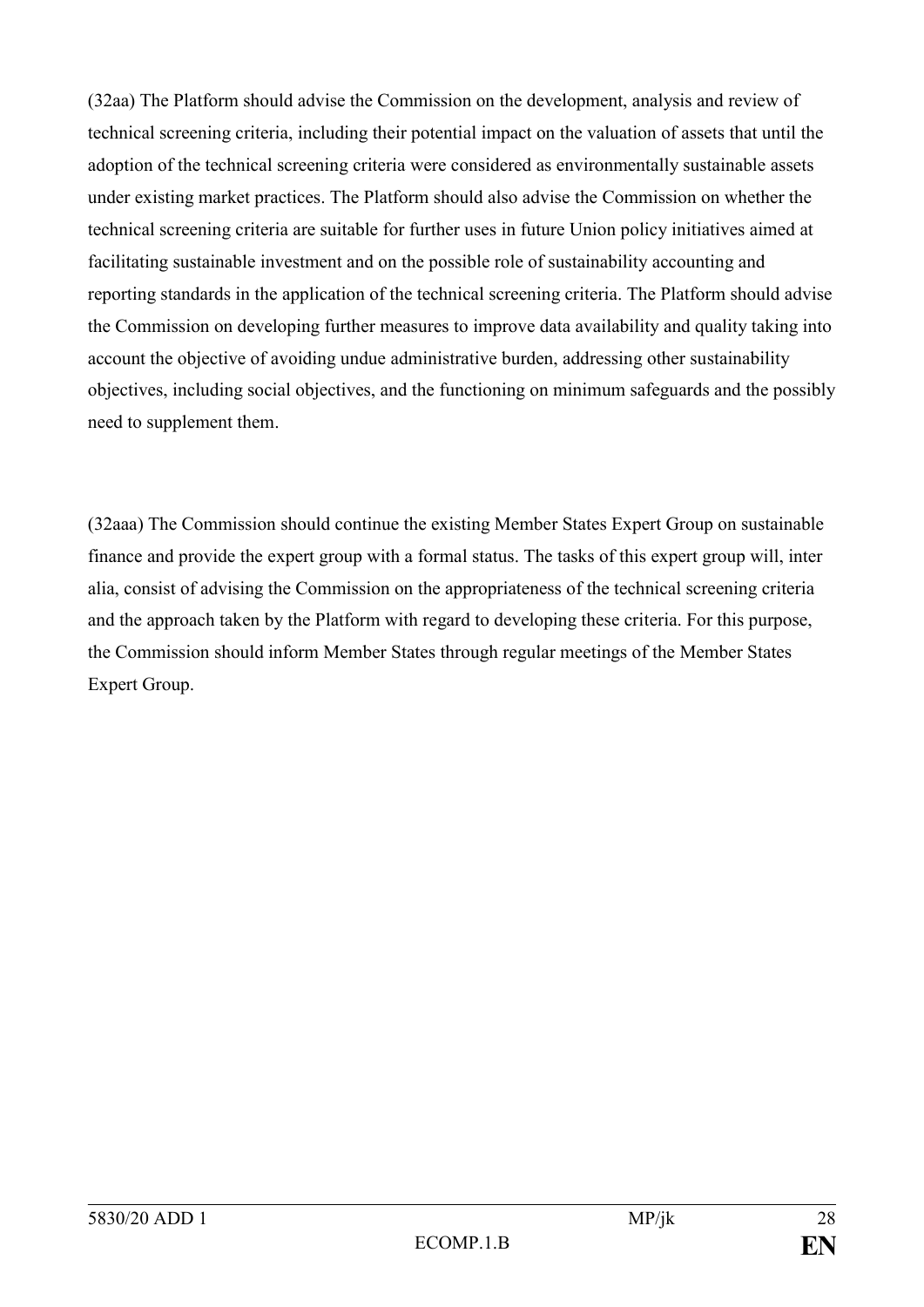(33) In order to specify the requirements set out in this Regulation, and particularly to establish and update granular and calibrated technical screening criteria for different economic activities as to what constitutes a substantial contribution and significant harm to the environmental objectives, the power to adopt acts in accordance with Article 290 of the Treaty on the Functioning of the European Union should be delegated to the Commission in respect of the information required to comply with the disclosure obligation set out in Articles 4delta (3) and 16c, and the technical screening criteria mentioned in Article 6(2), Article 7(2), Article 8(2), Article 9(2), Article 10(2) and Article 11(2). It is of particular importance that the Commission carry out appropriate consultations during its preparatory work, including at expert level, such as through the Platform and the Member States Expert Group, and that those consultations be conducted in accordance with the principles laid down in the Interinstitutional Agreement on Better Law-Making of 13 April 2016. In particular, to ensure equal participation in the preparation of delegated acts, the European Parliament and the Council should receive all documents at the same time as Member States' experts, and the experts of the European Parliament and the Council should systematically have access to meetings of Commission expert groups dealing with the preparation of delegated acts.

(33a) This Regulation supplements the disclosure requirements laid down in Regulation 2019/2088 on sustainability-related disclosures in the financial services sector. To ensure the orderly and effective monitoring of compliance by financial market participants with this Regulation, Member States should rely on the competent authorities designated in accordance with Regulation 2019/2088 on sustainability-related disclosures in the financial services sector. In addition, to enforce compliance, Member States should lay down rules on measures and penalties, which should be effective, proportionate and dissuasive. National competent authorities, ESMA, EBA, and EIOPA should exercise the product intervention powers laid down in PEPP, PRIIPS, and MIFIR also with respect to misselling practices or misleading disclosures of sustainability-related information, including the information requirements laid down in the Taxonomy Regulation.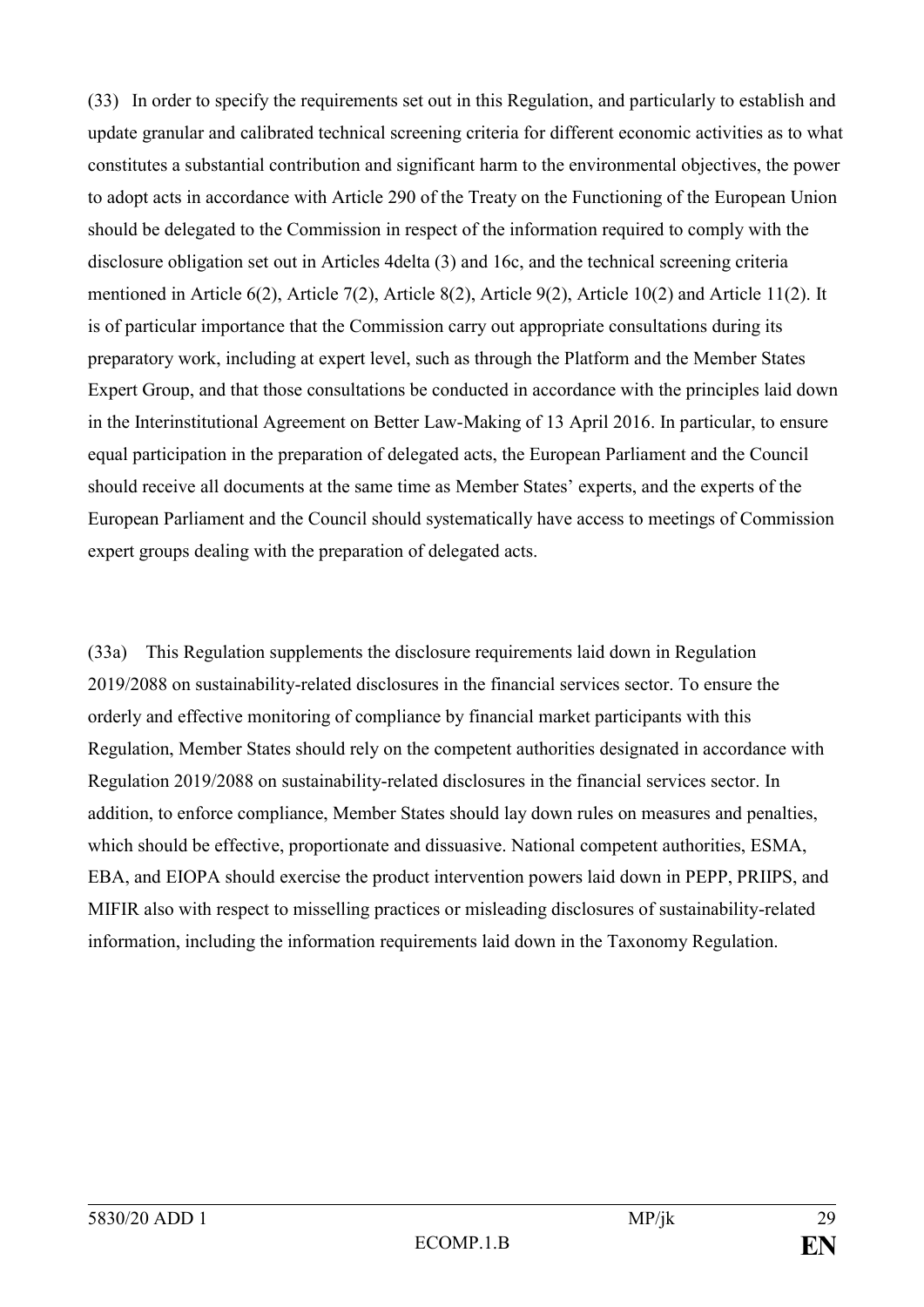(33b) In order to ensure efficient and sustainable organization of the work and meeting practices both regarding the Platform and the Member States Expert Group, and in order to enable broad participation and efficient interaction within the groups, their subgroups, the Commission and stakeholders, the use of enhanced virtual and digital modalities, should be considered , where appropriate.

(34) To give sufficient time to the relevant actors to familiarise themselves with the criteria for environmentally sustainable economic activities set out in this Regulation and to prepare for their application, the obligations set out in this Regulation should become applicable, for each environmental objective, 12 months after the relevant technical screening criteria have been adopted.

(35) The application of this Regulation should be reviewed regularly in order to assess, amongst others, the following elements:

(i) the progress on the implementation of this Regulation with regard to the development of technical screening criteria for environmentally sustainable economic activities ;

(ii) the possible need to revise and complement the criteria set out in this Regulation for considering an economic activity environmentally sustainable;

(iii) the effectiveness of the taxonomy in channelling private investments into sustainable activities and in particular as regards the flows of capital into private enterprises and other legal entities; and

(iv) further developing the current taxonomy and expanding its scope beyond environmentally sustainable economic activities, in order to cover activities that significantly harm environmental sustainability, as well as other sustainability objectives, including social objectives.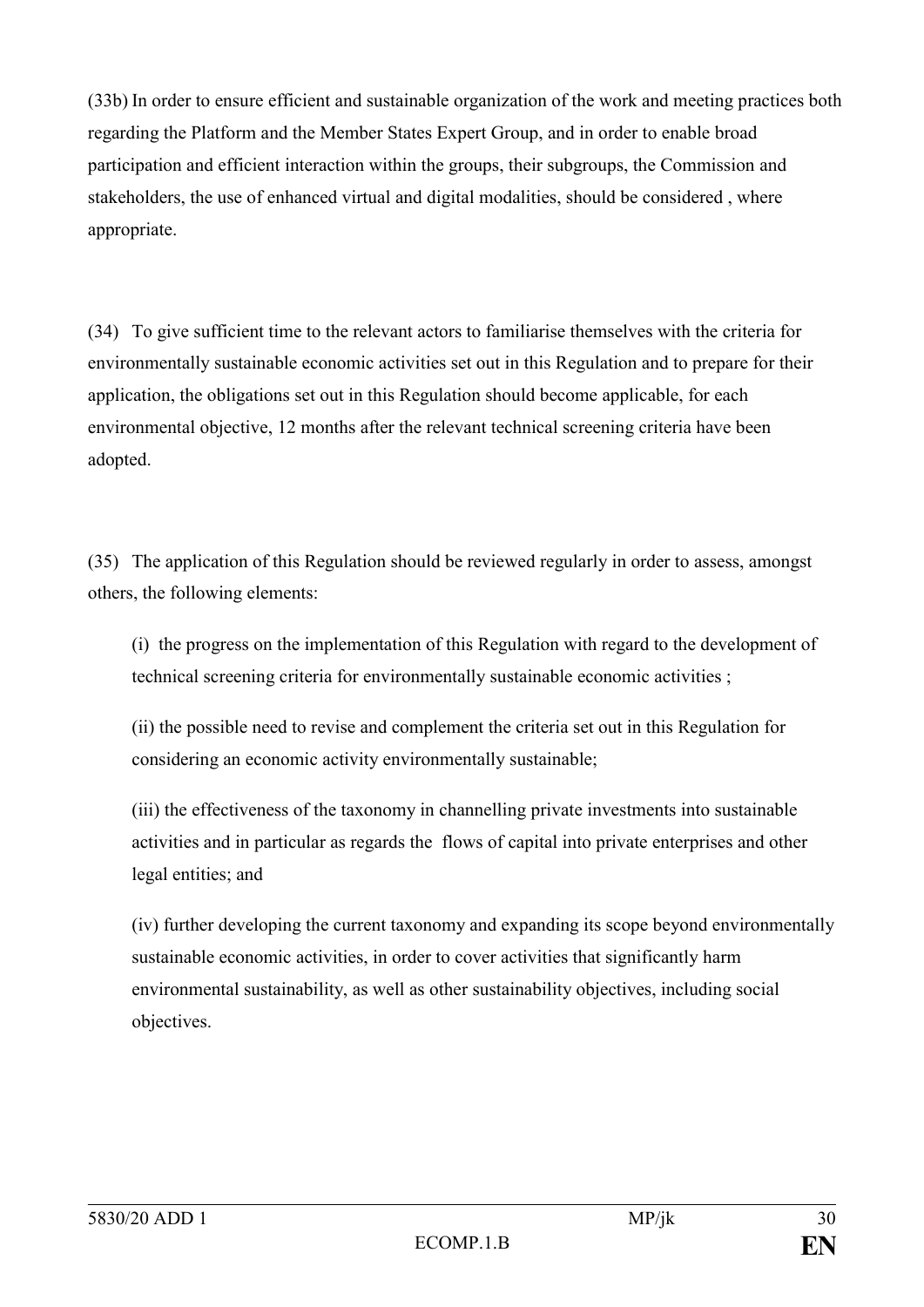(36) Since the objectives of this Regulation cannot be sufficiently achieved by the Member States, but can be better achieved at Union level, by reason of the need to introduce at Union level uniform criteria for environmentally sustainable economic activities, the Union may adopt measures, in accordance with the principle of subsidiarity as set out in Article 5 of the Treaty on European Union. In accordance with the principle of proportionality, as set out in that Article, this Regulation does not go beyond what is necessary in order to achieve those objectives,

# HAVE ADOPTED THIS REGULATION:

*Chapter I*

### **Subject matter, scope and definitions**

### Article 1

#### Subject matter and scope

1. This Regulation establishes the criteria for determining whether an economic activity is environmentally sustainable for the purposes of establishing the degree of environmental sustainability of an investment.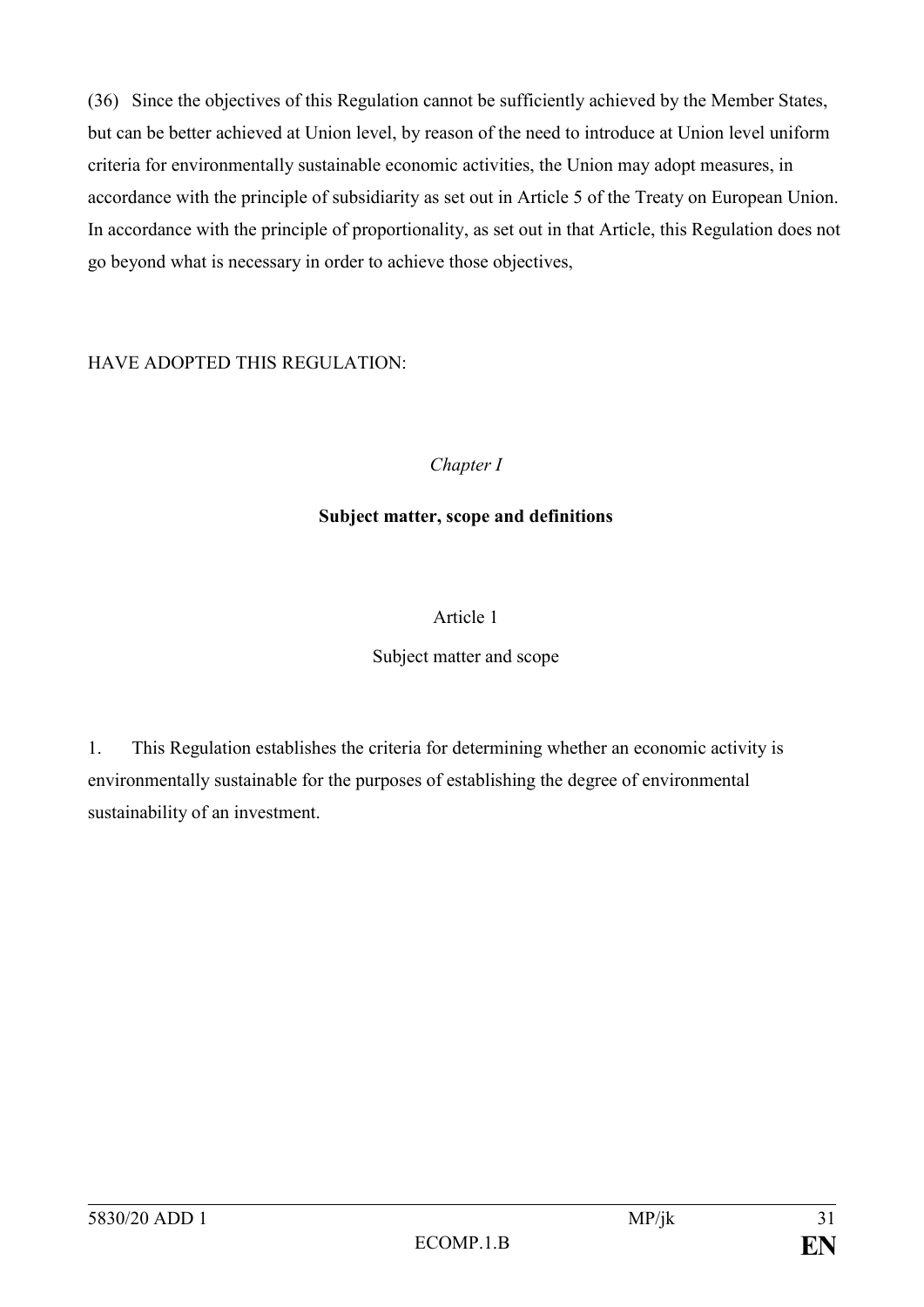2. This Regulation applies to:

a. measures adopted by Member States or by the Union setting out any requirements on financial market participants or issuers in respect of financial products or corporate bonds that are made available as environmentally sustainable.

b. financial market participants making available financial products

c. undertakings which are subject to the obligation to publish a non-financial statement or a consolidated non-financial statement pursuant to Articles 19a or 29a of Directive 2013/34/EU.

# Article 2

# Definitions

1. For the purposes of this Regulation, the following definitions shall apply:

(a) 'environmentally sustainable investment' means an investment that funds one or several economic activities that qualify under this Regulation as environmentally sustainable;

(b) 'financial market participants' means a financial market participants as defined in Article 2 (1) and Article 16 of Regulation 2019/2088 on sustainability-related disclosures in the financial services sector;

(c) 'financial product' mean a financial product as defined in Article 2 (12) of Regulation 2019/2088 on sustainability-related disclosures in the financial services sector;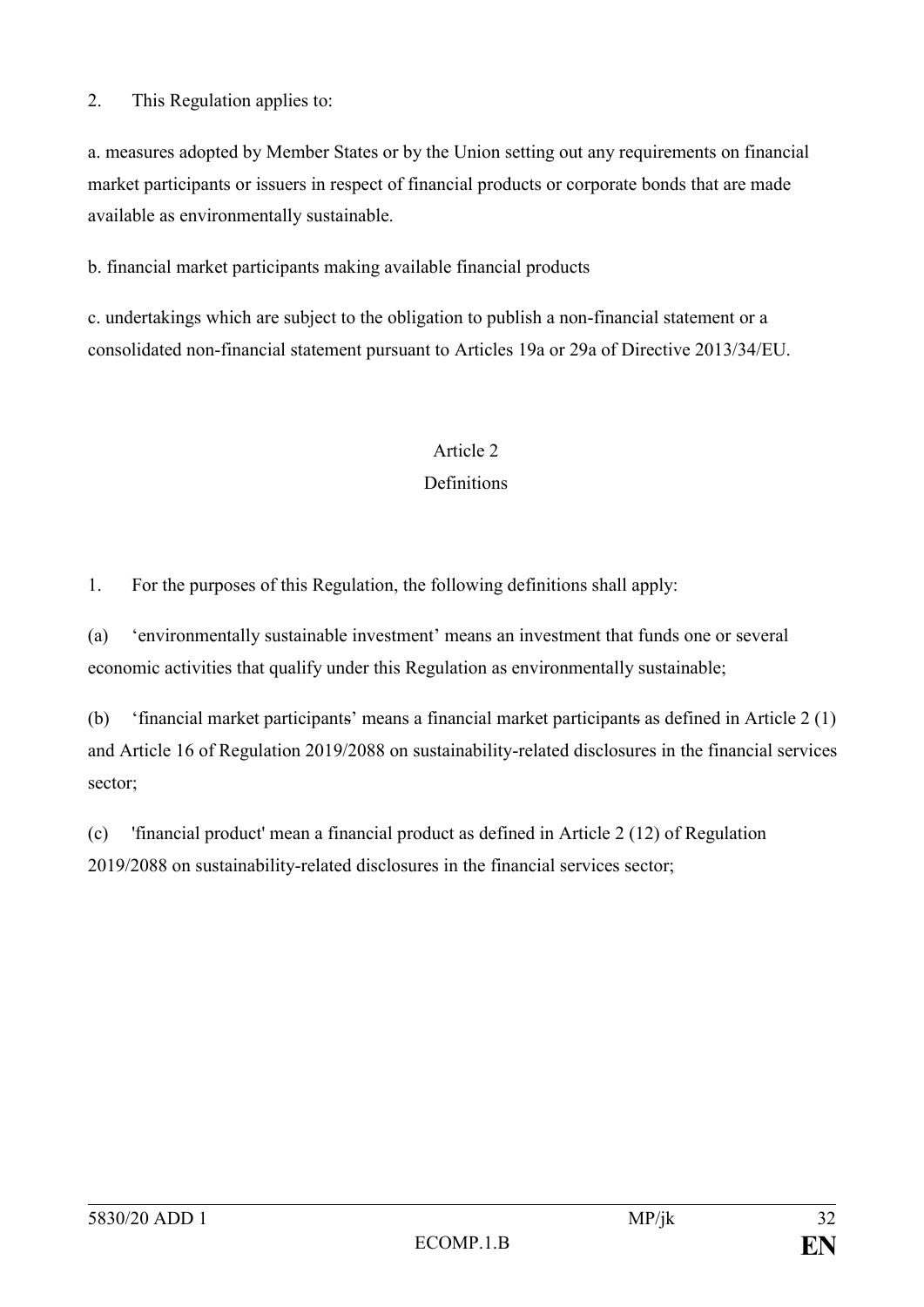(ca) 'issuer' means an issuer as defined in Article 2(h) of Regulation (EU) 2017/1129 of the European Parliament and of the Council<sup>65</sup>;

(d) 'climate change mitigation' means the process of holding the increase in the global average temperature to well below 2 °C and pursuing efforts to limit it to 1.5 °C above pre-industrial levels, as laid down the Paris Agreement;

(e) 'climate change adaptation' means the process of adjustment to actual and expected climate change and its impacts;

(f) 'greenhouse gas' means a greenhouse gas listed in Annex I to Regulation (EU) No 525/2013 of the European Parliament and of the Council<sup>66</sup>;

(fa) 'waste hierarchy' means waste hierarchy as laid down in Article 4 of Directive 2008/98/EC of the European Parliament and of the Council<sup>67</sup>;

(g) 'circular economy' means maintaining the value of products, materials and other resources in the economy for as long as possible, enhancing their efficient use in production and consumption, thus reducing the environmental impact of this use, minimising waste and the release of hazardous substances at all stages of the life cycle, including through the application of the waste hierarchy;

(ga) 'pollutants' means substances, vibrations, heat, noise, light or other contaminants present in air, water or land, which may be harmful to human health or the environment, which may result in damage to material property, or which may impair or interfere with amenities and other legitimate uses of the environment;

<sup>65</sup> **<sup>65</sup>** Regulation (EU) 2017/1129 of the European Parliament and of the Council of 14 June 2017 on the prospectus to be published when securities are offered to the public or admitted to trading on a regulated market, and repealing Directive 2003/71/EC (OJ L 168, 30.6.2017, p. 12).

**<sup>66</sup>** Regulation (EU) No 525/2013 of the European Parliament and of the Council on a mechanism for monitoring and reporting greenhouse gas emissions and for reporting other information at national and Union level relevant to climate change and repealing Decision 280/2004/EC (OJ L 165, 18.6.2013, p. 13).

**<sup>67</sup>** Directive 2008/98/EC of the European Parliament and of the Council of 19 November 2008 on waste and repealing certain Directives (OJ L 312, 22.11.2008, p. 3).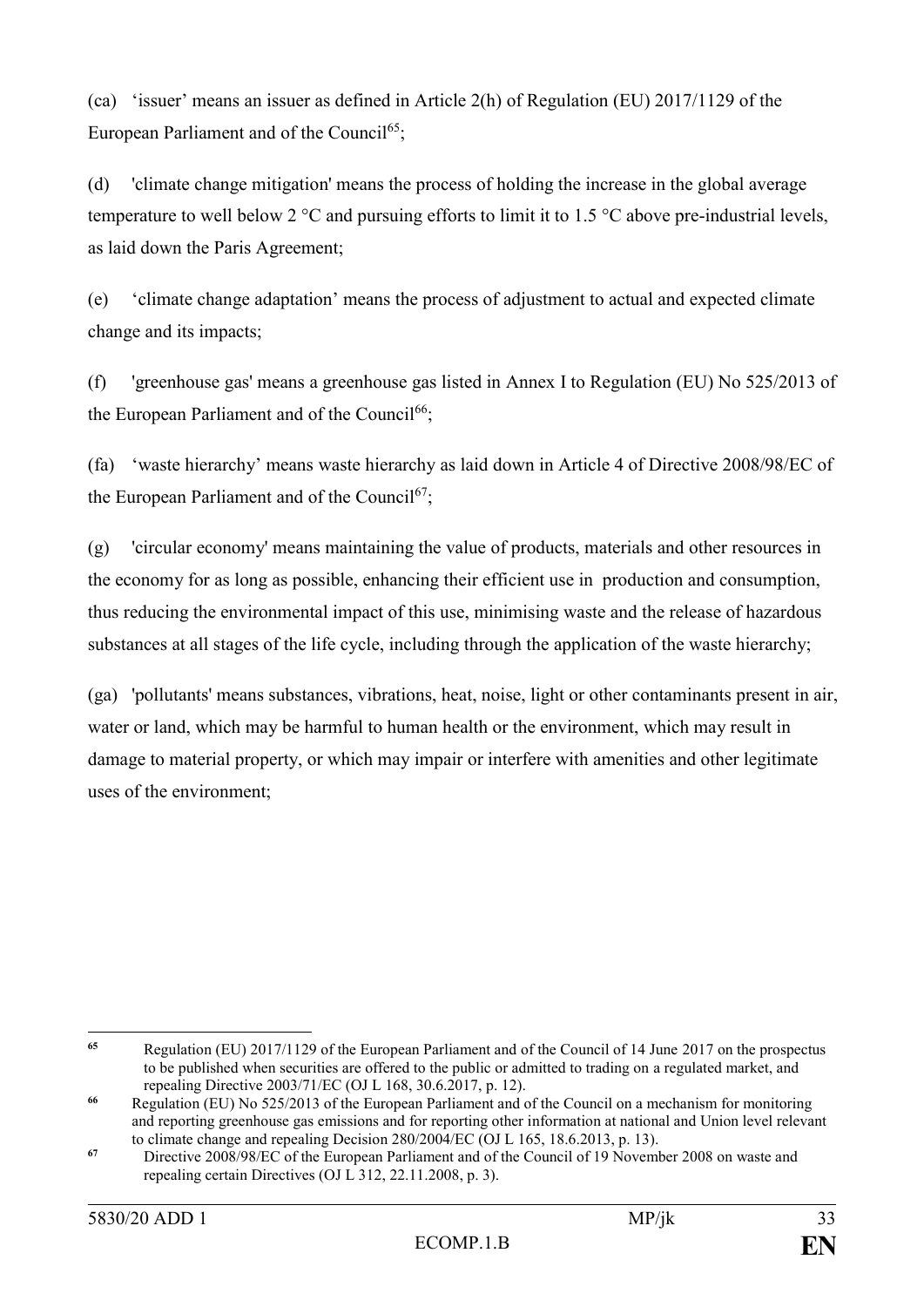(gb) 'soil' means the top layer of the Earth's crust situated between the bedrock and the surface, which is composed of mineral particles, organic matter, water, air and living organisms;

(h) 'pollution' means:

(i) the direct or indirect introduction, as a result of human activity, of pollutants into air, water or land;

(ii) in the context of the marine environment, pollution as defined in Article 3(8) of Directive 2008/56/EC of the European Parliament and of the Council<sup>68</sup>;

(iii) in the context of the water environment, pollution as defined in Article 2(33) of Directive  $2000/60$ /EC of the European Parliament and of the Council<sup>69</sup>;

(ha) 'ecosystem' means a dynamic complex of plant, animal, and micro-organism communities and their non-living environment interacting as a functional unit;

(hb) 'ecosystem services' means the direct and indirect contributions of ecosystems to the economic, social, cultural and other benefits that people derive from ecosystems.;

(hc) 'biodiversity' means the variability among living organisms from all sources including, inter alia, terrestrial, marine and other aquatic ecosystems and the ecological complexes of which they are part; this includes diversity within species, between species and of ecosystems;

(i) 'the good condition of an ecosystem' means an ecosystem that is in a good physical, chemical and biological condition or of a good physical, chemical and biological quality with selfreproduction or self-restoration capability, where species composition, ecosystem structure and ecological functions are not impaired;

<sup>68</sup> **<sup>68</sup>** Directive 2008/56/EC of the European Parliament and of the Council of 17 June 2008 establishing a framework for community action in the field of marine environmental policy (Marine Strategy Framework Directive) (OJ L 164, 25.6.2008, p. 19–40).

**<sup>69</sup>** Directive 2000/60/EC of the European Parliament and of the Council of 23 October 2000 establishing a framework for Community action in the field of water policy (Water Framework Directive) (OJ L 327, 22.12.2000, p. 1-73).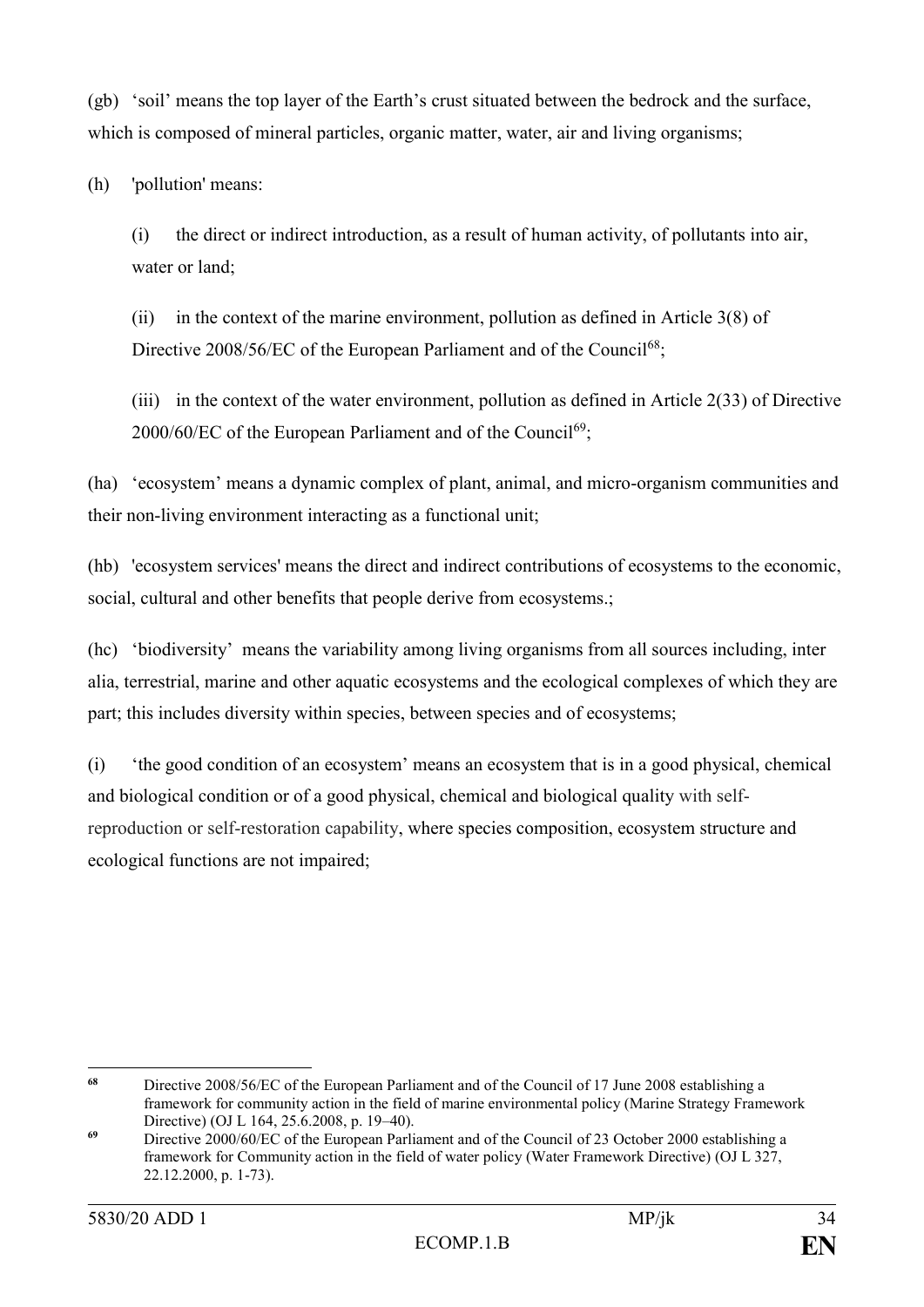(j) 'energy efficiency' means using energy more efficiently at all the stages of the energy chain from production to final consumption;

(k) 'good environmental status' means good environmental status as defined in Article 3(5) of Directive 2008/56/EC, as determined on the basis of the qualitative descriptors set out in Annex I to Directive 2008/56/EC and as further specified in Commission Decision (EU) 2017/848;

(ka) 'good status' means good chemical status and good ecological status in the case of surface waters, and good chemical and good quantitative status in the case of groundwaters, as classified in accordance with Annex V to Directive 2000/60/EC and with Directives 2008/105/EC and 2006/118/EC;

(kb) 'good ecological potential' means the status of a heavily modified or artificial body of water, so classified in accordance with Annex V to Directive 2000/60/EC;

(l) 'marine waters' means marine waters as defined in Article 3(1) of Directive 2008/56/EC;

(m) 'surface water' means surface water as defined in Article 2(1) of Directive 2000/60/EC<sup>70</sup>;

(ma) 'groundwater' means groundwater as defined in Article 2(2) of Directive 2000/60/ $EC^{71}$ ;

(o) 'competent authority' means a national authority designated by a Member State to supervise financial market participants in respect of their compliance with the requirements of this Regulation.

 $70$ **<sup>70</sup> Directive 2000/60/EC of the European Parliament and of the Council of 23 October 2000 establishing a framework for Community action in the field of water policy (**OJ L 327, 22.12.2000, p.1).

**<sup>71</sup> Directive 2000/60/EC of the European Parliament and of the Council of 23 October 2000 establishing a framework for Community action in the field of water policy (**OJ L 327, 22.12.2000, p.1).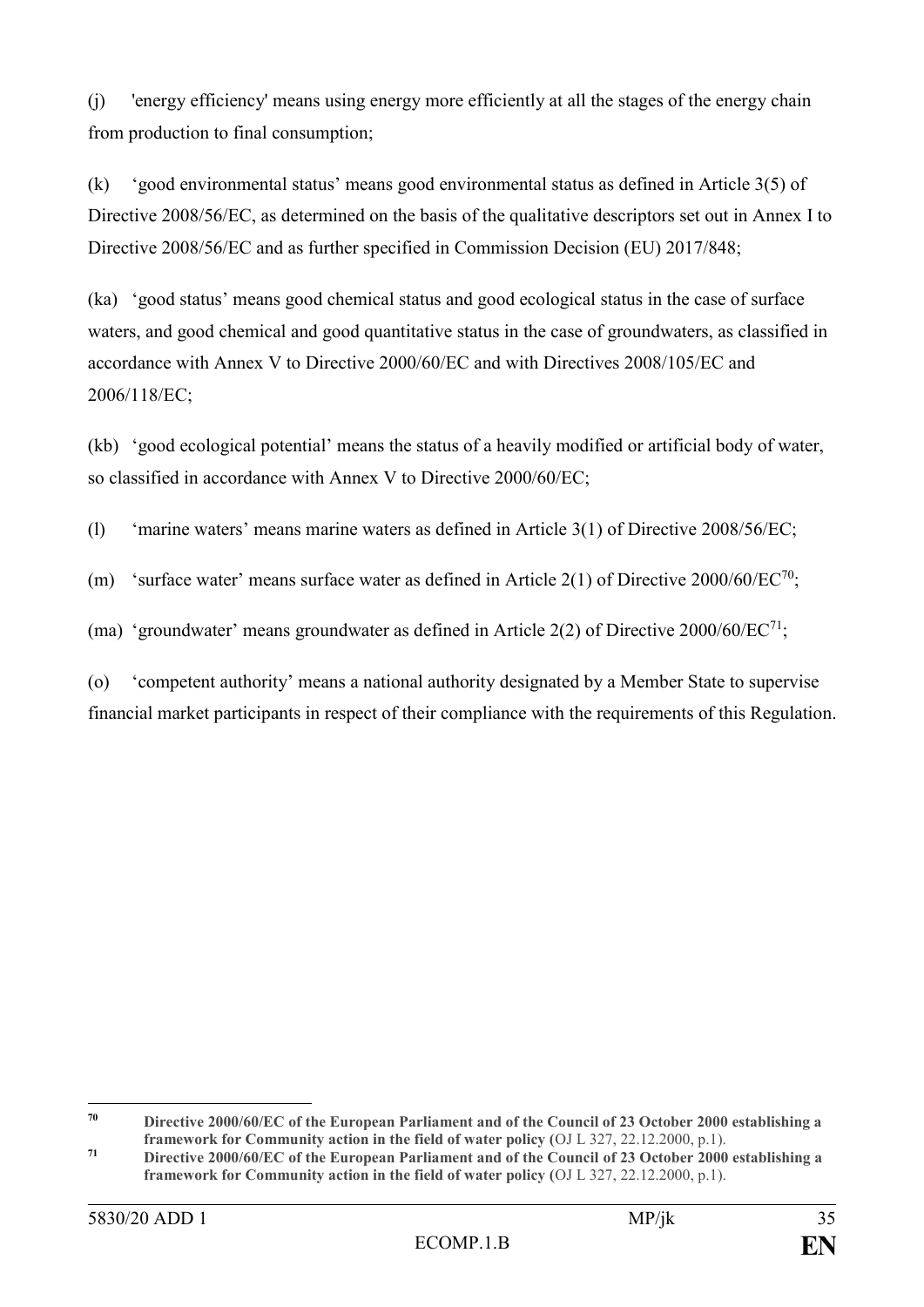#### *Chapter II*

#### **Environmentally sustainable economic activities**

#### Article 3

#### Criteria for environmentally sustainable economic activities

For the purposes of establishing the degree of environmental sustainability of an investment, an economic activity shall be considered environmentally sustainable where that activity complies with all of the following criteria:

- (a) the economic activity contributes substantially to one or more of the environmental objectives set out in Article 5 in accordance with Articles 6 to 11a;
- (b) the economic activity does not significantly harm any of the environmental objectives set out in Article 5 in accordance with Article 12;
- (c) the economic activity is carried out in compliance with the minimum safeguards laid down in Article 13;
- (d) the economic activity complies with technical screening criteria that have been specified by the Commission in accordance with Articles  $6(2)$   $7(2)$ ,  $8(2)$ ,  $9(2)$ ,  $10(2)$  and  $11(2)$ .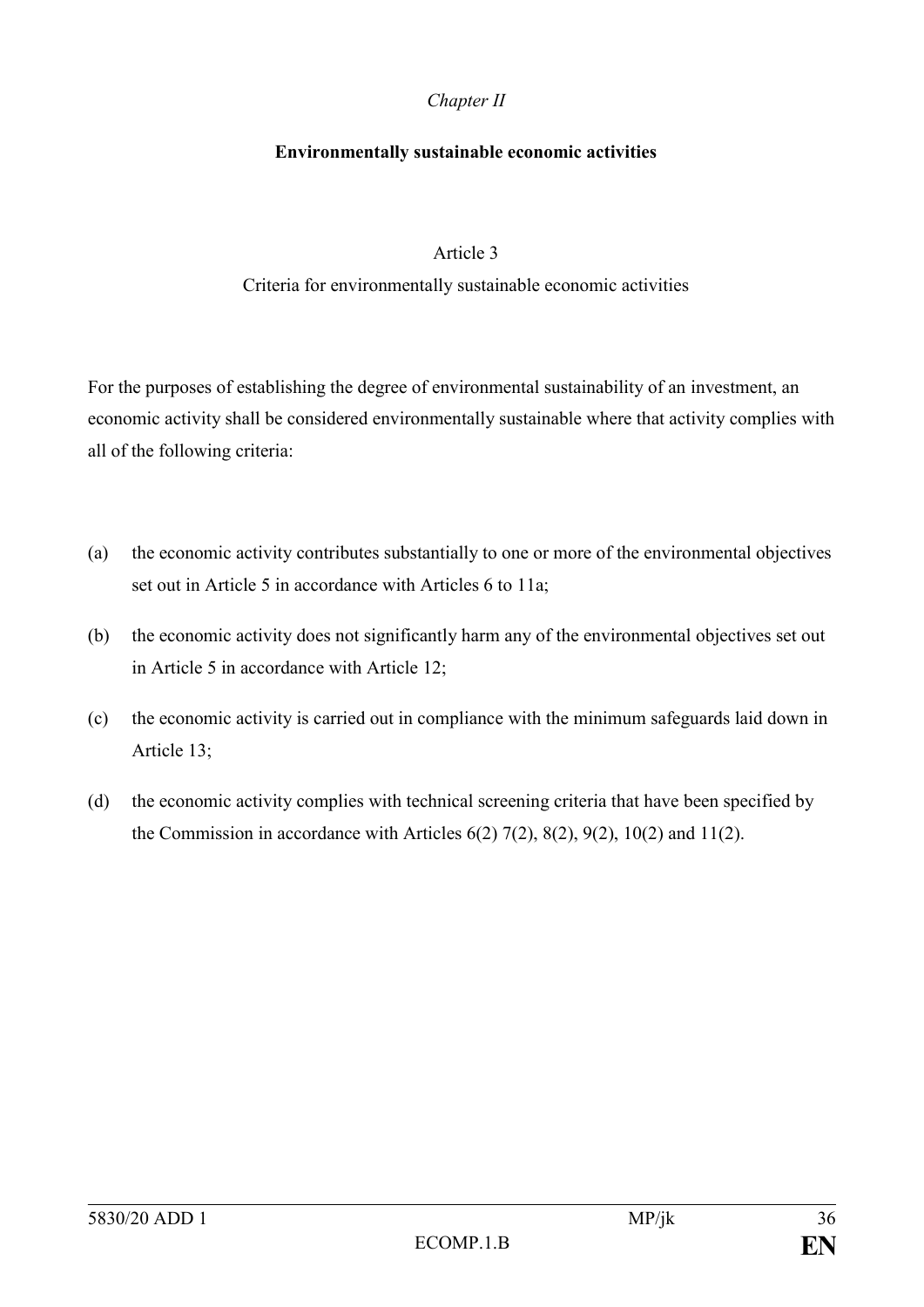#### Article 4

Use of the criteria for environmentally sustainable economic activities in public measures,

### standards and labels

Member States and the Union shall apply the criteria for determining environmentally sustainable economic activities set out in Article 3 for the purposes of any measures setting out requirements financial market participants or issuers in respect of financial products or corporate bonds that are made available as 'environmentally sustainable'.

# Article 4α

Transparency of environmentally sustainable investments in pre-contractual disclosures and periodic reports

Where a financial product referred to in Article 9(1), (2) and (3) of the Disclosure Regulation invests in an economic activity that contributes to an environmental objective within the meaning of Article 2(17) of that Regulation, the information to be disclosed in accordance with Articles 6(3) and 11(2) of that Regulation shall include the following:

(a) the information on the environmental objective or environmental objectives to which the investment underlying the financial product contributes, as set out in Article 5;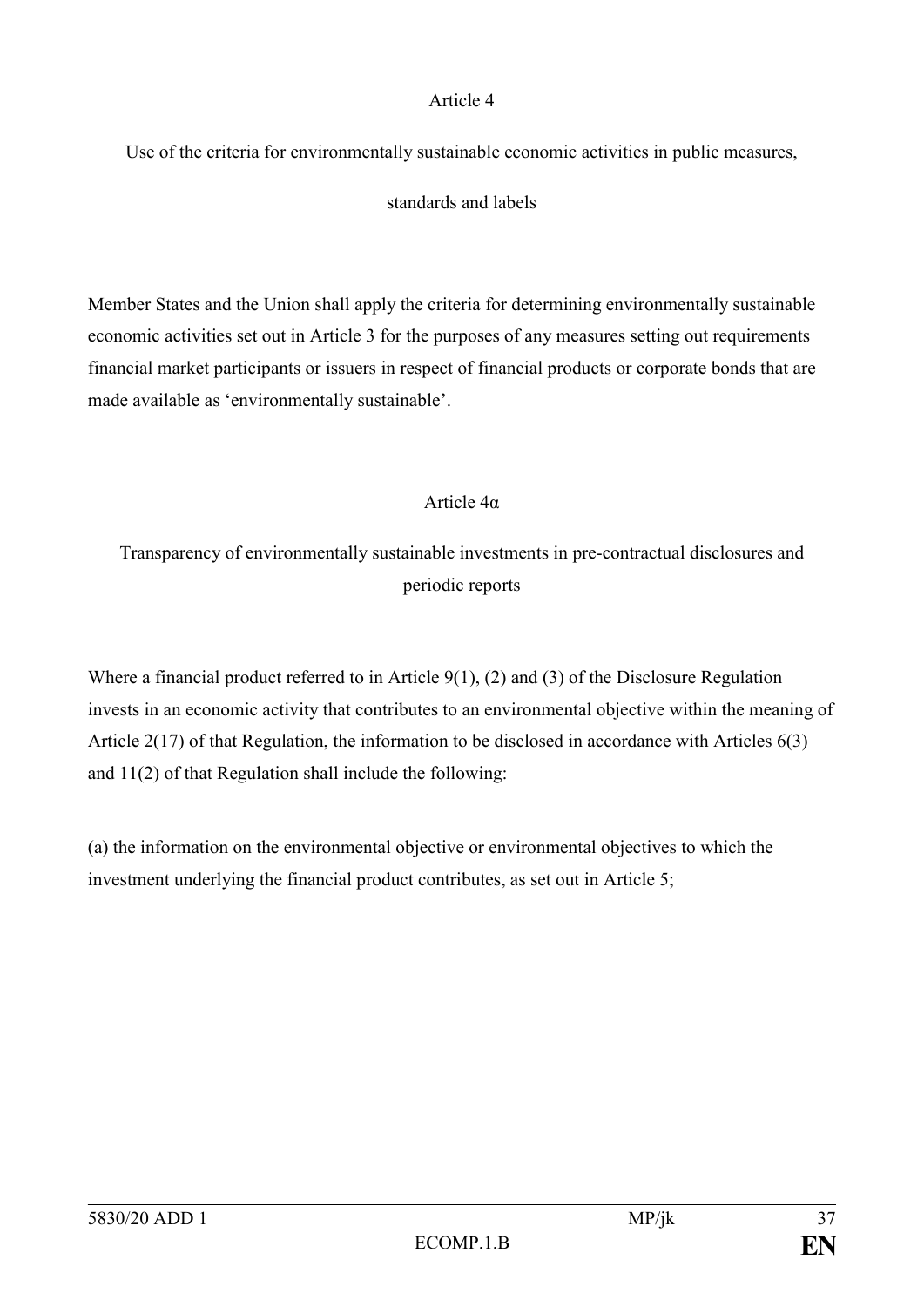(b) a description of how and to what extent the investments underlying the financial product are invested in environmentally sustainable economic activities, as set out in Article 3.

The description referred to in point (b) of the first subparagraph shall specify the share of investments in environmentally sustainable economic activities, including details on the respective proportions of enabling and transition activities, as a percentage of all investments selected for the financial product.

### Article 4β

Transparency of financial products that promote environmental characteristics in pre-contractual disclosures and periodic reports

Where a financial product referred to in Article 8(1) of the Disclosure Regulation promotes environmental characteristics, Article 4α shall apply *mutatis mutandis.*

The information to be disclosed in accordance with Articles 6(3) and 11(2) of the Disclosure Regulation shall be accompanied by the following statement:

*'The "do no significant harm" principle is applied only for the investments underlying the product that take into account the EU criteria for environmentally sustainable investments.* 

*The investments underlying the remaining portion of this financial product do not take into account the EU criteria for environmentally sustainable investments.'*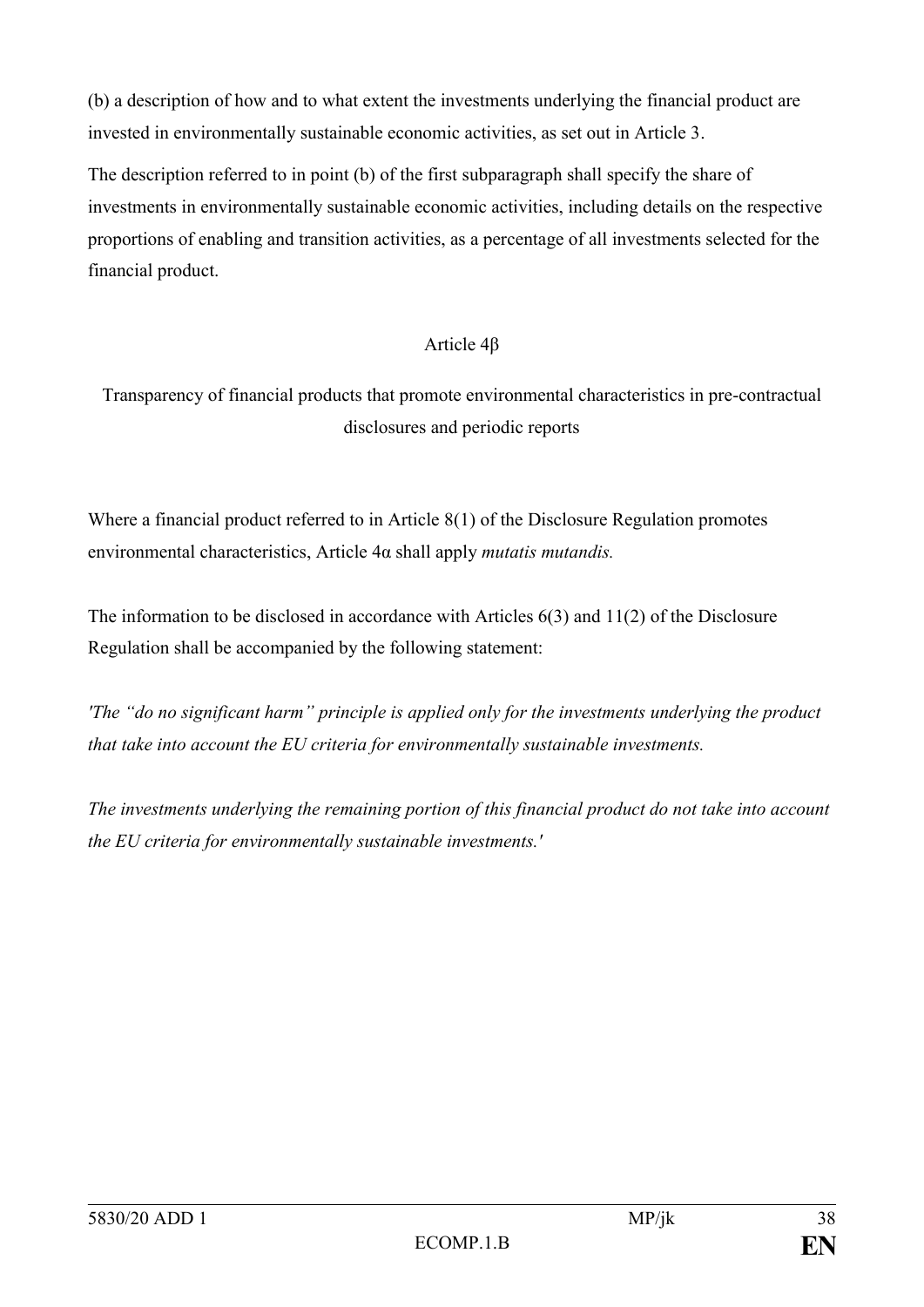#### Article 4γ

Transparency of other financial products in pre-contractual disclosures and periodic reports

Where a financial product is not subject to Articles 8(1) and Articles 9(1), (2) and (3) of the Disclosure Regulation, the information to be disclosed in accordance with the provisions of sectoral legislation referred to in Articles 6(3) and 11(2) of that Regulation shall be accompanied by the following statement:

*'The investments underlying this financial product do not take into account the EU criteria for environmentally sustainable investments.'*

#### Article 4delta

#### Transparency of undertakings in non-financial statements

1. Any undertaking which is subject to the obligation to publish a non-financial information pursuant to Articles 19a or 29a of Directive 2013/34/EU shall include in its non-financial statement or consolidated non-financial statement information on how and to what extent the undertaking's activities are associated with environmentally sustainable economic activities as set out in Article 3 and Article 5.

2. In particular, non-financial undertakings shall disclose the following:

(a) the proportion of their turnover derived from products or services associated with environmentally sustainable economic activities as set out in Article 3 and Article 5; and

(b) the proportion of their total investments (Capital Expenditure) and/or expenditures (Operating Expenditure) related to assets or processes associated with environmentally sustainable economic activities as set out in Article 3 and Article 5.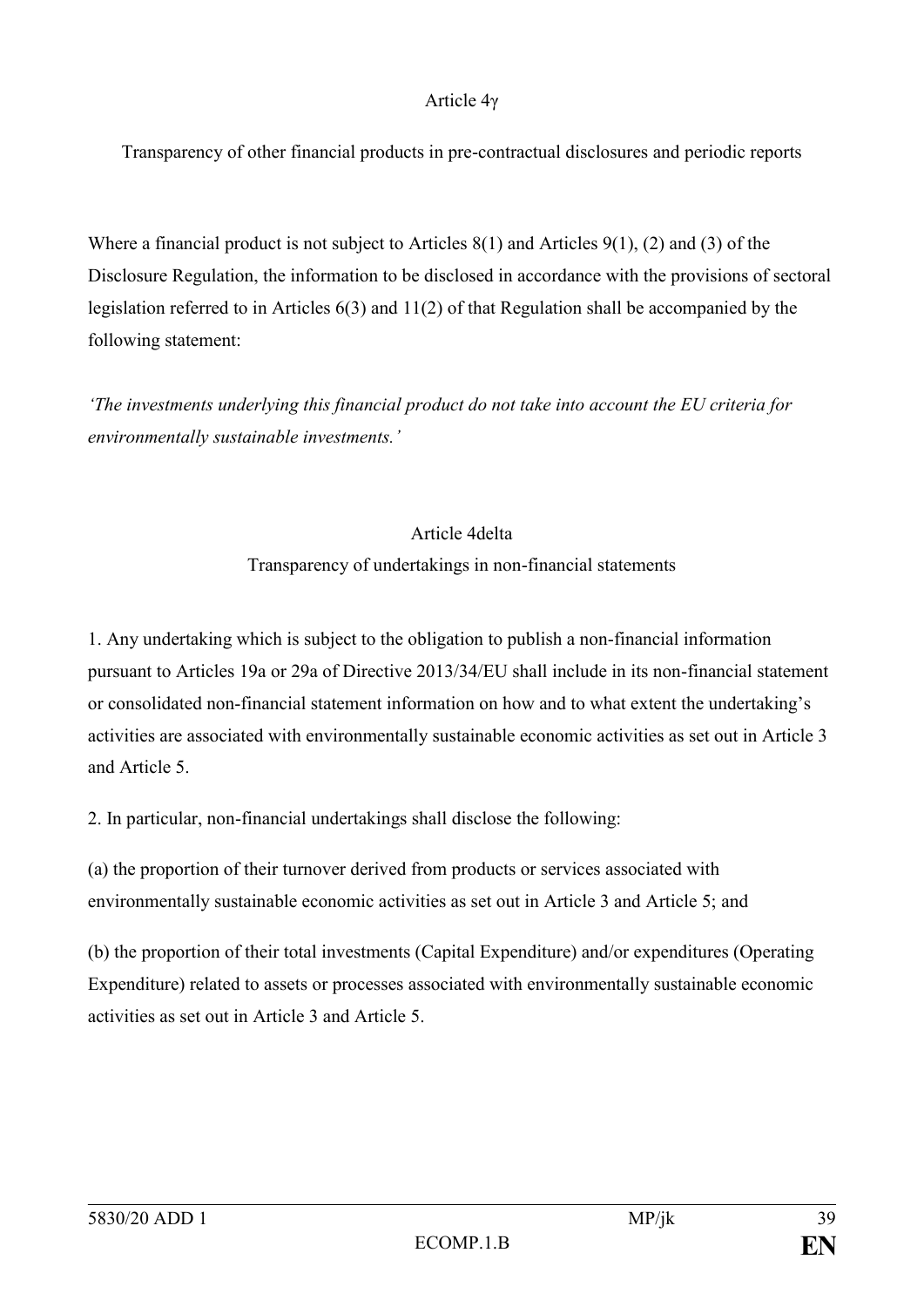3. If an undertaking publishes non-financial information pursuant to Articles 19a or 29a of Directive 2013/34/EU in a separate report in accordance with paragraph 4 of Article 19a and paragraph 4 of Article 29a of Directive 2013/34/EU, the information referred to in paragraph 1 and paragraph 2 shall be published in that separate report.

4. The Commission shall adopt a delegated act in accordance with Article 16 to supplement paragraphs 1 and 2 to specify the application of those paragraphs, taking into account the specificities of both financial and non-financial undertakings and the technical screening criteria set out in accordance of this Regulation. The Commission shall adopt that delegated act by 1 June 2021.

# Article 5 Environmental objectives

For the purposes of this Regulation, the following shall be environmental objectives:

- (1) climate change mitigation;
- (2) climate change adaptation;
- (3) sustainable use and protection of water and marine resources;
- (4) transition to a circular economy
- (5) pollution prevention and control;
- (6) protection and restoration of biodiversity and ecosystems.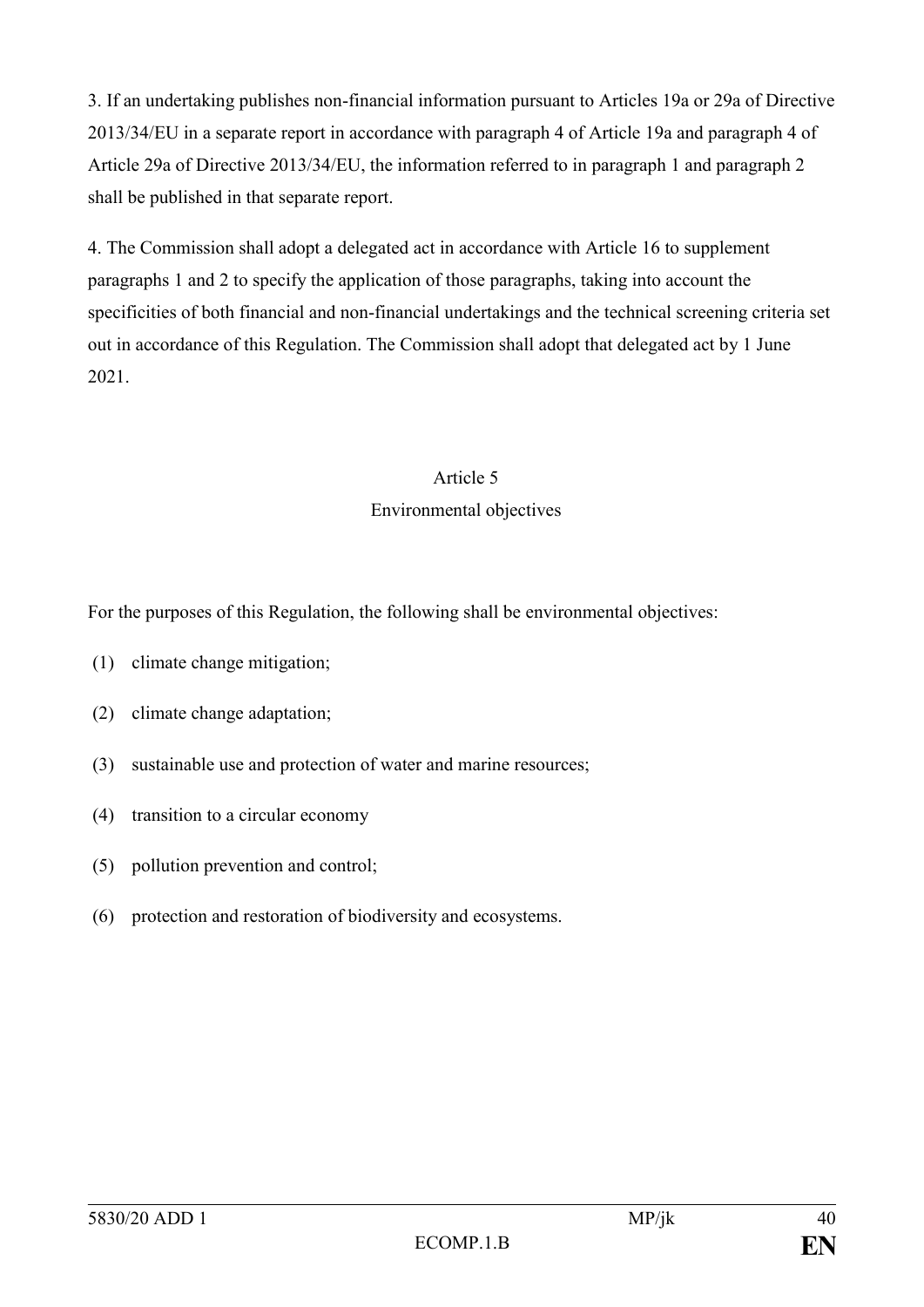#### Article 6

#### Substantial contribution to climate change mitigation

1. An economic activity shall be considered to contribute substantially to climate change mitigation where that activity substantially contributes to the stabilization of greenhouse gas concentrations in the atmosphere at a level which prevents dangerous anthropogenic interference with the climate system by avoiding or reducing greenhouse gas emissions or enhancing greenhouse gas removals through any of the following means, including through process or product innovation, consistent with the long term temperature goal of the Paris Agreement:

(a) generating, transmitting, storing, distributing or using renewable energy in line with Directive (EU) 2018/2001, including through using innovative technology with a potential for significant future savings or through necessary reinforcement or extension of the grid;

(b) improving energy efficiency except for power generation activities that are referred to in Article 14(2a);

(c) increasing clean or climate-neutral mobility;

(d) switching to the use of sustainably sourced renewable materials;

(e) increasing the use of environmentally safe carbon capture and utilisation (CCU) and carbon capture and storage (CCS) technologies that deliver a net reduction in greenhouse gas emissions;

(fa) strengthening land carbon sinks, including through avoided deforestation and forest degradation, restoration of forests, sustainable management and restoration of croplands, grasslands and wetlands, afforestation, and regenerative agriculture;

(g) establishing energy infrastructure required for enabling the decarbonisation of energy systems;

- (h) producing clean and efficient fuels from renewable or carbon-neutral sources;
- (i) enabling any of the above in accordance with Article 11a.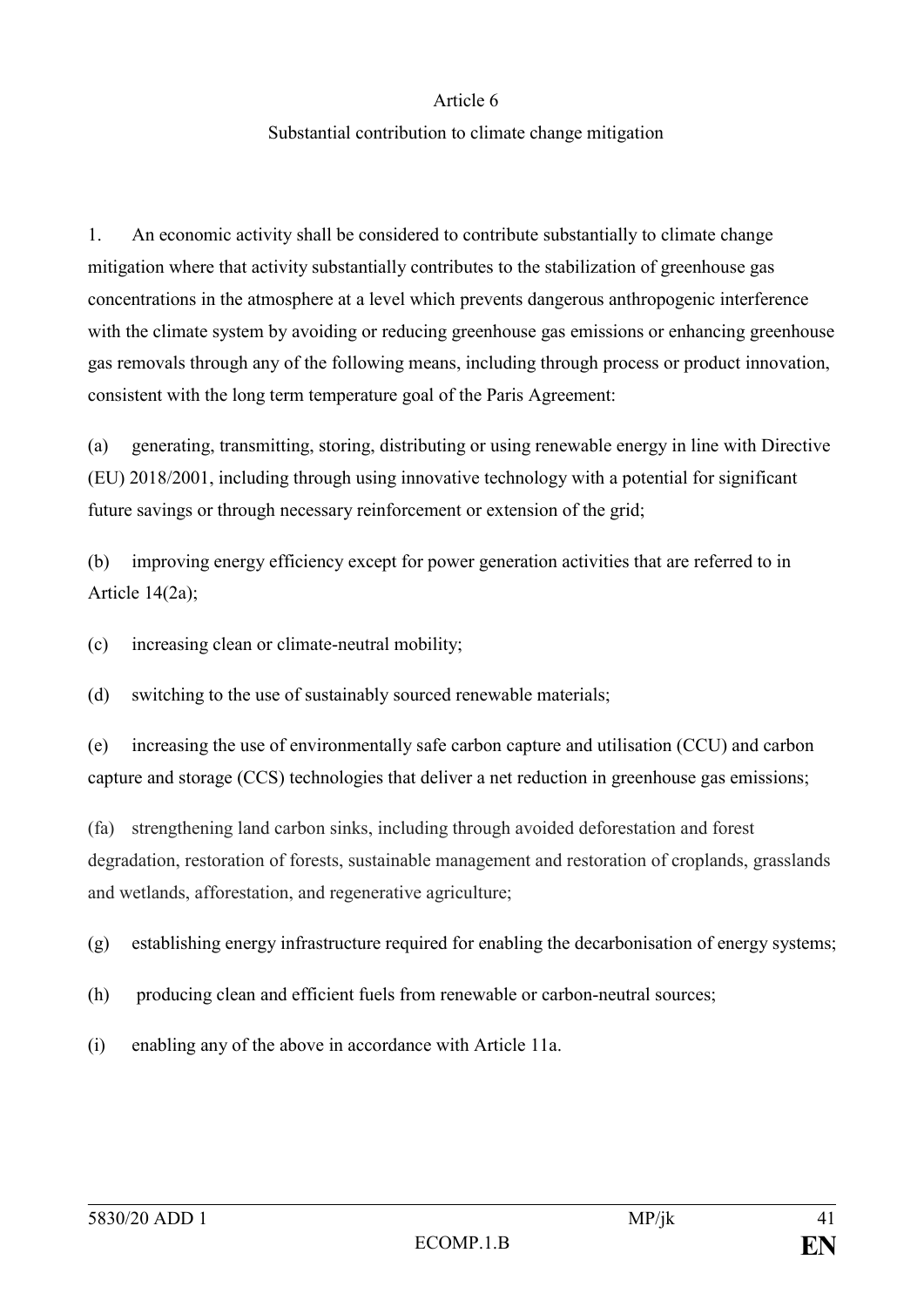1a. For the purposes of paragraph 1, an economic activity for which there is no technologically and economically feasible low carbon alternative, shall be considered to contribute substantially to climate change mitigation as it supports the transition to a climate-neutral economy consistent with a pathway to limit the temperature increase to 1.5 degrees Celsius above pre-industrial levels including by phasing out greenhouse gas emissions, in particular from solid fossil fuels, where that activity:

(i) has greenhouse gas emission levels that correspond to the best performance in the sector or industry;

(ii) does not hamper the development and deployment of low-carbon alternatives; and

(iii) does not lead to a lock-in in carbon-intensive assets considering the economic lifetime of those assets.

For the purpose of this paragraph and the establishment of technical screening criteria in accordance of Article 14, the Commission shall assess the potential contribution and feasibility of all relevant existing technologies.

2. Prior to adopting the delegated acts referred to in the second subparagraph, the Commission shall gather all necessary expertise from the Platform regarding technical screening criteria.

The Commission shall adopt delegated act in accordance with Article 16 to:

(a) supplement paragraph 1 and paragraph 1a to establish technical screening criteria for determining under which conditions a specific economic activity is considered, for the purposes of this Regulation, to contribute substantially to climate change mitigation;

(b) supplement Article 12 to establish technical screening criteria, for each relevant environmental objective, for determining whether an economic activity in respect of which screening criteria are established pursuant to point (a) of this paragraph is considered, for the purposes of this Regulation, to cause significant harm to one or more of those objectives.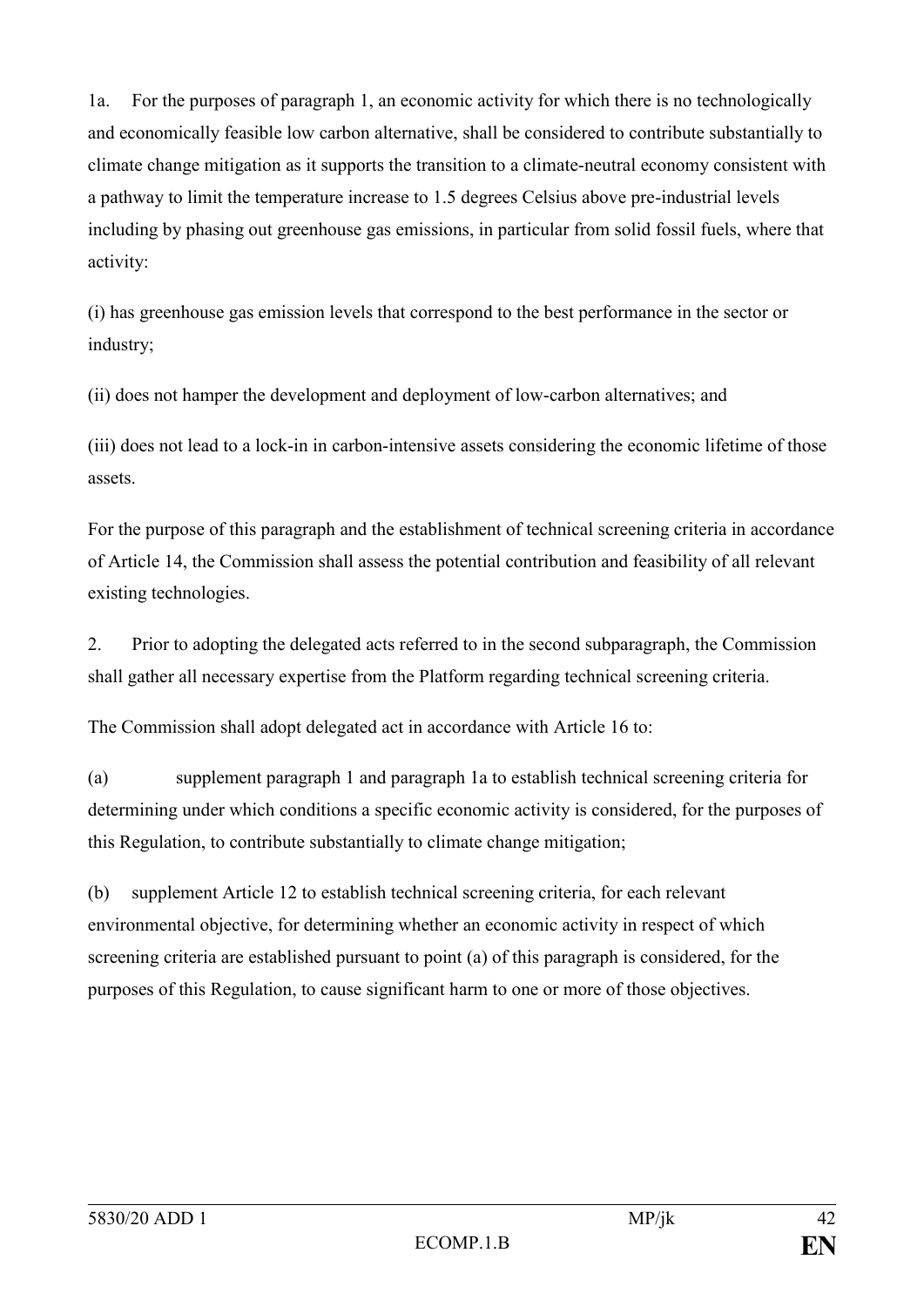3. The Commission shall establish the technical screening criteria referred to in paragraph 2 of this Article in one delegated act, taking into account the requirements laid down in Article 14.

4. The Commission shall adopt the delegated act referred to in paragraph 2 by 31 December 2020, with a view to ensure its entry into application on 31 December 2021.

#### Article 7

#### Substantial contribution to climate change adaptation

1. An economic activity shall be considered to contribute substantially to climate change adaptation where:

(a) that economic activity includes adaptation solutions that either substantially reduce the risk of the adverse impact or substantially reduces the adverse impact of the current and expected future climate on that economic activity itself without increasing the risk of an adverse impact on other people, nature and assets ; or where

(b) that economic activity provides adaptation solutions that, in addition to the conditions laid down in Art 11a, contribute substantially to preventing or reducing the risk of the adverse impact or substantially reduces the adverse impact of the current and expected future climate on other people, nature or assets without increasing the risk of an adverse impact on other people, nature and assets.

1a. The adaptation solutions referred to in point (a) of paragraph 1 shall be assessed and prioritised using the best available climate projections and shall, as a minimum, prevent or reduce:

(a) the location-specific and context-specific adverse impact of climate change on the economic activity; or

(b) the adverse impact that climate change may have on the environment within which the economic activity takes place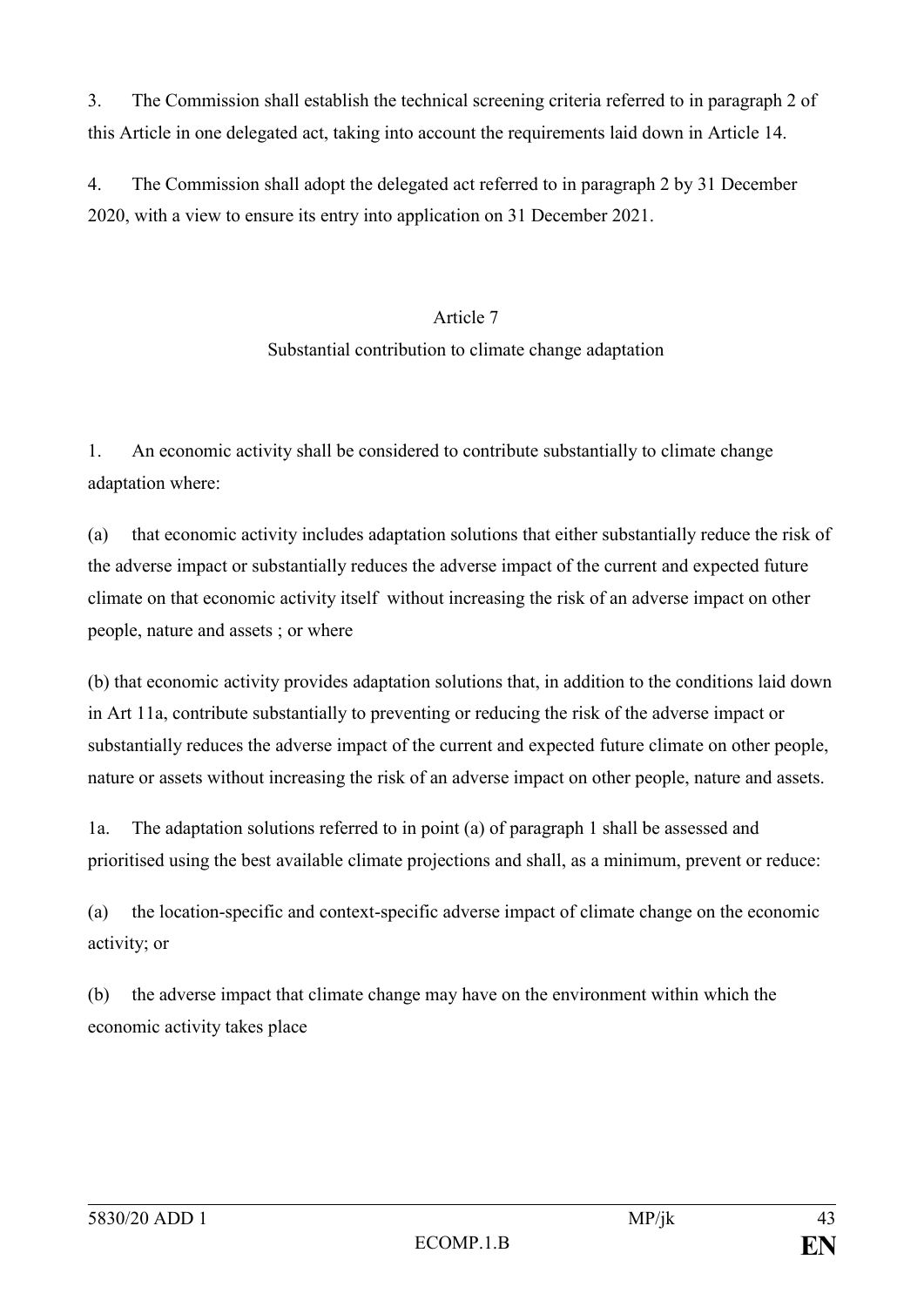(c) enabling any of the above in accordance with Article 11a.

2. Prior to adopting the delegated acts referred to in the second subparagraph, the Commission shall gather all necessary expertise from the Platform regarding technical screening criteria.

The Commission shall adopt delegated act in accordance with Article 16 to:

(a) supplement paragraphs 1 and paragraph 1a to establish technical screening criteria for determining under which conditions a specific economic activity is considered, for the purposes of this Regulation, to contribute substantially to climate change adaptation;

(b) supplement Article 12 to establish technical screening criteria, for each relevant environmental objective, for determining whether an economic activity in respect of which screening criteria are established pursuant to point (a) of this paragraph is considered, for the purposes of this Regulation, to cause significant harm to one or more of those objectives.

3. The Commission shall establish the technical screening criteria referred to in paragraph 2 of this Article in one delegated act, taking into account the requirements laid down in Article 14.

4. The Commission shall adopt the delegated act referred to in paragraph 2 by 31 December 2020, with a view to ensure its entry into application on 31 December 2021.

#### Article 8

Substantial contribution to sustainable use and protection of water and marine resources

1. An economic activity shall be considered to contribute substantially to the sustainable use and protection of water and marine resources where that activity substantially contributes to achieving the good status of water bodies, including surface water and groundwater bodies, or to preventing their deterioration when they are already in good status, or to achieving the good environmental status of marine waters, or to preventing their deterioration when they are already in good environmental status, through any of the following means: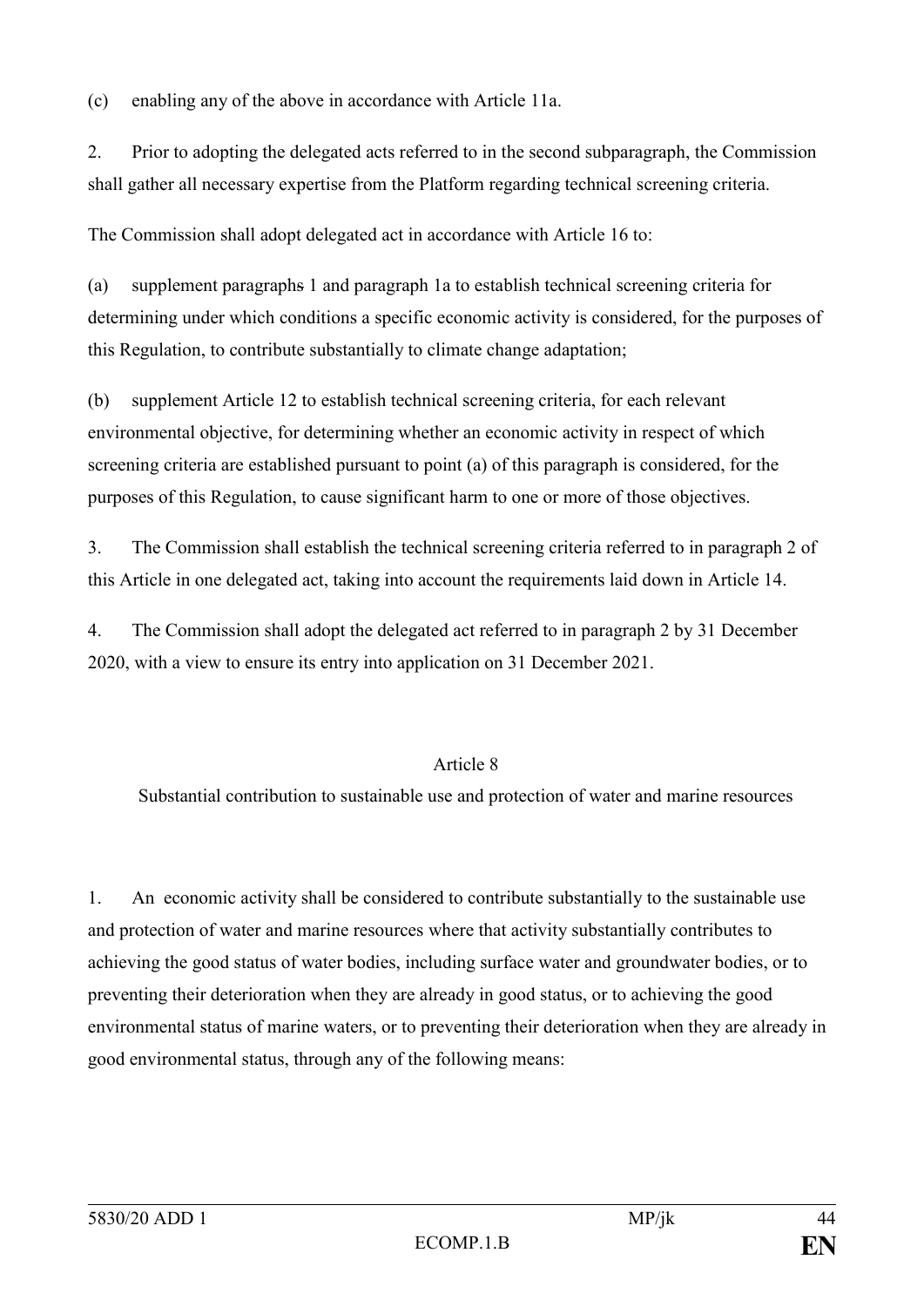(a) protecting the environment from the adverse effects of urban and industrial waste water discharges*,* including from contaminants of emerging concern such as pharmaceuticals and microplastics, including by ensuring the adequate collection, treatment and discharge of urban and industrial waste waters;

(b) protecting human health from the adverse impact of any contamination of water intended for human consumption by ensuring that it is free from any micro-organisms, parasites and substances that constitute a potential danger to human health as well as increasing citizens' access to clean drinking water;

(d) improving water management and efficiency, including protecting and enhancing the status of aquatic ecosystems, promoting sustainable water use based on long-term protection of available water resources including using measures such as water reuse, ensuring the progressive reduction of pollutant emissions into surface water and groundwater or contributing to mitigating the effects of floods and droughts, or any other activity that protects or improves the qualitative and quantitative status of water bodies;

(e) ensuring the sustainable use of marine ecosystem services or contributing to good environmental status of marine waters, including by protecting, preserving or restoring the marine environment and by preventing and reducing inputs in the marine environment.

(f) enabling any of the above in accordance with Article 11a.

2. Prior to adopting the delegated acts referred to in the second subparagraph, the Commission shall gather all necessary expertise from the Platform regarding technical screening criteria.

The Commission shall adopt delegated act in accordance with Article 16 to:

(a) supplement paragraph 1 to establish technical screening criteria for determining under which conditions a specific economic activity is considered, for the purposes of this Regulation, to contribute substantially to sustainable use and protection of water and marine resources;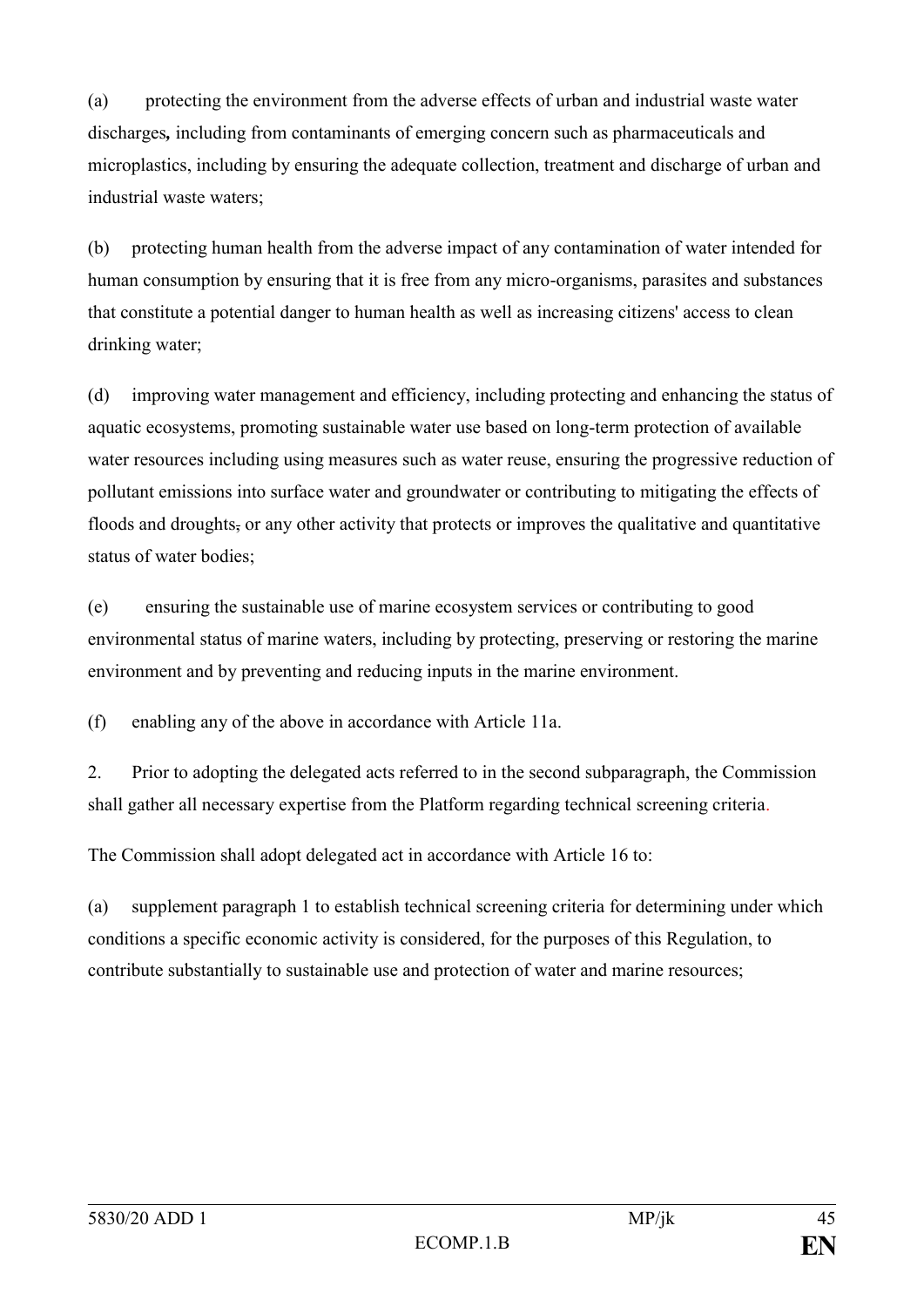(b) supplement Article 12 to establish technical screening criteria, for each relevant environmental objective, for determining whether an economic activity in respect of which screening criteria are established pursuant to point (a) of this paragraph is considered, for the purposes of this Regulation, to cause significant harm to one or more of those objectives.

3. The Commission shall establish the technical screening criteria referred to in paragraph 2 of this Article in one delegated act, taking into account the requirements laid down in Article 14.

4. The Commission shall adopt the delegated act referred to in paragraph 2 by 31 December 2021, with a view to ensure its entry into application on 31 December 2022.

# Article 9 Substantial contribution to the circular economy

1. An economic activity shall be considered to contribute substantially to the transition to a circular economy, including waste prevention, re-use and recycling where that activity contributes substantially to that environmental objective through any of the following means:

(a) improving the efficiency in the use of natural resources, including sustainably sourced biobased and other raw materials, in production, including through

(i) reducing the use of primary raw materials or increasing the use of by-products and secondary raw materials, and

(ii) resource and energy efficiency measures;

(b) increasing the durability, reparability, upgradability, or reusability of products, in particular in designing and manufacturing activities;

(c) increasing the recyclability of products, including of individual materials contained in products, inter alia through substitution or reduced use of products and materials that are not recyclable in particular in designing and manufacturing activities;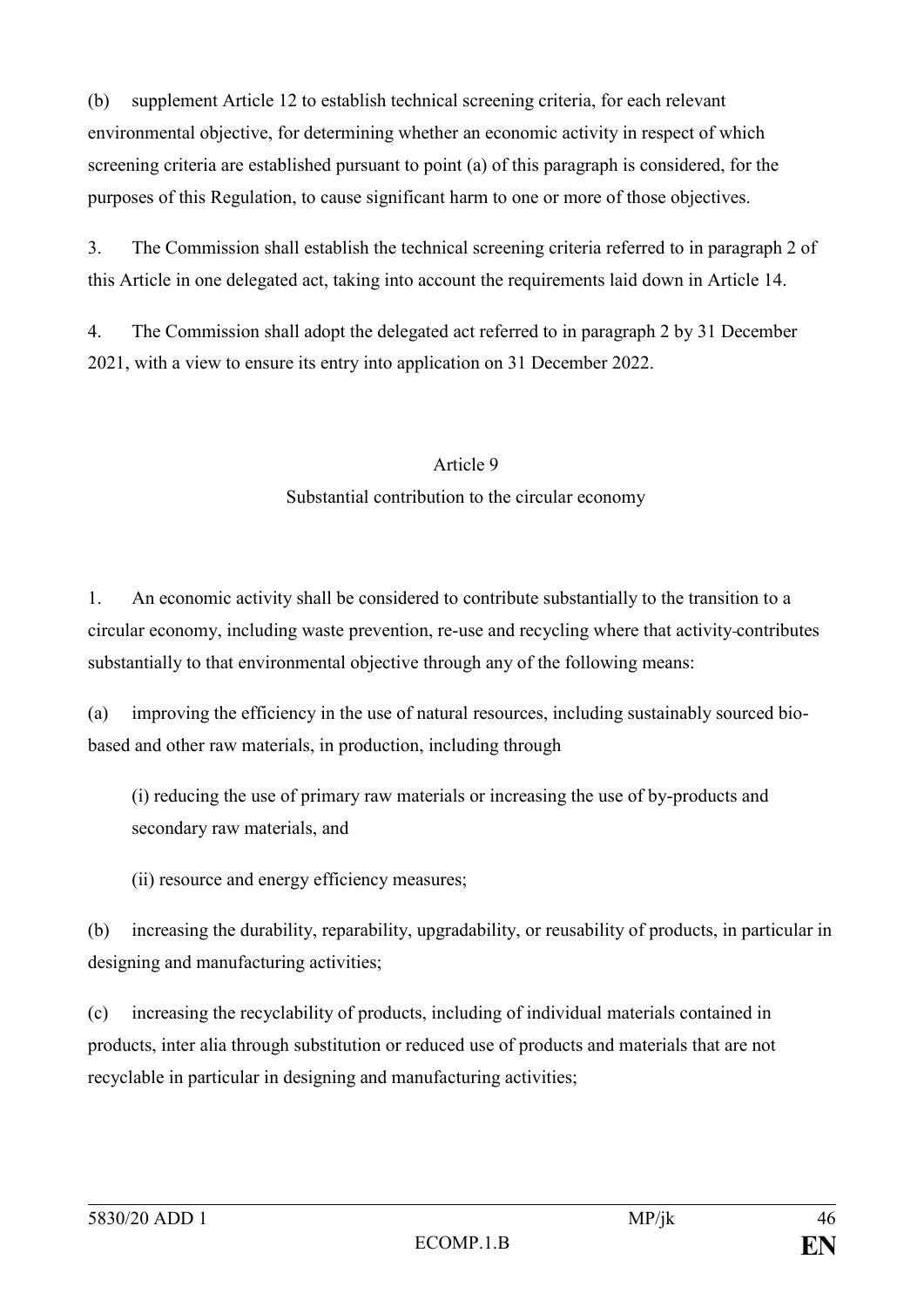(d) substantially reducing the content of hazardous substances and substituting substances of very high concern in materials and products throughout their lifecycle, in line with the objectives laid down in Union law, including by replacing such substances with safer alternatives and ensuring traceability;

(e) prolonging the use of products including through reuse, design for longevity, repurposing, disassembly, remanufacturing, upgrades, repair and sharing;

(f) increasing the use of secondary raw materials and their quality, including by high-quality recycling of waste;

(g) preventing or reducing waste generation including from the extraction of minerals, and from the construction and demolition of buildings;

(h) increasing preparing for re-use and recycling of waste;

(ha) increasing the development of waste management infrastructure needed for prevention, preparing for re-use and recycling, while ensuring that the resulting recovered materials are recycled as high-quality secondary raw material input in production, avoiding downcycling;

(i) minimising incineration and avoiding disposal (including landfilling) of waste, in accordance with principles of the waste hierarchy;

(j) avoiding and reducing litter;

(kb) enabling any of the above in accordance with Article 11a.

2. Prior to adopting the delegated acts referred to in the second subparagraph, the Commission shall gather all necessary expertise from the Platform regarding technical screening criteria.

The Commission shall adopt delegated act in accordance with Article 16 to: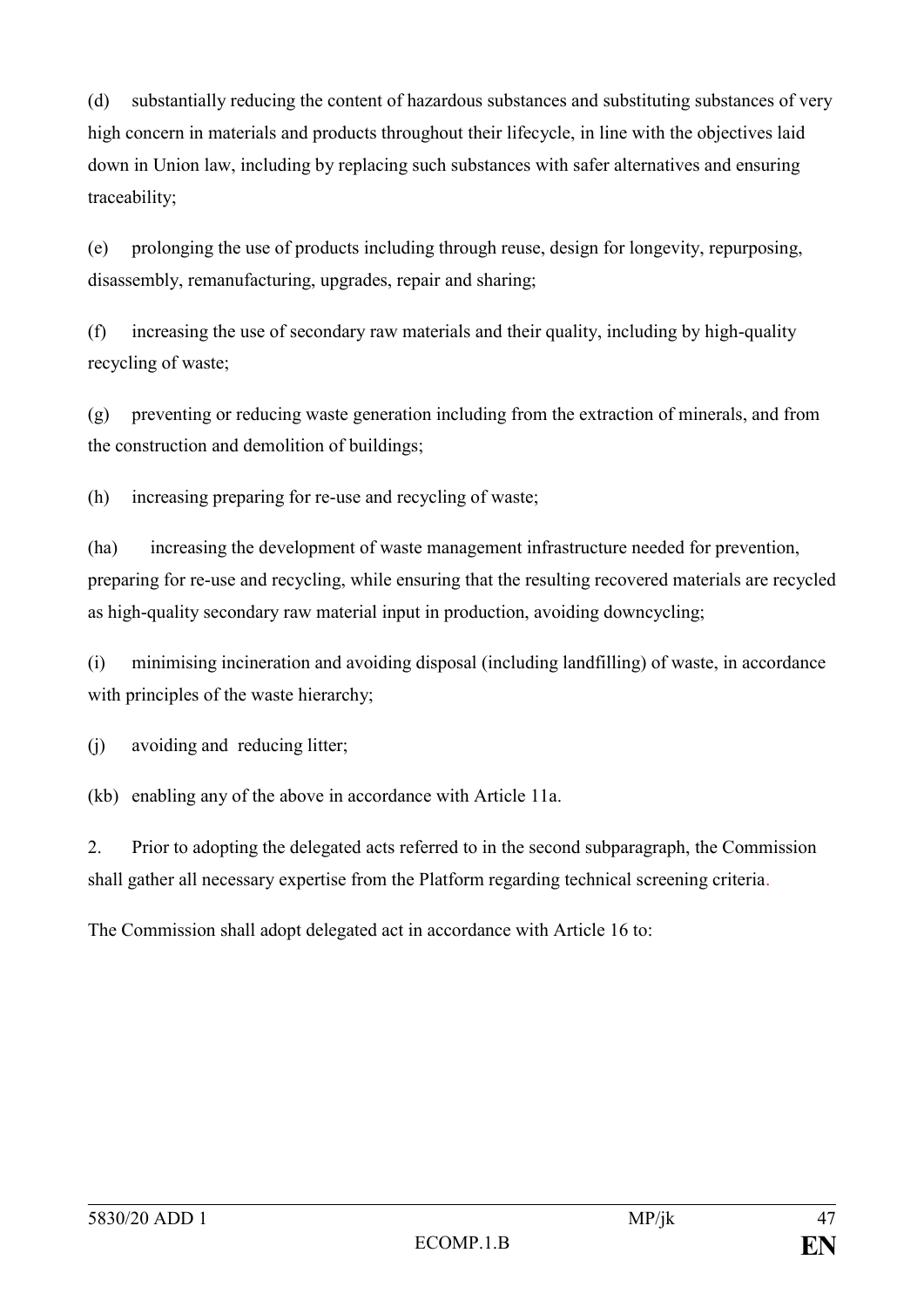(a) supplement paragraph 1 to establish technical screening criteria for determining under which conditions a specific economic activity is considered, for the purposes of this Regulation, to contribute substantially to the transition to a more circular economy;

(b) supplement Article 12 to establish technical screening criteria, for each relevant environmental objective, for determining whether an economic activity in respect of which screening criteria are established pursuant to point (a) of this paragraph is considered, for the purposes of this Regulation, to cause significant harm to one or more of those objectives.

3. The Commission shall establish the technical screening criteria referred to in paragraph 2 of this Article in one delegated act, taking into account the requirements laid down in Article 14.

4. The Commission shall adopt the delegated act referred to in paragraph 2 by 31 December 2021, with a view to ensure its entry into application on 31 December 2022.

#### Article 10

#### Substantial contribution to pollution prevention and control

1. An economic activity shall be considered to contribute substantially to pollution prevention and control where that activity contributes substantially to environmental protection from pollution through any of the following means:

(a) preventing or, where that is not practicable, reducing pollutant emissions into air, water or land other than greenhouse gasses;

(b) improving levels of air, water or soil quality in the areas in which the economic activity takes place whilst minimizing negative impacts on, and risks to, human health and the environment;

(c) preventing or minimising adverse impacts on human health and the environment of the production, use and disposal of chemicals;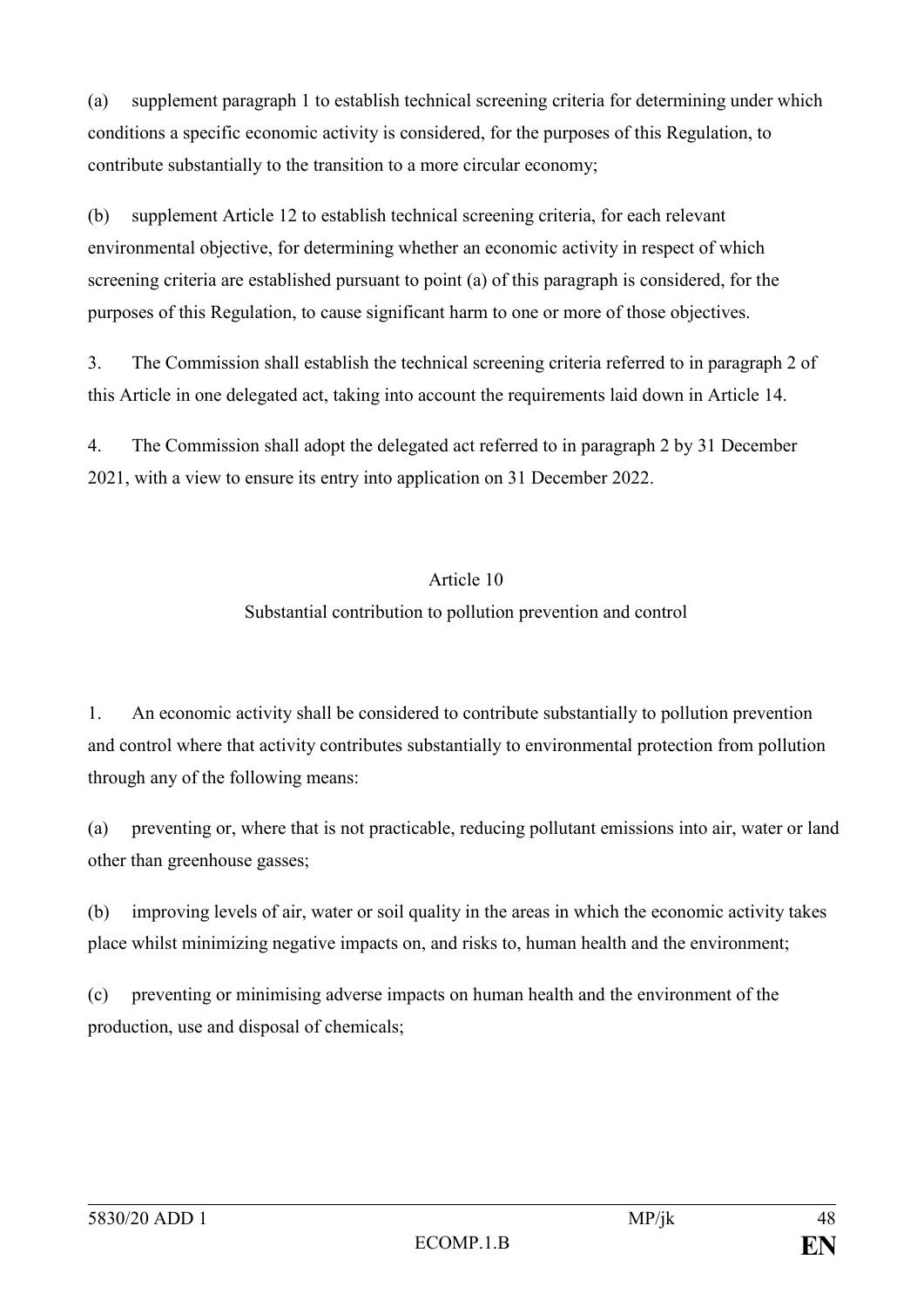(d) cleaning-up litter and other pollution.

(e) enabling any of the above in accordance with Article 11a.

2. Prior to adopting the delegated acts referred to in the second subparagraph, the Commission shall gather all necessary expertise from the Platform regarding technical screening criteria.

The Commission shall adopt delegated act in accordance with Article 16 to:

(a) supplement paragraph 1 to establish technical screening criteria for determining under which conditions a specific economic activity is considered, for the purposes of this Regulation, to contribute substantially to pollution prevention and control as regards

(b) supplement Article 12 to establish technical screening criteria, for each relevant environmental objective, for determining whether an economic activity in respect of which screening criteria are established pursuant to point (a) of this paragraph is considered, for the purposes of this Regulation, to cause significant harm to one or more of those objectives.

3. The Commission shall establish the technical screening criteria referred to in paragraph 2 of this Article in one delegated act, taking into account the requirements laid down in Article 14.

4. The Commission shall adopt the delegated act referred to in paragraph 2 by 31 December 2021, with a view to ensure its entry into application on 31 December 2022.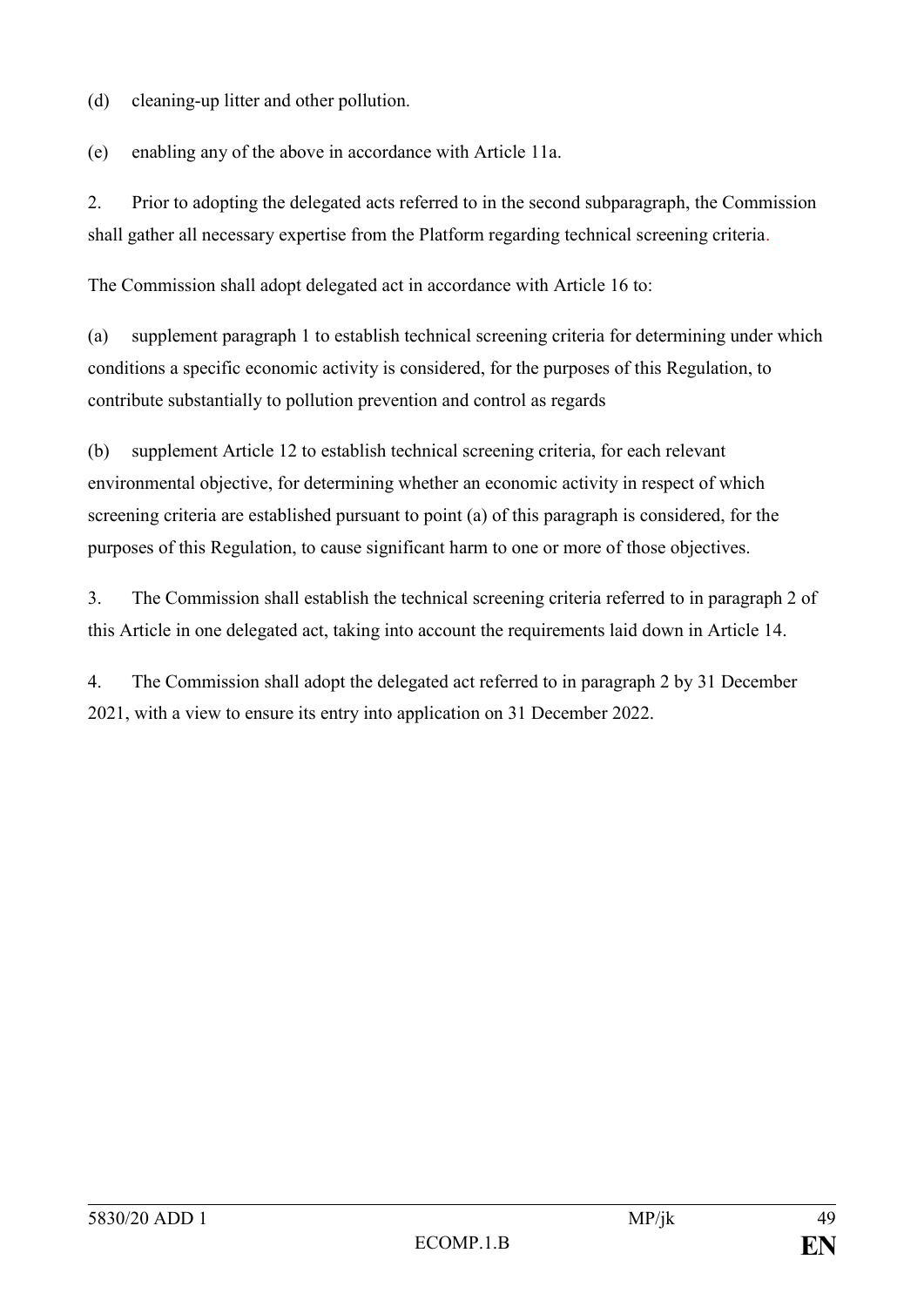#### Article 11

Substantial contribution to protection and restoration of biodiversity and ecosystems

1. For the purposes of this Regulation, an economic activity shall be considered to contribute substantially to the protection and restoration of biodiversity and ecosystems where that activity contributes substantially to protecting, conserving or restoring biodiversity and to achieving the good condition of ecosystems, or to protecting ecosystems that are already in good condition, through any of the following means:

(a) nature and biodiversity conservation, including achieving favourable conservation status of natural and semi-natural habitats and species, or preventing their deterioration where they are already in favourable status, protecting and restoring terrestrial, marine and other aquatic ecosystems in order to improve their condition and enhance their capacity to provide services;

(b) sustainable land use and management, including adequate protection of soil biodiversity, land degradation neutrality, and the remediation of contaminated sites;

(c) sustainable agricultural practices, including those that contribute to enhancing biodiversity or to halting or preventing the degradation of soils and other ecosystems, deforestation and habitat loss;

(d) sustainable forest management including practices and use of forests and forest land that contribute to enhancing biodiversity or to halting or preventing degradation of ecosystems, deforestation and habitat loss;

(da) enabling any of the above in accordance with Article 11a.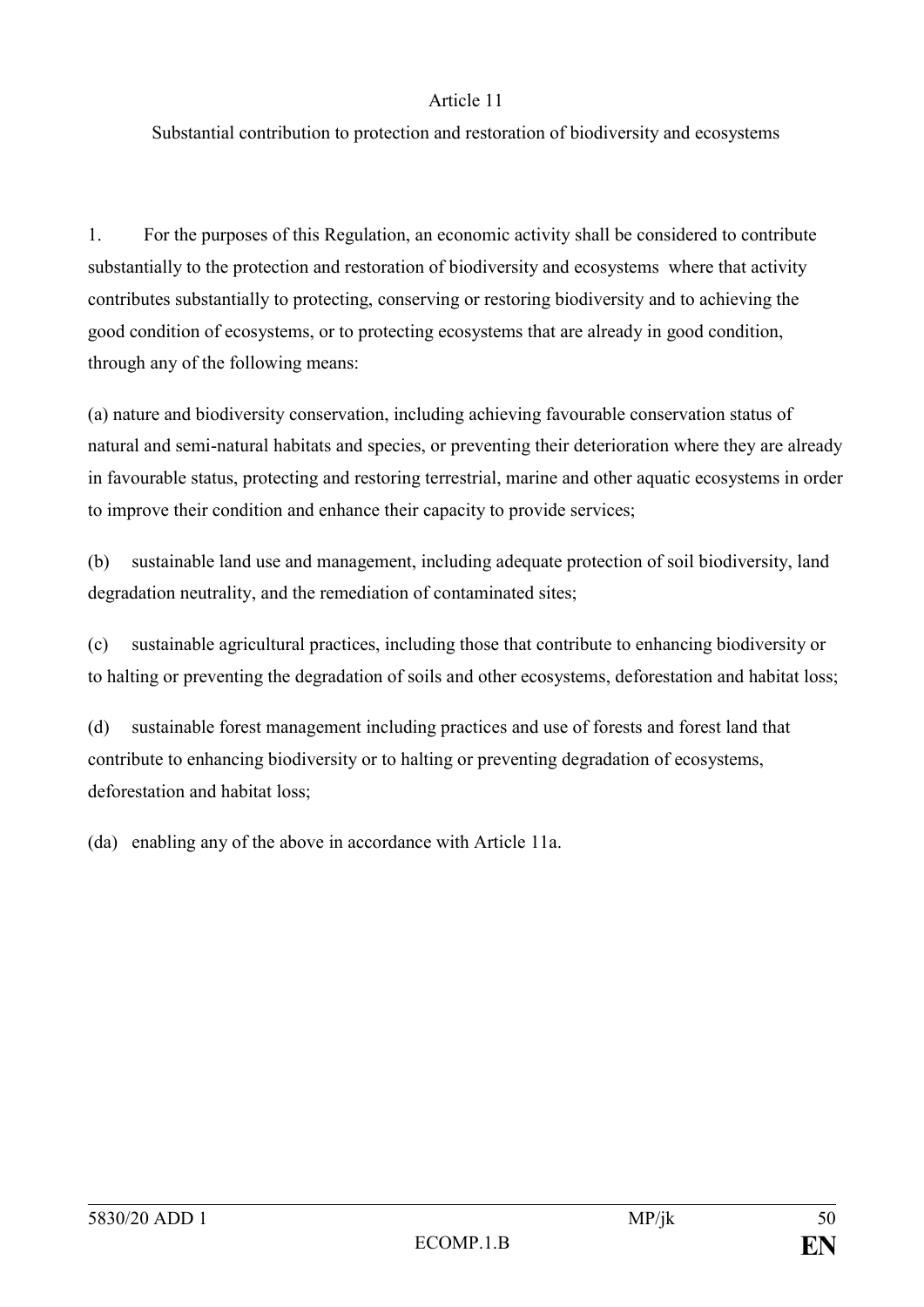2. Prior to adopting the delegated acts referred to in the second subparagraph, the Commission shall gather all necessary expertise from the Platform regarding technical screening criteria.

The Commission shall adopt delegated acts in accordance with Article 16 to:

(a) supplement paragraph 1 to establish technical screening criteria for determining under which conditions a specific economic activity is considered, for the purposes of this Regulation, to contribute substantially to the protection and restoration of biodiversity and ecosystems as regards

(b) supplement Article 12 to establish technical screening criteria, for each relevant environmental objective, for determining whether an economic activity in respect of which screening criteria are established pursuant to point (a) of this paragraph is considered, for the purposes of this Regulation, to cause significant harm to one or more of those objectives.

3. The Commission shall establish the technical screening criteria referred to in paragraph 2 of this Article in one delegated act, taking into account the requirements laid down in Article 14.

4. The Commission shall adopt the delegated act referred to in paragraph 2 by 31 December 2021, with a view to ensure its entry into application on 31 December 2022.

# Article 11a

#### Enabling activities

An economic activity shall be considered to contribute substantially to one or more of the environmental objectives set out in Article 5 by directly enabling other activities to make a substantial contribution to one or more of those objectives, and where that activity: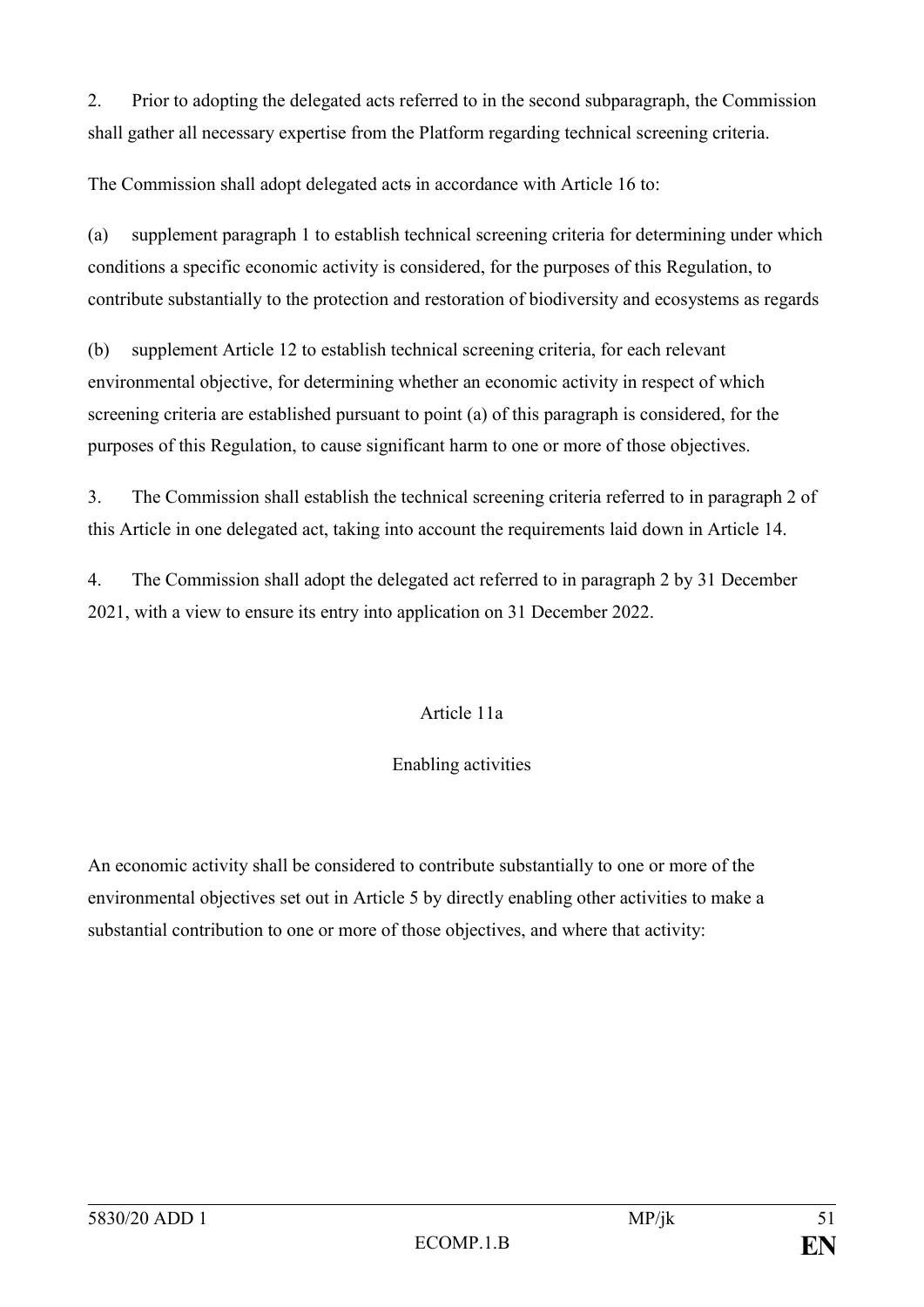(a) does not lead to a lock-in in assets that undermine long-term environmental goals, considering the economic lifetime of those assets;

(b) has a substantial positive environmental impact on the basis of lifecycle considerations.

# Article 12

#### Significant harm to environmental objectives

For the purposes of Article 3(b), taking into account the life cycle of the products and services provided by an economic activity, including evidence from existing life cycle assessments, that economic activity shall be considered as significantly harming:

(a) climate change mitigation, where that activity leads to significant greenhouse gas emissions;

(b) climate change adaptation, where that activity leads to an increased adverse impact of the current and expected climate, on itself or for other people, nature and assets;

(c) sustainable use and protection of water and marine resources, where that activity is detrimental to the good status, or where relevant the good ecological potential, of water bodies, including surface waters and groundwaters, or to the good environmental status of marine waters;

(d) circular economy, including waste prevention and recycling, where that activity leads to significant inefficiencies in the use of materials and the direct or indirect use of natural resources such as non-renewable energy sources, raw materials, water and land in one or more stages of the life-cycle of products, including in terms of durability, reparability, upgradability, reusability or recyclability of products; or where that activity leads to a significant increase in the generation, incineration or disposal of waste, with the exception of incineration of non-recyclable hazardous waste, or where the long term disposal of waste may cause significant and long-term harm to the environment;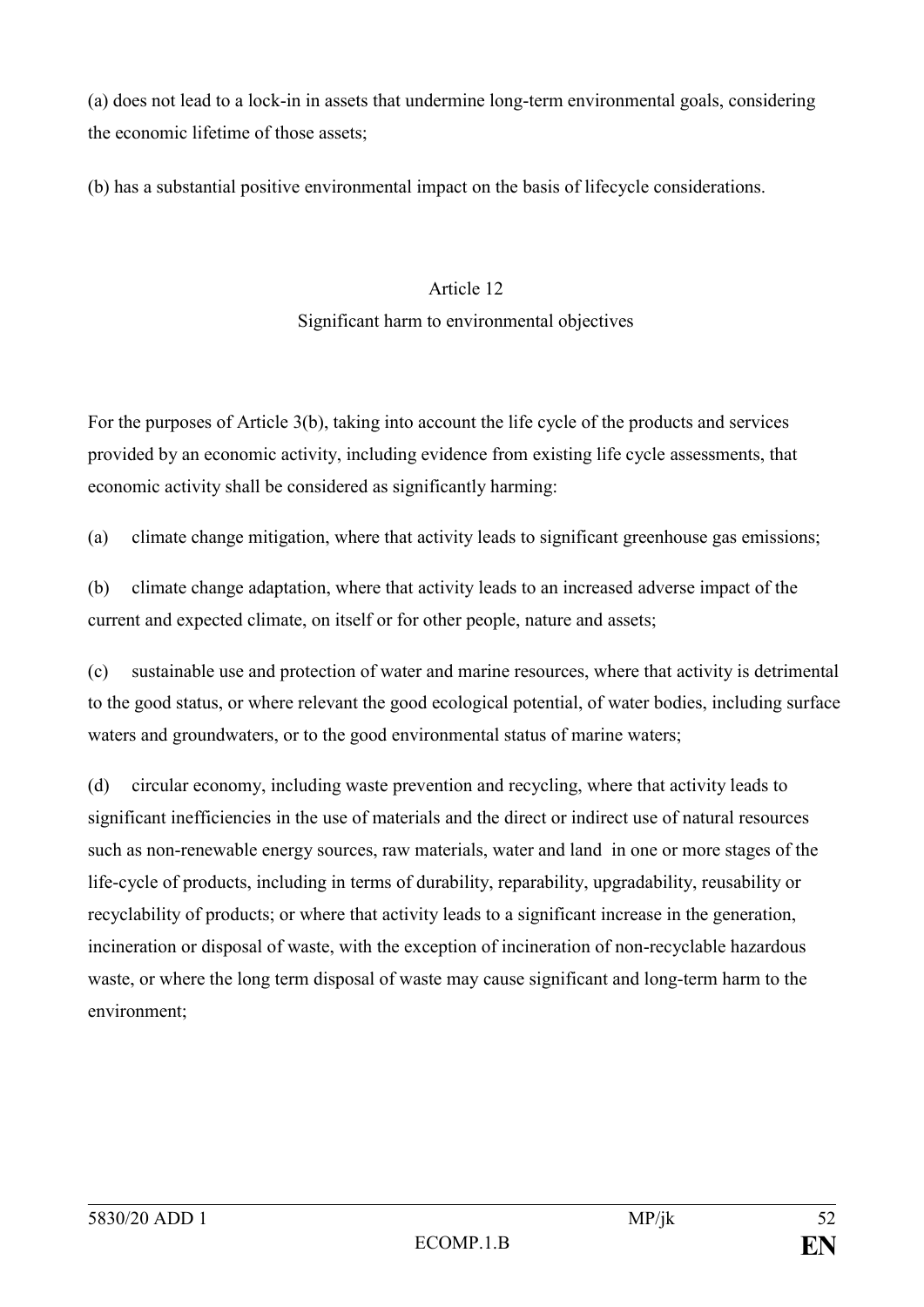(e) pollution prevention and control where that activity leads to a significant increase in the emissions of pollutants into air, water or land, as compared to the situation before the activity started;

(f) the protection and restoration of biodiversity and ecosystems, where that activity is detrimental to a significant extent to the good condition and resilience of ecosystems or where that activity is detrimental to the conservation status of habitats and species, including those of Community interest.

1a. When assessing an economic activity against the criteria (a) to (f), the environmental impacts of the activity itself, as well as of the products and services provided by that activity throughout their life cycle shall be taken into account, notably by considering their production, use and end-oflife.

# Article 13 Minimum safeguards

The minimum safeguards referred to in point (c) of Article 3 shall be procedures implemented by the undertaking that is carrying out an economic activity to ensure the alignment with the OECD Guidelines for Multinational Enterprises and UN Guiding Principles on Business and Human Rights, including the principles and rights set out in the eight fundamental conventions identified in the International Labour Organisation's declaration on Fundamental Rights and Principles at Work and the International Bill of Human Rights.

When implementing procedures to comply with the minimum safeguards referred to in Article 3(c), undertakings shall adhere to the principle of 'do no significantly harm' referred to in Article 2(17) of Regulation 2019/2088 on sustainability-related disclosures in the financial services sector.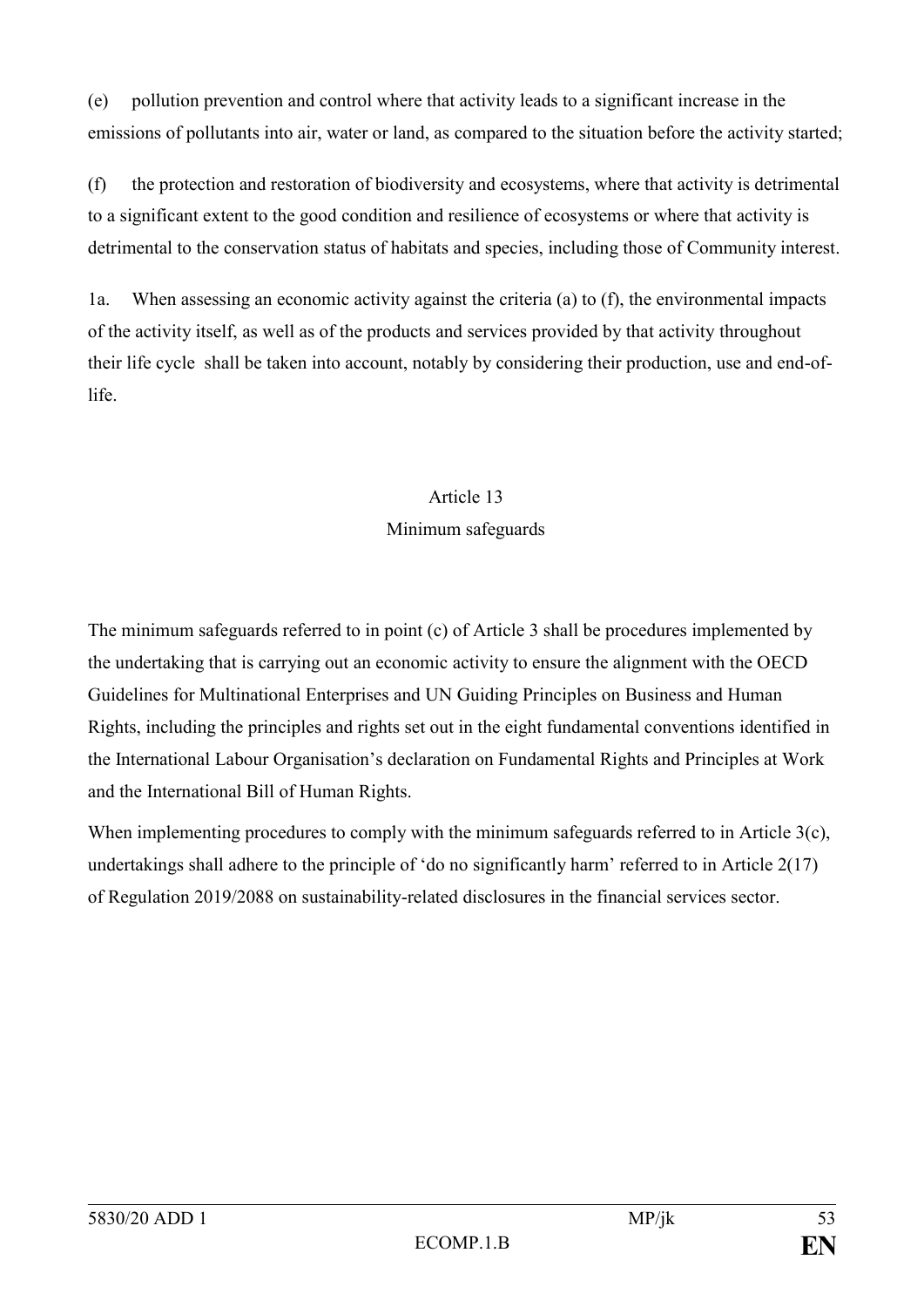#### Article 14

#### Requirements for technical screening criteria

1. The technical screening criteria adopted in accordance with Articles 6(2), 7(2), 8(2), 9(2), 10(2) and 11(2) shall:

(a) identify the most relevant potential contributions to the given environmental objective, while respecting the principle of technological neutrality, considering both the short and long term impacts of a given economic activity;

(b) specify the minimum requirements that need to be met to avoid significant harm to all relevant environmental objectives, considering both the short and long term impacts of a given economic activity;

(c) be quantitative and contain thresholds as far as possible, and be qualitative otherwise;

(d) where appropriate, build upon Union labelling and certification schemes, Union methodologies for assessing environmental footprint, and Union statistical classification systems, and take into account any relevant existing Union legislation;

(da) use sustainability indicators, as referred to in Article 4(6) of Regulation 2019/2088 on sustainability-related disclosures in the financial services sector, to the extent feasible;

(e) be based on conclusive scientific evidence and the precautionary principle enshrined in article 191 TFEU;

(f) take into account the life cycle, including evidence from existing life cycle assessments, by considering the environmental impacts of the economic activity itself, as well as of the products and services provided by that economic activity, notably by considering their production, use and endof-life;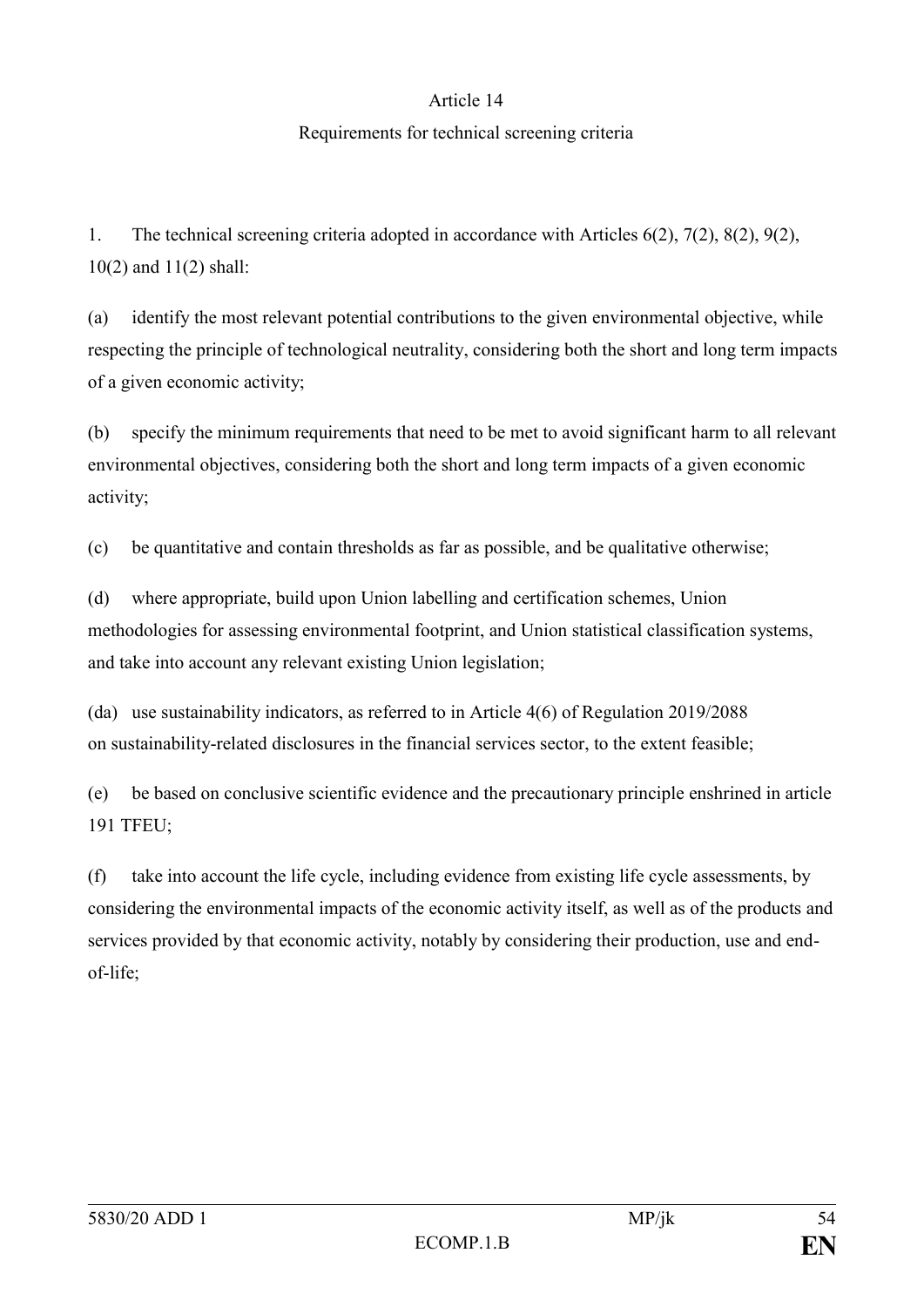(g) take into account the nature and the scale of the economic activity, including:

- (i) whether it is an enabling activity referred to in Article 11a;
- (ii) whether it is a transitional activity referred to in Article  $6(1a)$ ;

and clearly indicate, where applicable, if the economic activity belongs to one of the categories referred to in points (i) and (ii).

(h) take into account the potential market impact of the transition to a more sustainable economy, including the risk of certain assets becoming stranded as a result, as well as the risk of creating inconsistent incentives for investing sustainably;

(i) cover all relevant economic activities within a specific sector and ensure that those activities are treated equally if they contribute equally towards one or more of the environmental objectives laid down in Article 5 of this Regulation, to avoid distorting competition in the market;

(j) are easy to use and be set as to facilitate the verification of compliance with those criteria.

2. The technical screening criteria referred to in paragraph 1 shall also include criteria for activities related to the clean energy transition consistent with a pathway to limit the temperature increase to 1.5 degrees Celsius above pre-industrial levels, in particular energy efficiency and renewable energy, to the extent that those are substantially contributing to any of the environmental objectives.

2a. The technical screening criteria referred to in paragraph 1 shall ensure that power generation activities that use solid fossil fuels are not considered environmentally sustainable economic activities.

3. The technical screening criteria referred to in paragraph 1 shall also include criteria for activities related to the switch to clean or climate-neutral mobility, including through modal shift, efficiency measures and alternative fuels, to the extent that those are substantially contributing to any of the environmental objectives.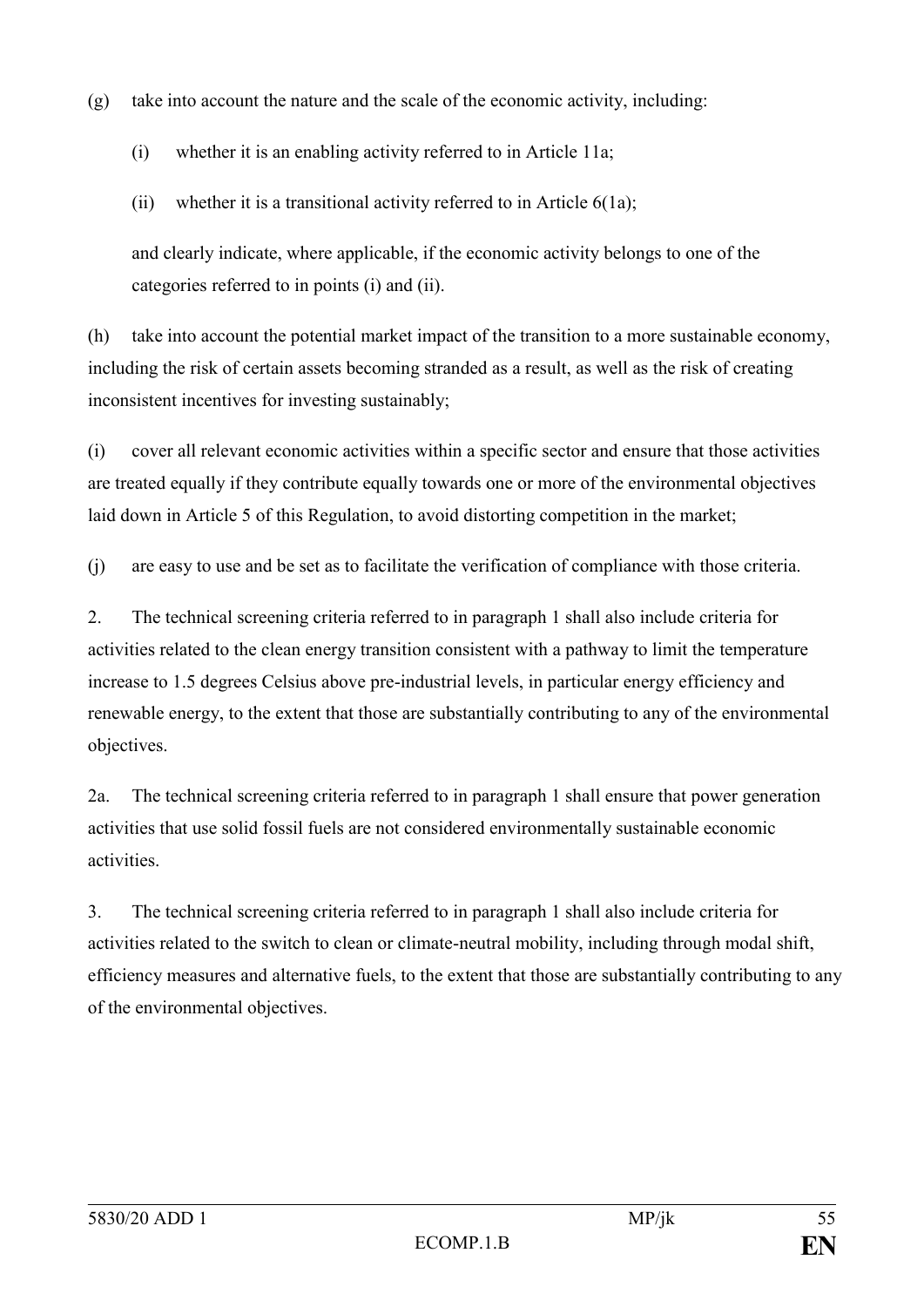4. The Commission shall regularly review the technical screening criteria referred to in paragraph 1 and, where appropriate, amend the delegated acts adopted in accordance with this Regulation in line with scientific and technological developments.

In that context, before amending or replacing a delegated act, the Commission shall assess the implementation of those criteria taking into account the outcome of their application by financial market participants and impact on capital markets, including channelling investments into sustainable economic activities.

To ensure that economic activities referred to in Article 6(1a) remain on a credible transition pathway consistent with a climate-neutral economy, the Commission shall review the technical screening criteria for those activities at least every 3 years and, where appropriate, amend the delegated act referred to in Article 6(2) adopted in accordance with this Regulation in line with scientific and technological developments.

#### Article 15

#### Platform on Sustainable Finance

1. The Commission shall establish a Platform on sustainable finance. It shall be composed in a balanced manner of the following groups:

(a) representatives of the following:

- (i) the European Environment Agency;
- (ii) the European Supervisory Authorities;
- (iii) the European Investment Bank and the European Investment Fund;
- (iiia) the European Union Agency for Fundamental Rights;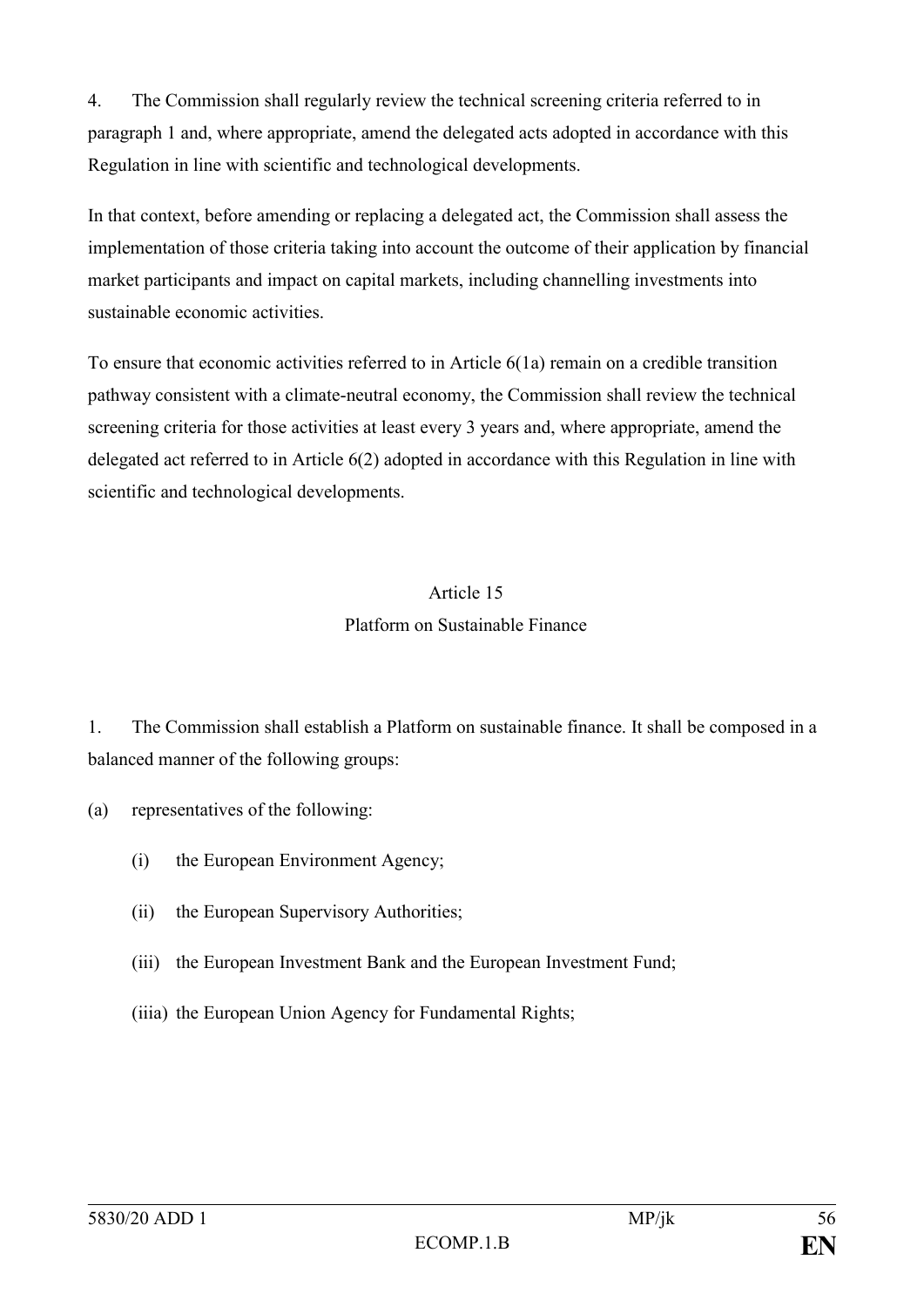(b) experts representing relevant private stakeholders, including financial and non-financial market actors and business sectors, representing relevant industries, and those with accounting and reporting expertise;

(ba) experts representing civil society, including those with expertise in the field of environmental, social, labour and governance issues;

(c) experts appointed in a personal capacity, with proven knowledge and experience in the areas covered by this Regulation;

(d) experts representing academia, including universities, research institutes and other scientific organisations, including those with global expertise.

2. The Platform on Sustainable Finance shall:

(a) advise the Commission on the technical screening criteria referred to in Article 14, and the possible need to update those criteria;

(b) analyse the impact of the technical screening criteria in terms of potential costs and benefits of their application;

(c) assist the Commission in analysing requests from stakeholders to develop or revise technical screening criteria for a given economic activity;

(da) advise the Commission insofar appropriate on the possible role of sustainability accounting and reporting standards in supporting the application of the technical screening criteria;

(e) monitor and report regularly to the Commission on EU and Member State level trends regarding capital flows towards sustainable investment;

(ea) advise the Commission on the possible need to develop further measures to improve data availability and quality;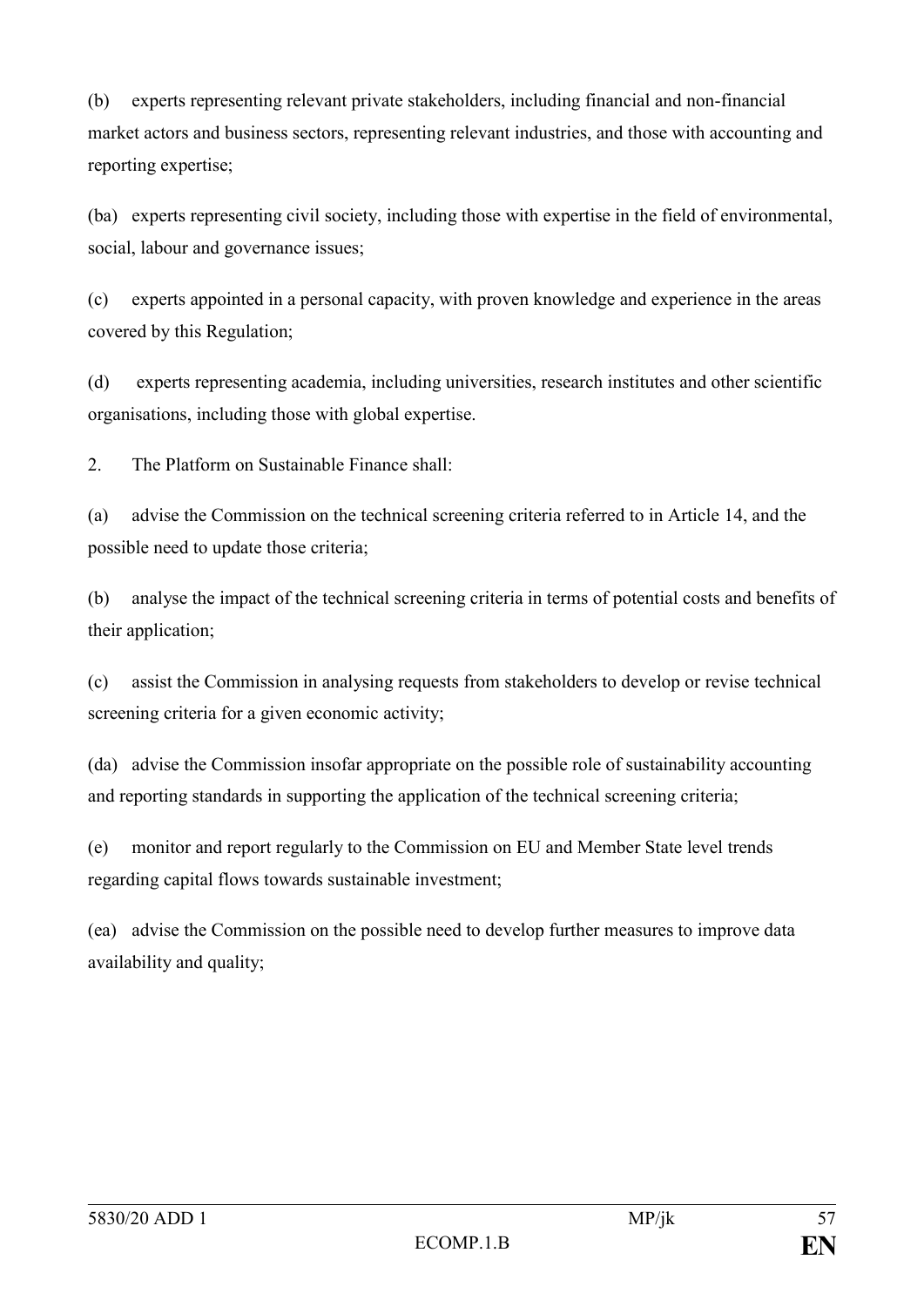(eaa) advise the Commission on the usability of the technical screening criteria, taking into account the objective of avoiding undue administrative burden;

(f) advise the Commission on the possible need to amend this Regulation;

(fa) advise the Commission on the evaluation and development of sustainable finance policies, including concerning policy coherence issues;

(fb) advise the Commission on addressing other sustainability objectives, including social objectives;

(h) advise the Commission on the functioning of Article 13 and the possible need to supplement the requirements thereof.

2a. The Platform shall take into account a wide range of stakeholders' views.

3. The Platform shall be chaired by the Commission and constituted in accordance with the horizontal rules on the creation and operation of Commission expert groups. In this context the Commission may invite experts with specific expertise on an ad hoc basis.

4. The Platform shall carry out its tasks in accordance with the principle of transparency. The Commission shall publish minutes of the Platform meetings as well as other relevant documents on the Commission website.

5. Where financial market participants consider that an economic activity which does not comply with the technical screening criteria laid down in accordance with this Regulation or for which such technical screening criteria have not been established yet, should be considered environmentally sustainable, they may inform the Platform on Sustainable Finance.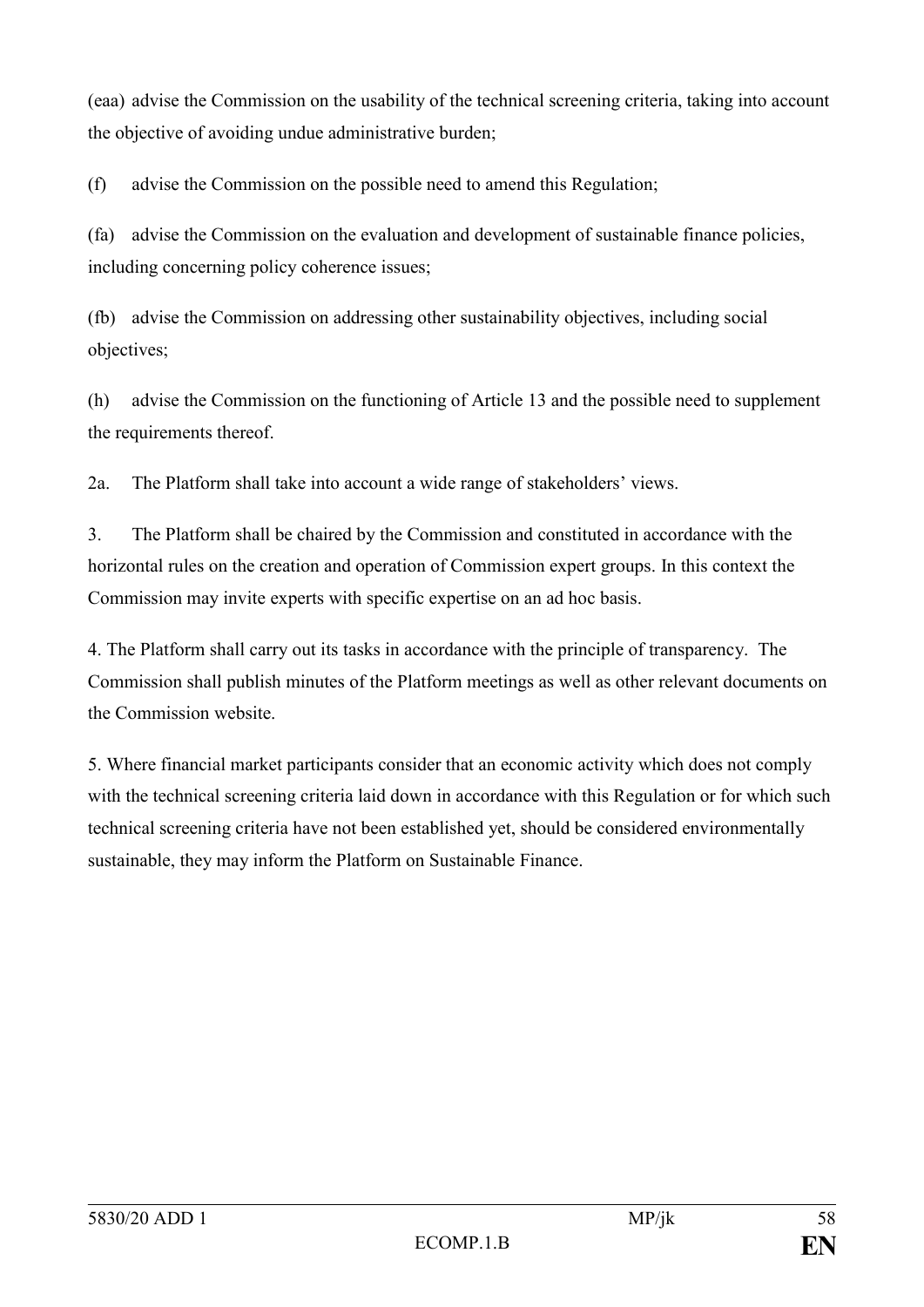#### Article 15a

#### Competent authorities

1. Member States shall ensure that the competent authorities designated in accordance with Regulation 2019/2088 on sustainability-related disclosures in the finances services sector monitor the compliance of financial market participants with the requirements laid down in Articles 4alpha, beta, gamma of this Regulation. All competent authorities shall have all the supervisory and investigatory powers that are necessary for the exercise of their functions under this Regulation.

2. For the purposes of this Regulation, all competent authorities shall cooperate with each other and shall provide each other, without undue delay, with such information as is relevant for the purposes of carrying out their duties under this Regulation.

# Article 15b Measures and penalties

Member States shall lay down the rules on measures and penalties applicable to infringements of Article 4 (alfa, beta, and gamma). The measures and penalties provided for shall be effective, proportionate and dissuasive.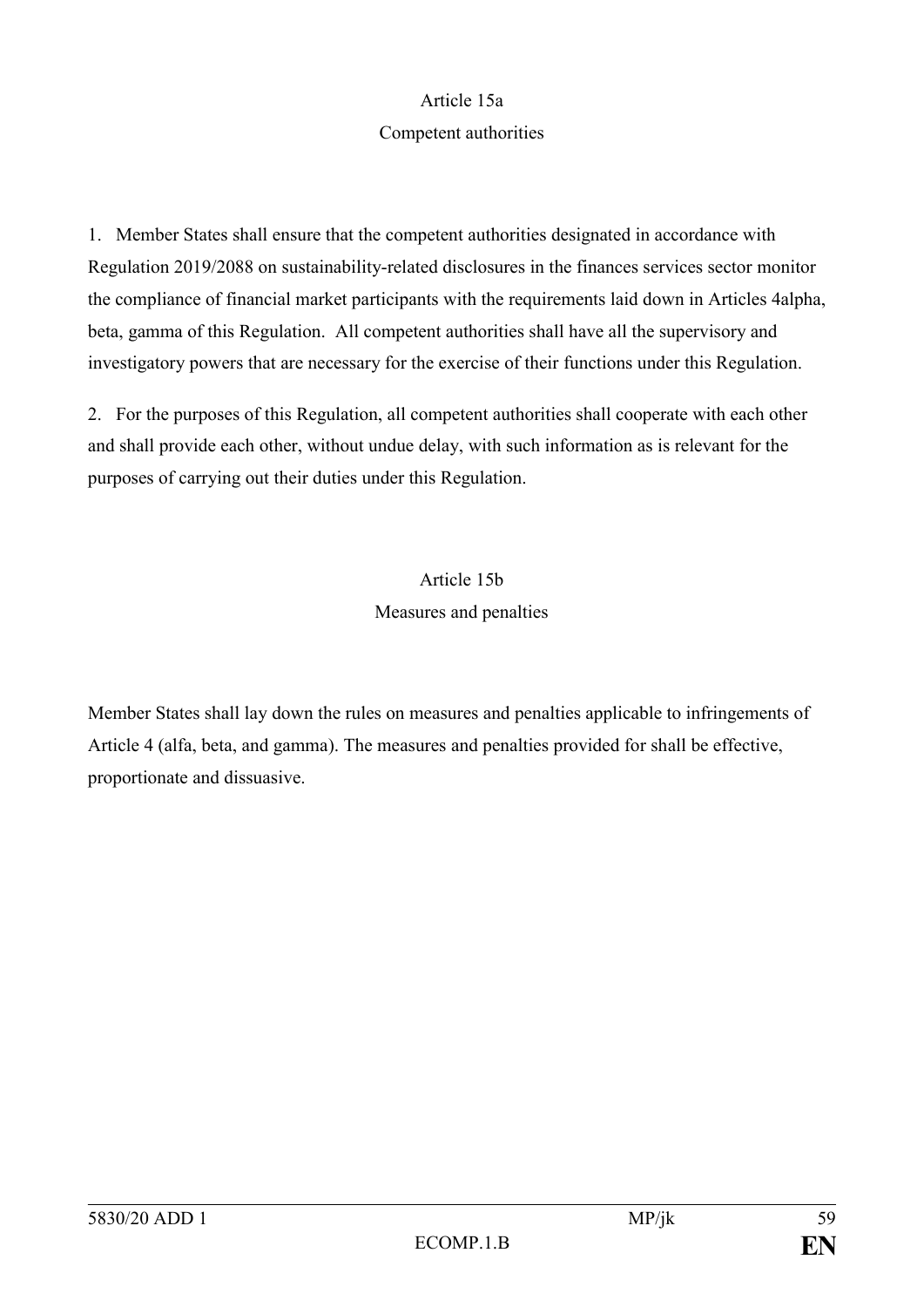#### Article 16

#### Exercise of the delegation

1. The power to adopt delegated acts is conferred on the Commission, subject to the conditions laid down in this Article.

2. The power to adopt delegated acts referred to in Articles 4delta(3), 6(2), 7(2), 8(2), 9(2), 10(2) and 11(2) shall be conferred on the Commission for an indeterminate period from [Date of entry into force of this Regulation].

3. The delegation of powers referred to in paragraph 2 may be revoked at any time by the European Parliament or by the Council. A decision to revoke shall put an end to the delegation of the power specified in that decision. It shall take effect the day following the publication of the decision in the Official Journal of the European Union or at a later date specified therein. It shall not affect the validity of any delegated acts already in force.

4. The Commission shall gather all necessary expertise, prior to the adoption and during the development of delegated acts, including through the consultation of the experts of the Member States Expert Group on Sustainable Finance (Member States Expert Group) referred to in Article 16b. Before adopting a delegated act, the Commission shall act in accordance with the principles and procedures laid down in the Interinstitutional Agreement of 13 April 2016 on Better Law-Making.

5. As soon as it adopts a delegated act, the Commission shall notify it simultaneously to the European Parliament and to the Council.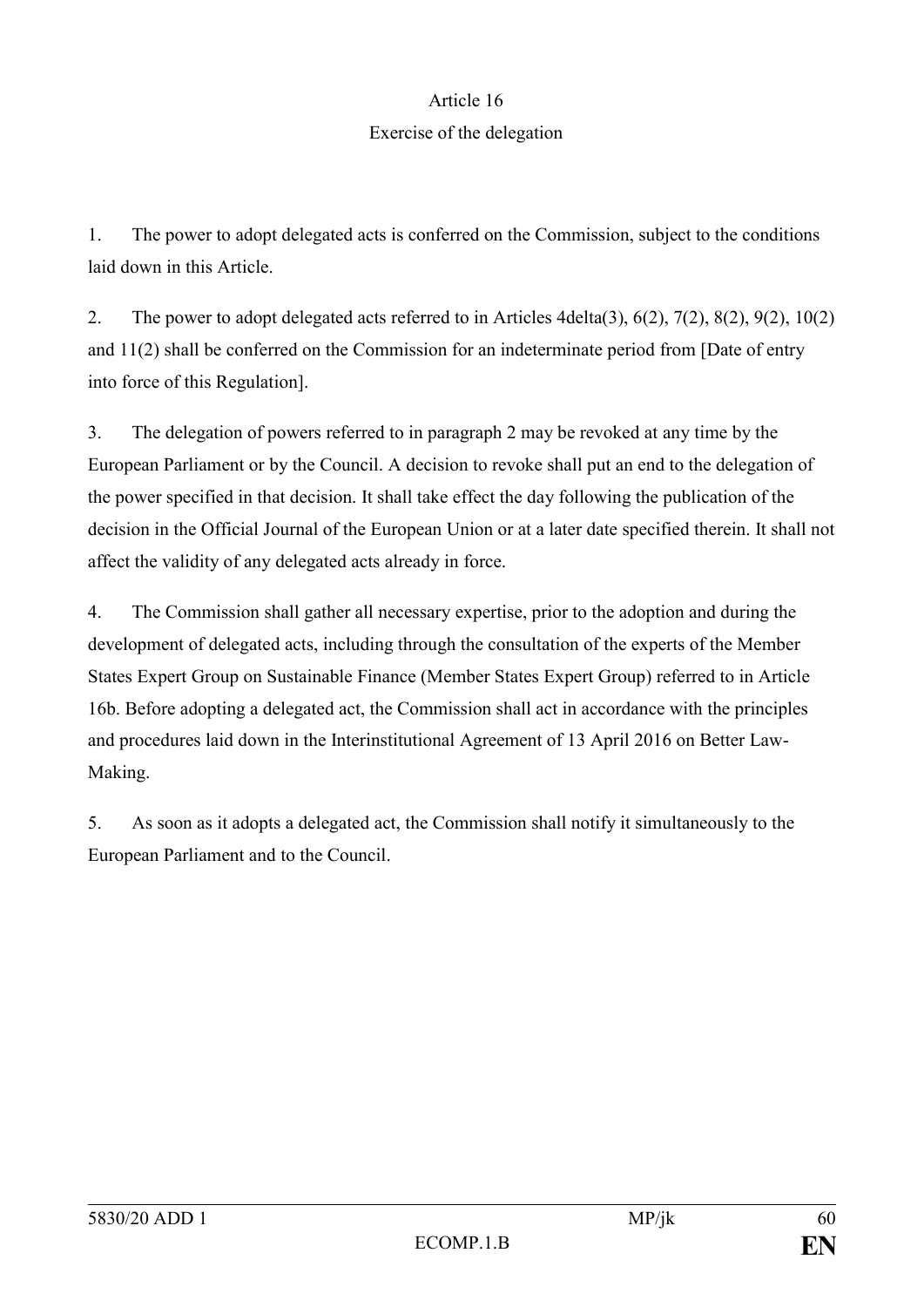6. A delegated act adopted pursuant to Articles 4delta(3), 6(2), 7(2), 8(2), 9(2), 10(2) and 11(2) shall enter into force only if no objection has been expressed either by the European Parliament or the Council within a period of four months of notification of that act to the European Parliament and the Council or if, before the expiry of that period, the European Parliament and the Council have both informed the Commission that they will not object. That period shall be extended by two months at the initiative of the European Parliament or of the Council.

# Article 16b

### Member States Expert Group

1. A Member States Expert Group on Sustainable Finance (Member States Expert Group) shall advise the Commission on the appropriateness of the technical screening criteria and the approach taken by the Platform referred to in Article 15 regarding the developing of the criteria in accordance with Article 14

2. The Commission shall inform Member States through meetings of the expert group to facilitate an exchange of views between the Member States and the Commission on a timely basis, in particular as regards the key output of the Platform, such as new screening criteria or material updates thereof, or draft reports.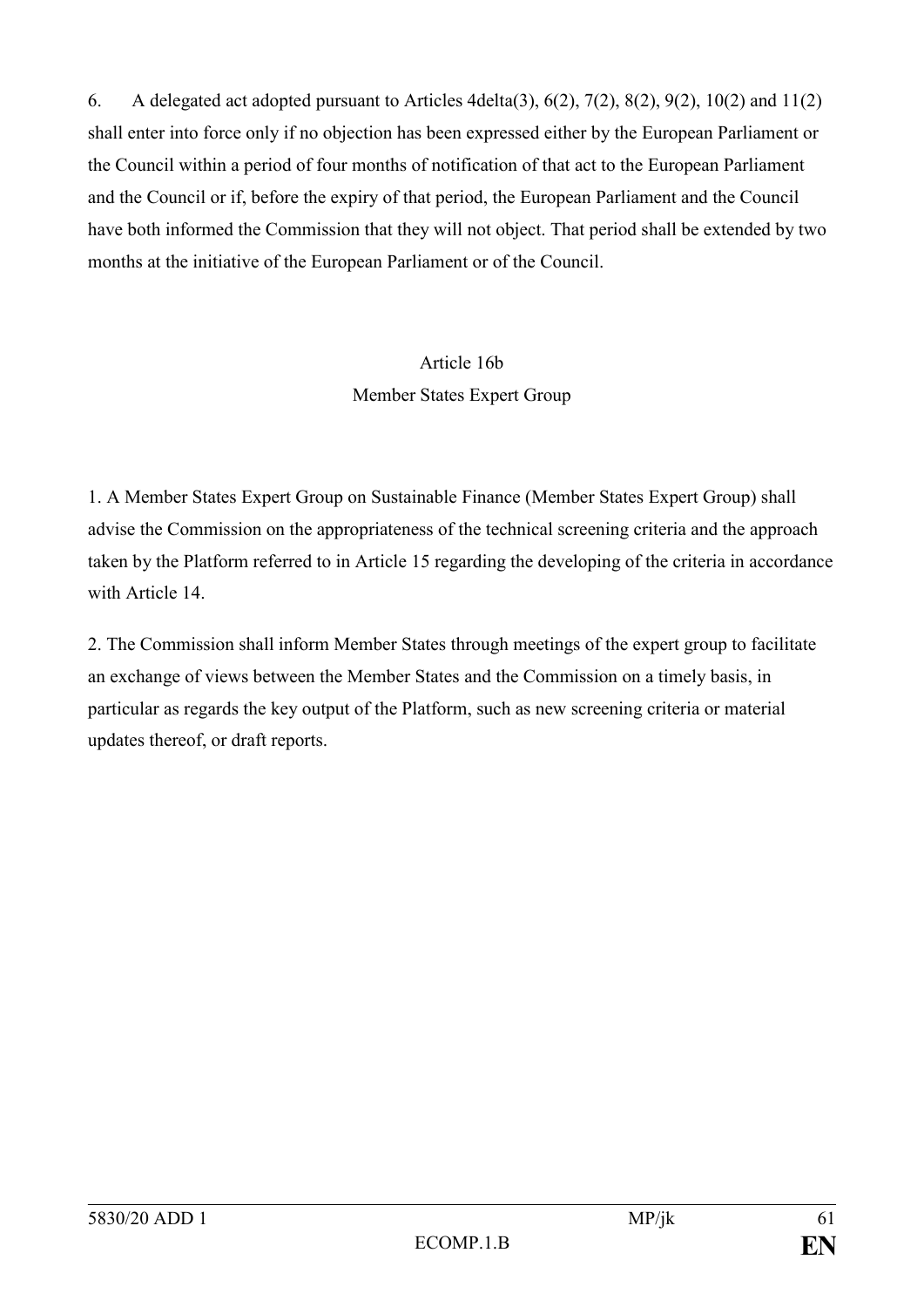### Article 16c

#### Amendments to Regulation 2019/2088 (Disclosure Regulation)

Regulation 2019/2088 (Disclosure Regulation) is amended as follows:

#### Article 2

"new 2. The ESAs shall, through the Joint Committee, develop draft regulatory technical standards to specify the details of the presentation and content of the information in relation to the principle of 'do not significantly harm' in Article 2(17) consistent with the content, methodologies, and presentation of indicators in relation to adverse impacts referred to in paragraphs 6 and 7 of Article 4.

The ESAs shall submit the draft regulatory technical standards referred to in the first subparagraph of this paragraph to the Commission by 1 December 2020.

Power is delegated to the Commission to supplement this Regulation by adopting the regulatory technical standards referred to in the first subparagraph of this paragraph in accordance with Articles 10 to 14 of Regulations (EU) No 1093/2010, (EU) No 1094/2010 and (EU) No 1095/2010."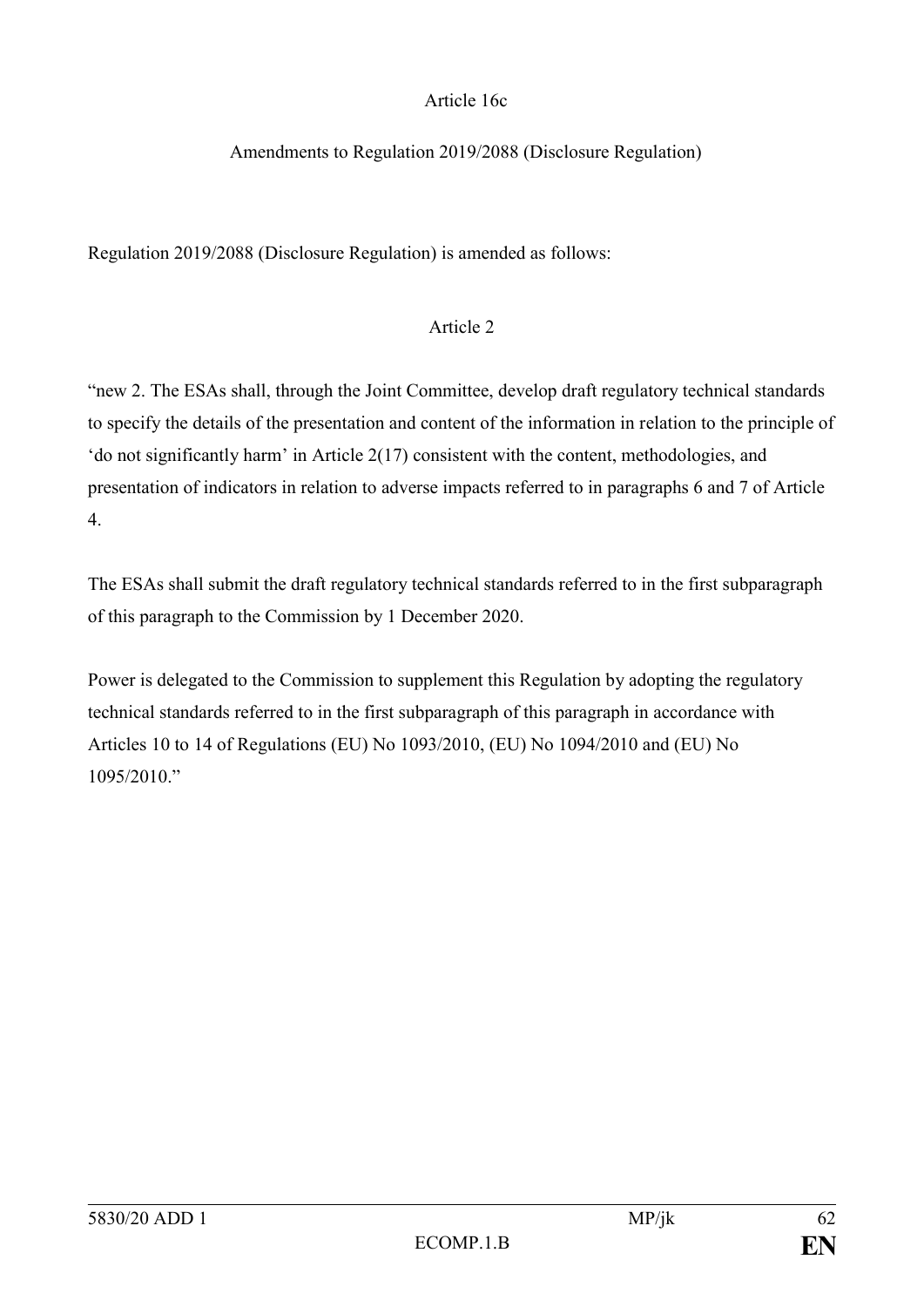#### Article 8

Transparency of the promotion of environmental or social characteristics in pre-contractual disclosures

"new 2a. Where financial market participants make available a financial product as referred to in Article 4 beta of the Taxonomy Regulation, they shall include in the information to be disclosed pursuant to Article 6(1) and (3) information pursuant to Article 4 beta of the Taxonomy Regulation."

"new 4. The ESAs shall, through the Joint Committee, develop draft regulatory technical standards to specify the details of the presentation and content of the information referred to Article new 2a of this Regulation.

When developing the draft regulatory technical standards referred to in the first subparagraph of this paragraph, the ESAs shall take into account the various types of financial products, their characteristics and the differences between them, as well as the objective that disclosures are to be accurate, fair, clear, not misleading, simple and concise and, to achieve that objective, to amend, where necessary, regulatory technical standards referred to in paragraph 3. The draft regulatory technical standards shall take into account application dates referred to in Article 18(2)(a) and (b) of the Taxonomy Regulation in respect of the environmental objectives referred to in Article 5 of that Regulation.

The ESAs shall submit the draft regulatory technical standards referred to in the first subparagraph of this paragraph to the Commission by 1 June 2021 in respect of the environmental objectives referred to in Article 5(1) and 5(2) of the Taxonomy Regulation and by 1 June 2022 in respect of the environmental objectives referred to in Articles 5(3), 5(4), 5(5) and 5(6) of the Taxonomy Regulation.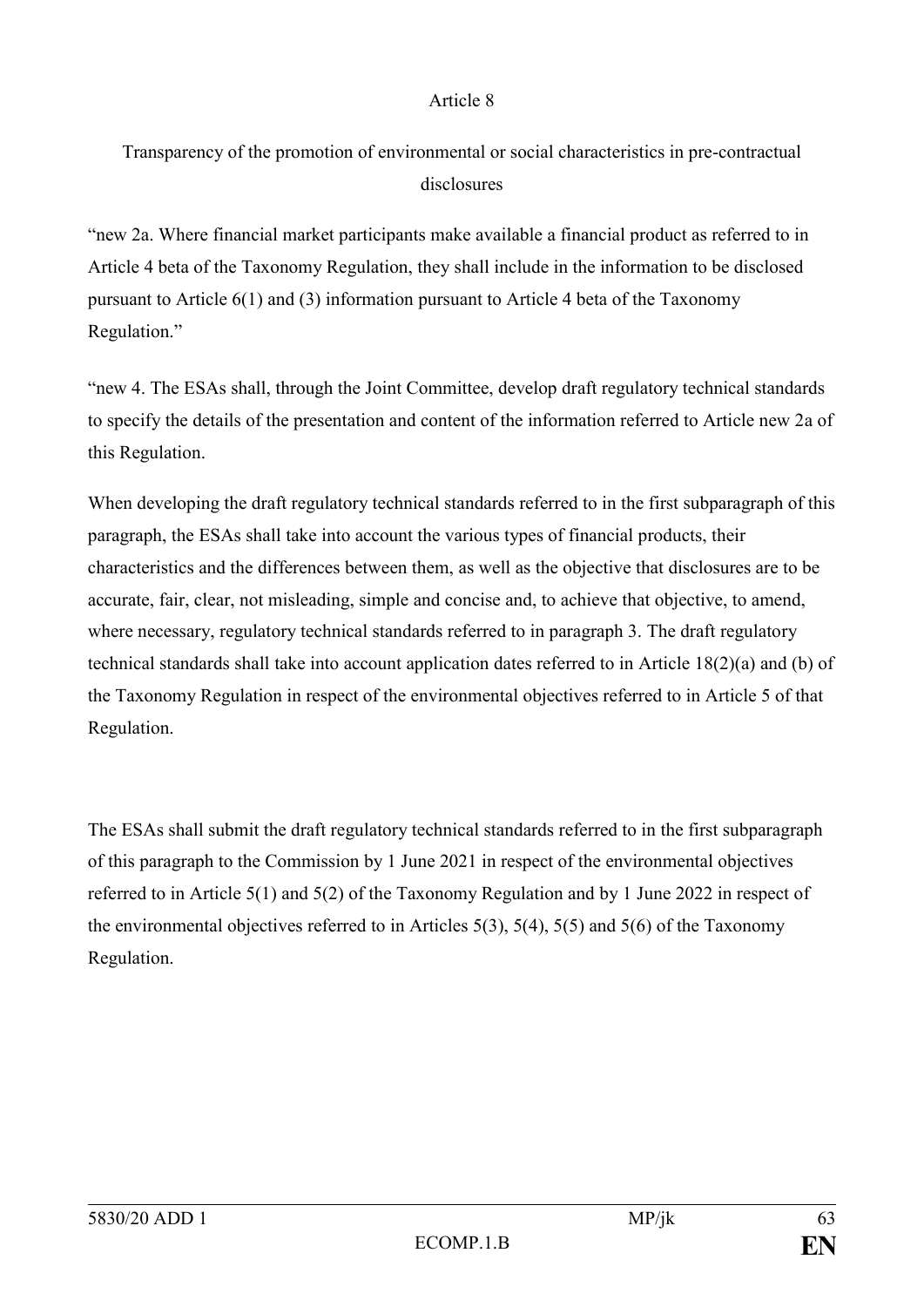Power is delegated to the Commission to supplement this Regulation by adopting the regulatory technical standards referred to in the first subparagraph of this paragraph in accordance with Articles 10 to 14 of Regulations (EU) No 1093/2010, (EU) No 1094/2010 and (EU) No 1095/2010.";

#### Article 9

Transparency of sustainable investments in pre-contractual disclosures

"new 2a. Financial market participants shall include in the information to be disclosed pursuant to Article 6(1) and (3) information pursuant Article 4 alpha of the Taxonomy Regulation."

"new 6. The ESAs shall, through the Joint Committee, develop draft regulatory technical standards to specify the details of the presentation and content of the information referred to in New Article new 2α of this Regulation.

When developing the draft regulatory technical standards referred to in the first subparagraph of this paragraph, the ESAs shall take into account the various types of financial products, their objectives as referred to in paragraphs 1, 2 and 3 and the differences between them as well as the objective that disclosures are to be accurate, fair, clear, not misleading, simple and concise and, to achieve that objective, to amend, where necessary, regulatory technical standards referred to in paragraph 5. The draft regulatory technical standards shall take into account application dates referred to in Article 18(2)(a) and (b) of the Taxonomy Regulation in respect of the environmental objectives referred to in Article 5 of that Regulation.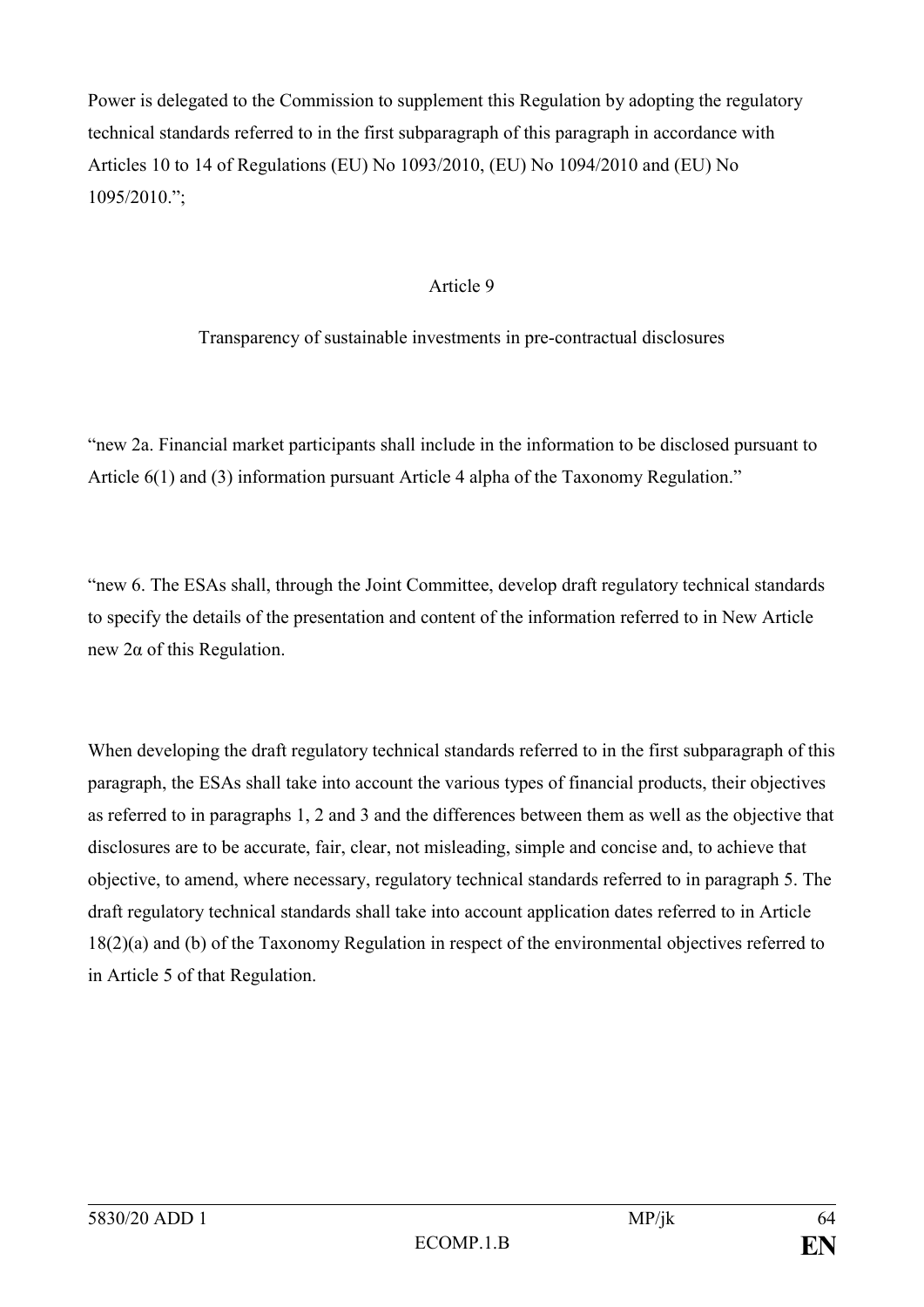The ESAs shall submit the draft regulatory technical standards referred to in the first subparagraph of this paragraph to the Commission by 1 June 2021 in respect of the environmental objectives referred to in Article 5(1) and 5(2) of the Taxonomy Regulation and by 1 June 2022 in respect of the environmental objectives referred to in Articles  $5(3)$ ,  $5(4)$ ,  $5(5)$  and  $5(6)$  of the Taxonomy Regulation.

Power is delegated to the Commission to supplement this Regulation by adopting the regulatory technical standards referred to in the first subparagraph of this paragraph in accordance with Articles 10 to 14 of Regulations (EU) No 1093/2010, (EU) No 1094/2010 and (EU) No 1095/2010."

# Article 11

Transparency of the promotion of environmental or social characteristics and of sustainable investments in periodic reports

"new Article 11(1) (c) for a financial product subject to Article 4 alpha of the Taxonomy Regulation, the information pursuant to Article 4 alpha of that Regulation;

new Article 11(1) (d) for a financial product subject to Article 4 beta of the Taxonomy Regulation, the information pursuant to Article 4 beta of that Regulation."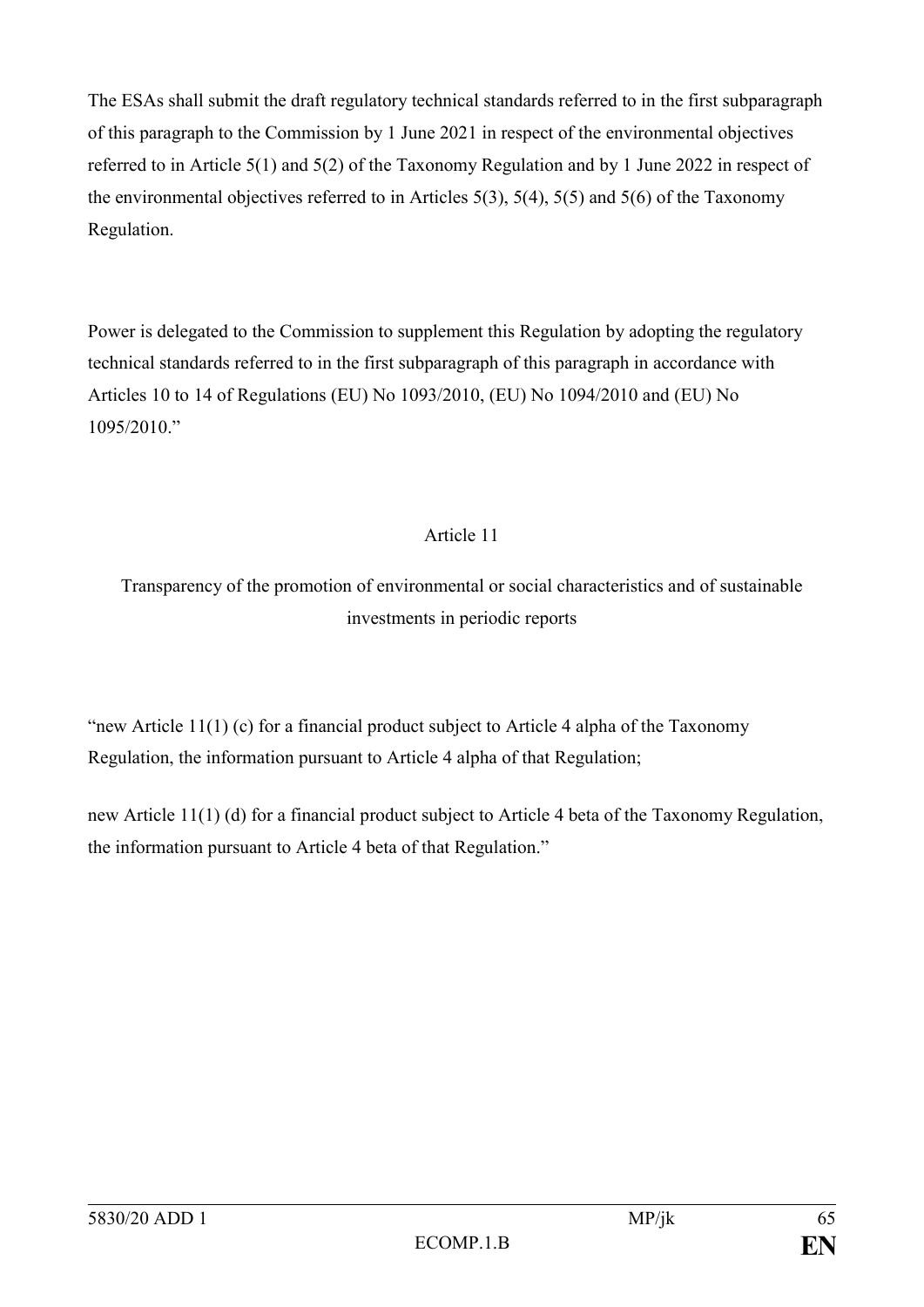"new 5. The ESAs shall, through the Joint Committee, develop draft regulatory technical standards to specify the details of the presentation and content of the information referred to in Article new 11(1)c and new 11(1)d of this Regulation.

When developing the draft regulatory technical standards referred to in the first subparagraph of this paragraph, the ESAs shall take into account the various types of financial products, their characteristics and objectives and the differences between them and amend, where necessary, regulatory technical standards referred to in paragraph 4. The draft regulatory technical standards shall take into account application dates referred to in Article 18(2)(a) and (b) of the Taxonomy Regulation in respect of the environmental objectives referred to in Article 5 of that Regulation. The ESAs shall update the regulatory technical standards in the light of regulatory and technological developments.

The ESAs shall submit the draft regulatory technical standards referred to in the first subparagraph of this paragraph to the Commission by 1 June 2021 in respect of the environmental objectives referred to in Article 5(1) and 5(2) of the Taxonomy Regulation and by 1 June 2022 in respect of the environmental objectives referred to in Articles  $5(3)$ ,  $5(4)$ ,  $5(5)$  and  $5(6)$  of the Taxonomy Regulation.

Power is delegated to the Commission to supplement this Regulation by adopting the regulatory technical standards referred to in the first subparagraph of this paragraph in accordance with Articles 10 to 14 of Regulations (EU) No 1093/2010, (EU) No 1094/2010 and (EU) No 1095/2010."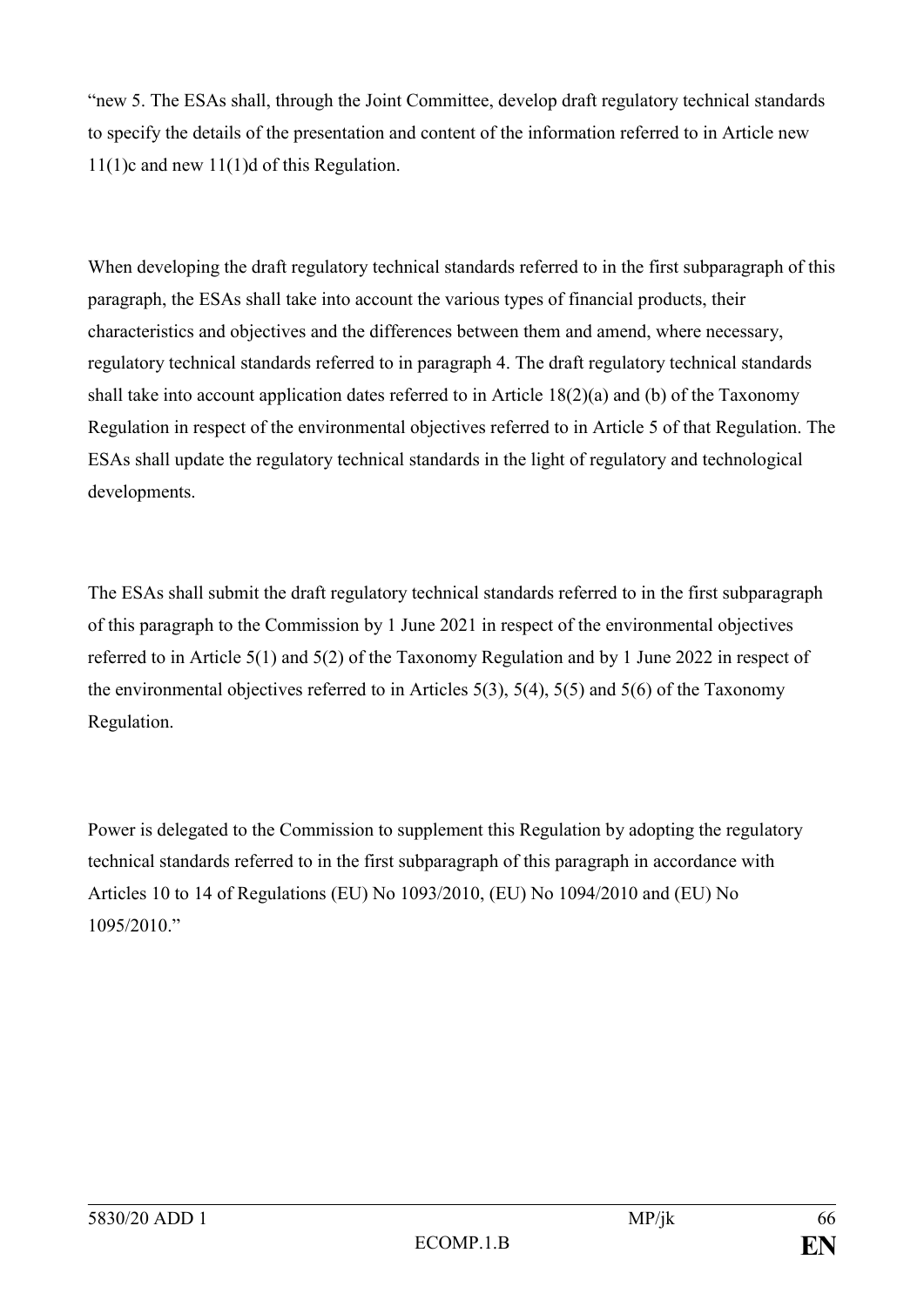# *Chapter III*

### **Final provisions**

# Article 17

### Review

By [2 years after entry into force], and subsequently every three years thereafter, the Commission shall publish a report on the application of this Regulation. That report shall evaluate the following:

(a) the progress on the implementation of this Regulation with regard to the development of technical screening criteria for environmentally sustainable economic activities;

(b) the possible need to revise and complement the criteria set out in this Regulation for considering an economic activity environmentally sustainable;

(c) the use of the definition of environmentally sustainable investment in Union law, and at Member State level, including the provisions required for setting up verification mechanisms of compliance with the criteria set out in this Regulation;

(d) the effectiveness of the taxonomy in channelling private investments into sustainable activities and in particular as regards the flows of capital into private enterprises and other legal entities, particularly equity capital, on one hand through financial products referred to in this Regulation and, on the other hand, through other financial products, in application of the technical screening criteria;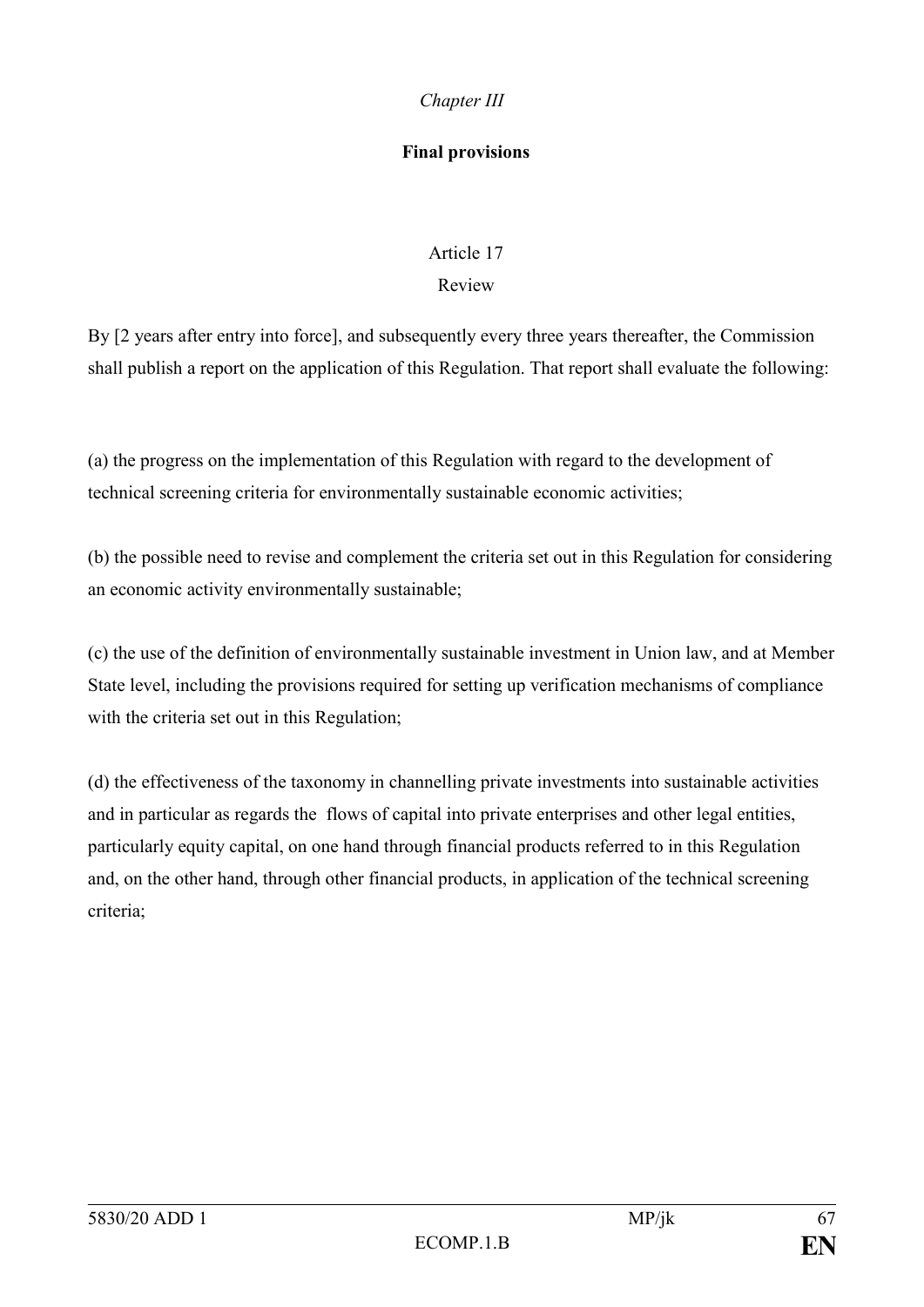(e) access by financial markets participants referred to in this Regulation, and investors to reliable, timely and verifiable information and data regarding companies and other legal entities, taking into account related administrative burden, as well as modalities of verification of such data, necessary in determining the degree of alignment with the technical screening criteria and ensuring compliance with it, taking into account investees within and outside the scope of the Regulation and in both cases, as regards equity and debt capital;

(f) supervisory provisions set out in Articles 15a and 15b.

By 31 December 2021, the Commission shall publish a report describing the provisions required for extending the scope of this Regulation to:

(a) further develop the current taxonomy and expand its scope beyond environmentally sustainable economic activities in order to cover economic activities that do not have a significant impact on environmental sustainability as well as activities that do significantly harm environmental sustainability as well as review the appropriateness of specific disclosure requirements related to transitional and enabling activities;

(b) cover other sustainability objectives, including social objectives.

2. By [2 years after the entry into force], the Commission shall assess the effectiveness of the advisory procedures for the development of the technical screening criteria set up by this Regulation.